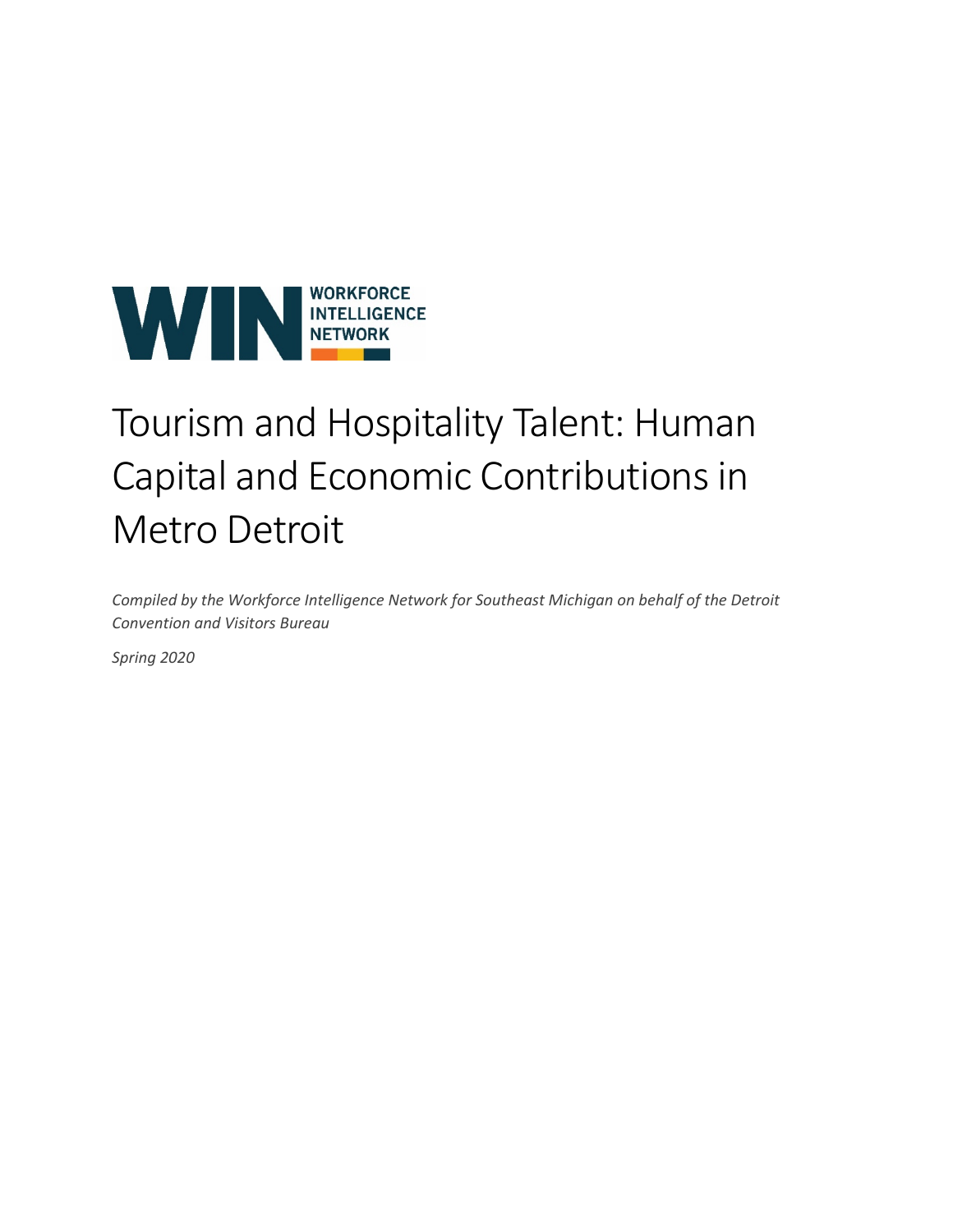

# Contents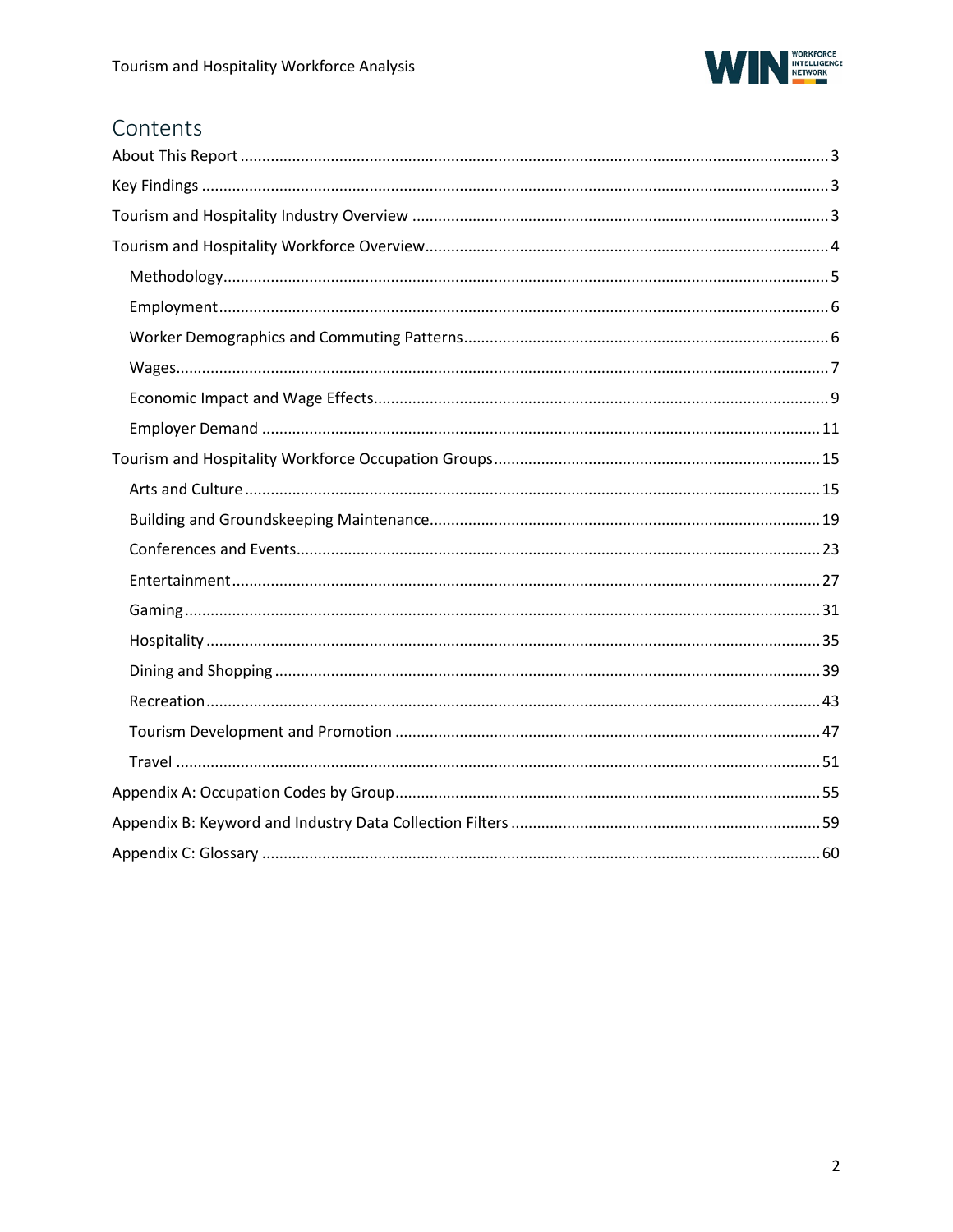

# <span id="page-2-0"></span>About This Report

The Detroit Metro Convention and Visitors Bureau (DMCVB) commissioned this report from the Workforce Intelligence Network for Southeast Michigan (WIN) to better understand the tourism and hospitality workforce as well as the economic and fiscal contributions made by those workers to the region and the state. Findings from this report will be provided to Michigan legislators and state government officials to help inform and emphasize the importance of tourism and hospitality workers as a major economic contributor in metro Detroit and beyond.

This report contains the following:

- Tourism and hospitality-related occupations classified as related workers
- Workforce demographics and metrics for workers in metro Detroit currently employed in tourism and hospitality-related jobs including:
	- o Employment trends
	- o Demographics (age, gender, race/ethnicity)
	- o Worker commuting patterns
	- o Typical wages
	- o Required education, training and experience
	- o Essential skills
- Economic and fiscal contributions defined as spending, spin-off jobs and taxes paid by tourism and hospitality workers, enhancing the state's economic strength

# <span id="page-2-1"></span>Key Findings

Report findings include:

- <span id="page-2-2"></span>1. Employers related to tourism and hospitality contribute 463,840 jobs to the metro Detroit economy.
- 2. Tourism and hospitality jobs are diverse with workers in fields such as retail, fine dining, air travel, theater and the arts, hotels, event planning, casinos, parks, and recreation. These workers enrich the lives not only of visitors to the region but also residents. The strongest employment is in the categories of Dining and Shopping (265,597 workers), Hospitality (79,473 workers) and Building and Groundskeeping Workers (51,384 workers).
- 3. Conferences and Events and Tourism Development and Promotions workers make up a much larger share of job postings than relative employment, potentially indicating growing demand for these workers.
- 4. Tourism Development and Promotion and Travel workers report the greatest earning potential among tourism and hospitality occupations.
- 5. Low cost of living in metro Detroit means that median wages for tourism and hospitality workers in this region are, in effect, nearly \$2.00 per hour higher than the national average.
- 6. Since the lowest point in the recession in 2010, more than 60,000 tourism and hospitality-related jobs have been recovered in metro Detroit.
- 7. While education requirements vary, nearly all posted hospitality and tourism jobs specifying experience needs are open to workers with under three years of experience.
- 8. Across all tourism and hospitality workers, 12.7% are employed directly in the city of Detroit.
- 9. 32% of workers in the field both live and work in the city of Detroit.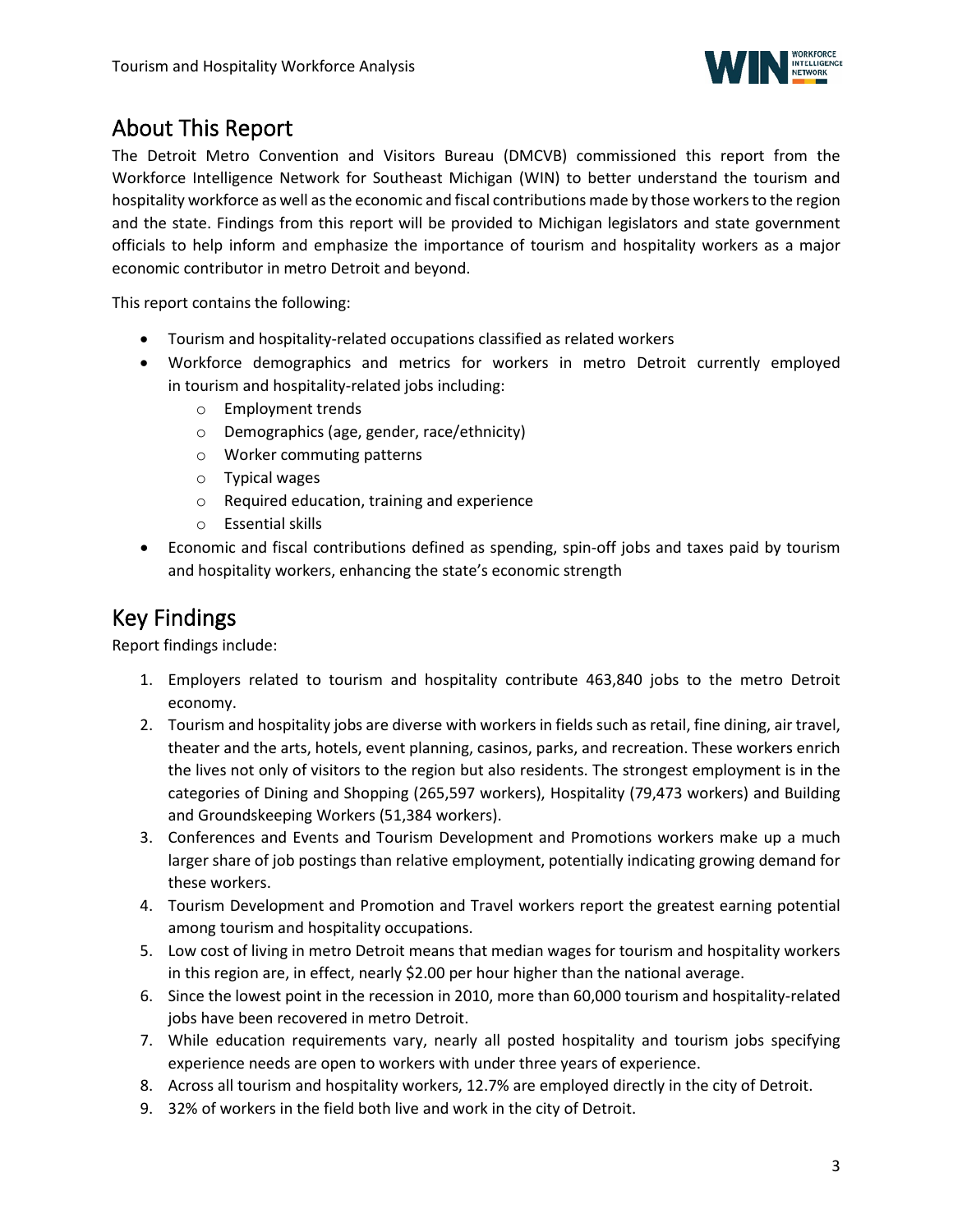

- 10. Workers in tourism and hospitality jobs in metro Detroit support approximately 23,000 additional indirect jobs in the State of Michigan.
- 11. Tourism and hospitality worker spending contributes approximately \$79.1 million to state sales tax collections each year.
- 12. Only 34% of leisure and hospitality workers nationwide have access to health benefits.

# Tourism and Hospitality Industry Overview

The hospitality and tourism industry, including sectors such as accommodation and food service, arts and entertainment, retail shopping, travel, marketing and facilities workers, employ over 300,000 individuals in metro Detroit and contribute over 2.8 billion dollars of earnings to the local economy. Instead of focusing on the traditional industry analysis, this report primarily focuses on key occupation groups (based on SOC codes) within the tourism and hospitality industries in order to provide a more detailed picture of the related workforce.

# <span id="page-3-0"></span>Tourism and Hospitality Workforce Overview

Increased travel over the past several years in metro Detroit has created greater demand for workers in tourism and hospitality. Employment has grown steadily since the Great Recession and surpassed prerecession highs in recent years. The ongoing COVID-19 pandemic has devastated the tourism and hospitality industry across the nation and the full impact of the crisis will not be understood for months or possibly years.

Looking forward, the landscape for tourism workers faces both opportunities and challenges related to technology and the adaptive skill-sets needed to use it. Prior to the COVID-19 pandemic, Detroit continued to grow as a travel destination and advancements in technology allowed for more targeted marketing and a wider audience for entertainers, automated service kiosks become more prevalent in customer service, and app-based gig economy services take a greater role in the food, retail, and hospitality industries. This report highlights labor market statistics such as employment, wages and demographics for 123 occupations within 10 occupation groups related to tourism and hospitality. The analysis within serves as a baseline in understanding the workers related to the tourism and hospitality industry and their economic contributions to the region and state prior to the COVID-19 crisis.

Tourism and hospitality occupation groups analyzed in this report include:

- Arts and Culture
- Building and Groundskeeping Maintenance
- Conference and Events
- Entertainment
- <span id="page-3-1"></span>• Gaming
- Hospitality
- Dining and Shopping
- **Recreation**
- Tourism Development and Promotion
- **Travel**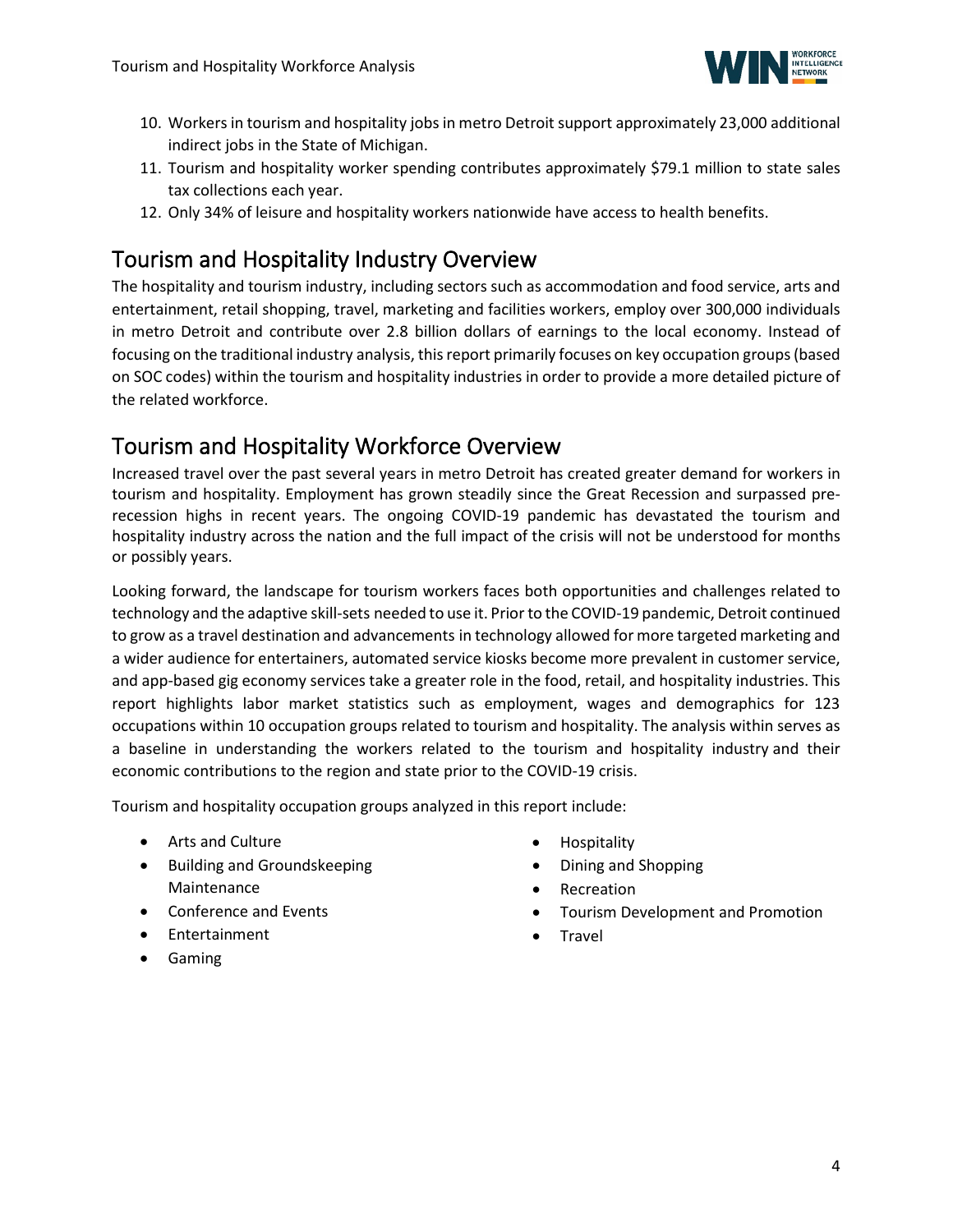

### Methodology

A variety of public and proprietary data sources have been combined to produce this analysis. A brief explanation of the major data sources follows, and information is cited in-text where required throughout the report. Please note that unless otherwise specified, data is collected and included at the occupational level. A full list of industry and occupation codes used in this analysis can be found in Appendix A and B.

- Bureau of Labor Statistics (BLS): Under the United States Department of Labor, the Bureau of Labor Statistics is the preeminent collector and distributor of labor market and economic data at the federal level
	- o Employee Benefits Survey
- US Department of Labor (DOL)
- O\*NET
- United States Census Bureau
	- o ACS 2018 5-Year Estimates
	- o 2017 OnTheMap: all 2017 commuting pattern data
- Economic Modeling Specialists, Intl. (Emsi)
	- o Job Postings
	- o Estimates based off other traditional sources (automation indices, local wage estimates)
	- o Retrieval source for employment, demographics, and other information (except 2017 commuters) provided in the occupation group sections

All data refers to the Detroit Metro area, comprised of Wayne, Oakland, and Macomb counties, unless otherwise specified.

Projection data is not included. Most projections are based on a "steady-state" economy, meaning that the projected employed assumes that the region will have no technological advances or other major economic changes in the future. Because the tourism and hospitality industry fluctuates based on individual spending and travel patterns, it is too closely aligned with economic shifts for projections to be relevant.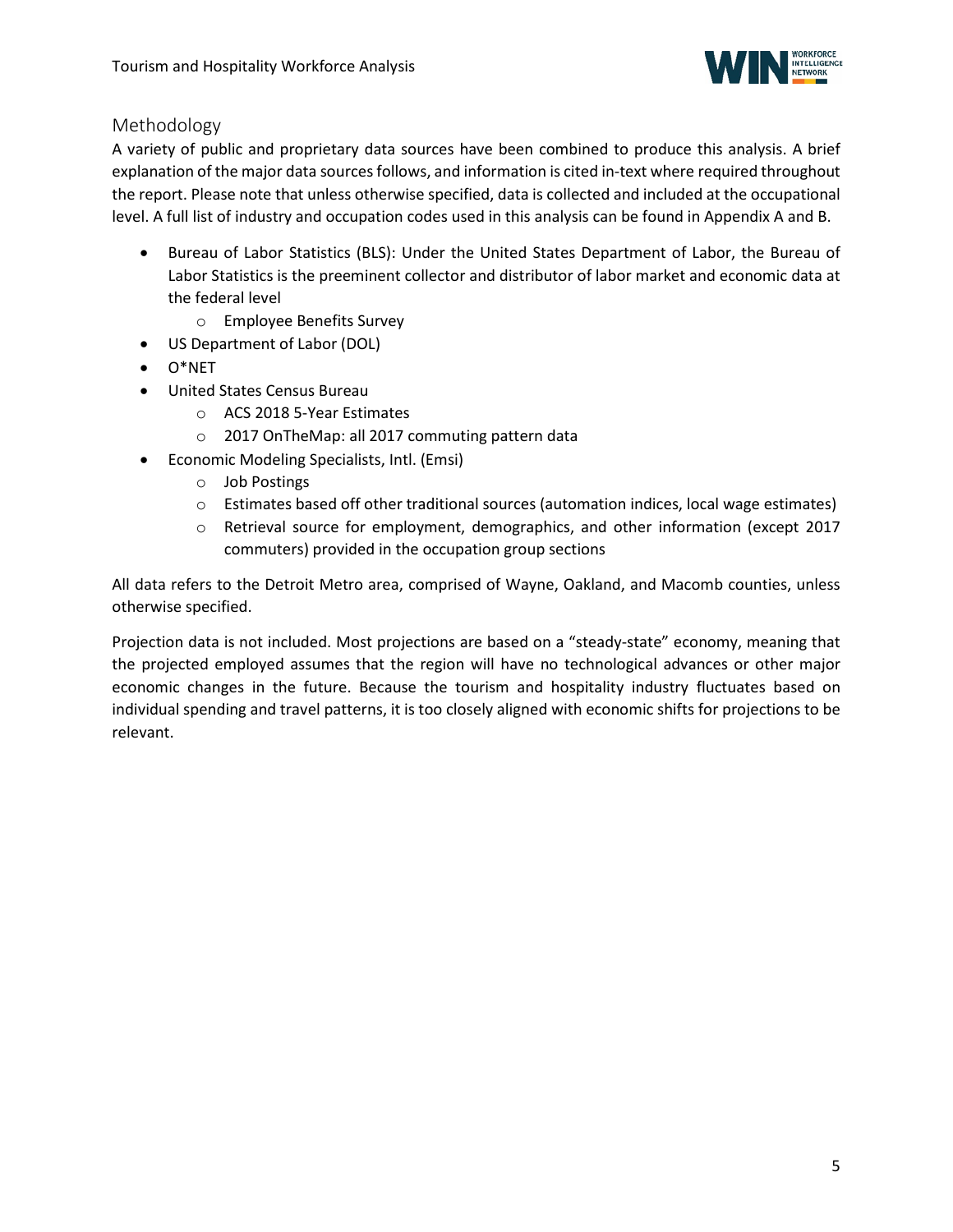

### <span id="page-5-0"></span>Employment

### **Employment in Tourism and Hospitality Occupations in Metro Detroit (2001 – 2019)** 475000



• Over 60,000 jobs have been recovered in tourism and hospitality since the Great Recession, with 2019 employment levels surpassing the most recent 2001 peak by over 10,000 jobs.

### <span id="page-5-1"></span>Worker Demographics and Commuting Patterns

### **Worker Age and Race/Ethnicity Demographics in Metro Detroit (2019)**

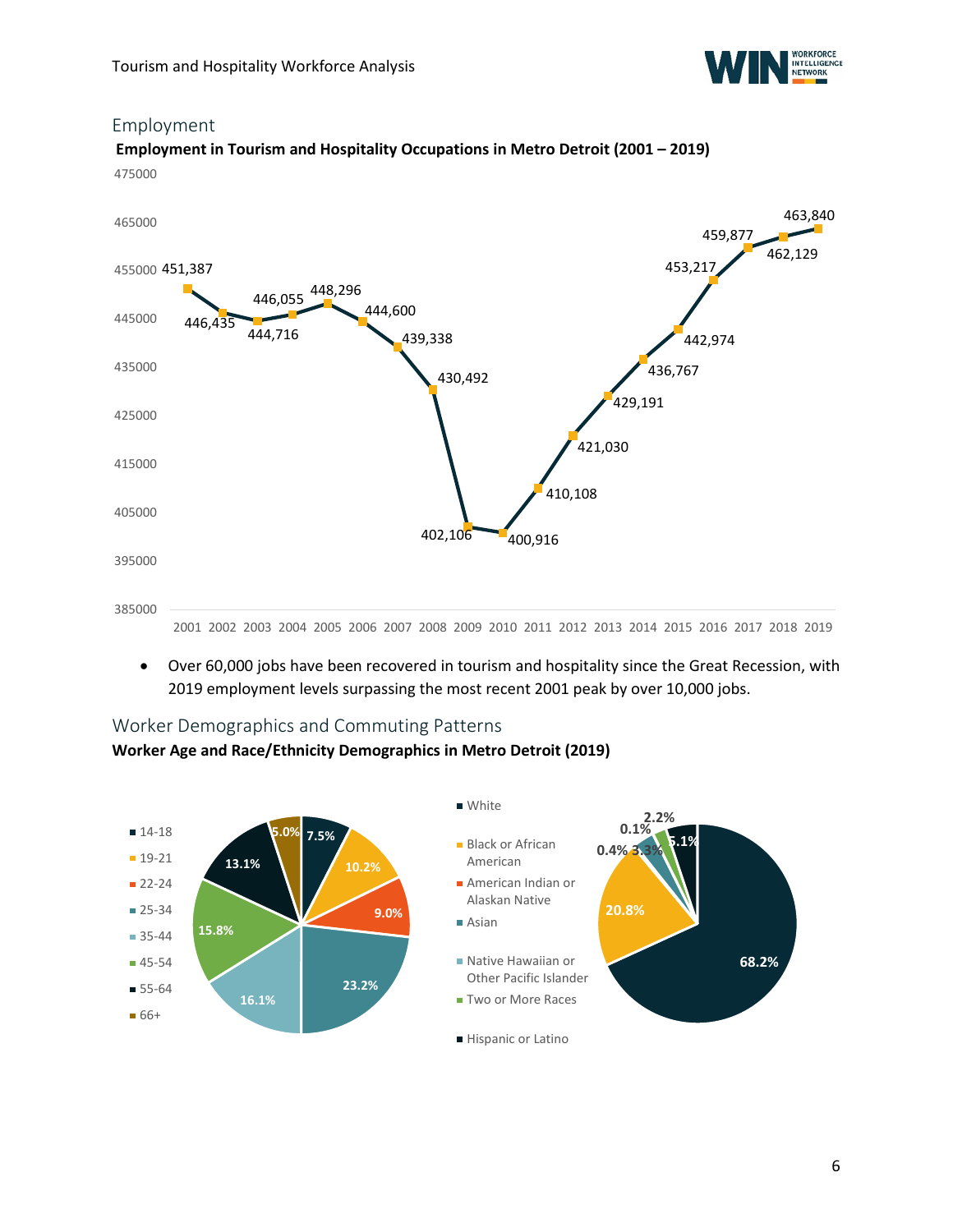

### **Worker Commuting Patterns in Metro Detroit (2017)**

- 28,823 Net Commuters in 20[1](#page-6-1)9: 5.8%<sup>1</sup> of workers in hospitality occupations commute in from outside of the tri-county area, compared to 19.3%<sup>[2](#page-6-2)</sup> of the total workforce.
- 76.2% of Arts, entertainment and recreation and accommodation and food services workers drove alone to work in 2018, compared to 8[3](#page-6-3).9% of all workers<sup>3</sup>.

### **Means of Transportation to Work in Metro Detroit (2018)**



### <span id="page-6-0"></span>Wages

### **Wage Distribution by Group in Metro Detroit (2019)**

| <b>Occupation Group</b>                                | 10th<br><b>Percentile</b><br><b>Wages</b> | 25th<br><b>Percentile</b><br><b>Wages</b> | <b>Median</b><br><b>Wages</b> | <b>75th</b><br><b>Percentile</b><br><b>Wages</b> | 90th<br><b>Percentile</b><br><b>Wages</b> |
|--------------------------------------------------------|-------------------------------------------|-------------------------------------------|-------------------------------|--------------------------------------------------|-------------------------------------------|
| All Occupations in<br>Region                           | \$15.48                                   | \$19.02                                   | \$24.36                       | \$31.03                                          | \$39.00                                   |
| All Hospitality and<br><b>Tourism Occupations</b>      | \$11.02                                   | \$12.71                                   | \$15.42                       | \$19.07                                          | \$24.52                                   |
| <b>H&amp;T Occupations: Cost</b><br>of Living Adjusted | \$11.23                                   | \$12.95                                   | \$17.17                       | \$19.44                                          | \$24.99                                   |
| <b>Arts and Culture</b>                                | \$11.33                                   | \$13.46                                   | \$16.48                       | \$23.31                                          | \$28.05                                   |
| <b>Building and</b><br>Groundskeeping                  | \$13.66                                   | \$16.67                                   | \$22.00                       | \$26.40                                          | \$31.89                                   |
| <b>Conferences and Events</b>                          | \$12.00                                   | \$16.89                                   | \$26.35                       | \$37.59                                          | \$52.77                                   |
| Dining and Shopping                                    | \$9.64                                    | \$10.29                                   | \$11.50                       | \$13.70                                          | \$17.94                                   |
| Entertainment                                          | \$11.76                                   | \$14.43                                   | \$19.77                       | \$29.74                                          | \$41.49                                   |
| Gaming                                                 | \$11.06                                   | \$12.67                                   | \$14.43                       | \$16.23                                          | \$18.94                                   |
| Hospitality                                            | \$10.32                                   | \$12.31                                   | \$15.20                       | \$19.22                                          | \$24.81                                   |
| Recreation                                             | \$9.71                                    | \$10.33                                   | \$11.62                       | \$13.97                                          | \$17.87                                   |
| Tourism Development<br>and Promotion                   | \$16.87                                   | \$23.12                                   | \$31.19                       | \$42.49                                          | \$54.49                                   |
| Travel                                                 | \$18.71                                   | \$22.91                                   | \$27.87                       | \$32.21                                          | \$37.47                                   |

<span id="page-6-1"></span><sup>1</sup> 2019 Net Commuter estimate, accessed through Emsi

<span id="page-6-2"></span><sup>2</sup> 2017 Census OnTheMap

<span id="page-6-3"></span><sup>3</sup> 2018 ACS 5-Year Estimate for Oakland, Wayne, and Macomb Counties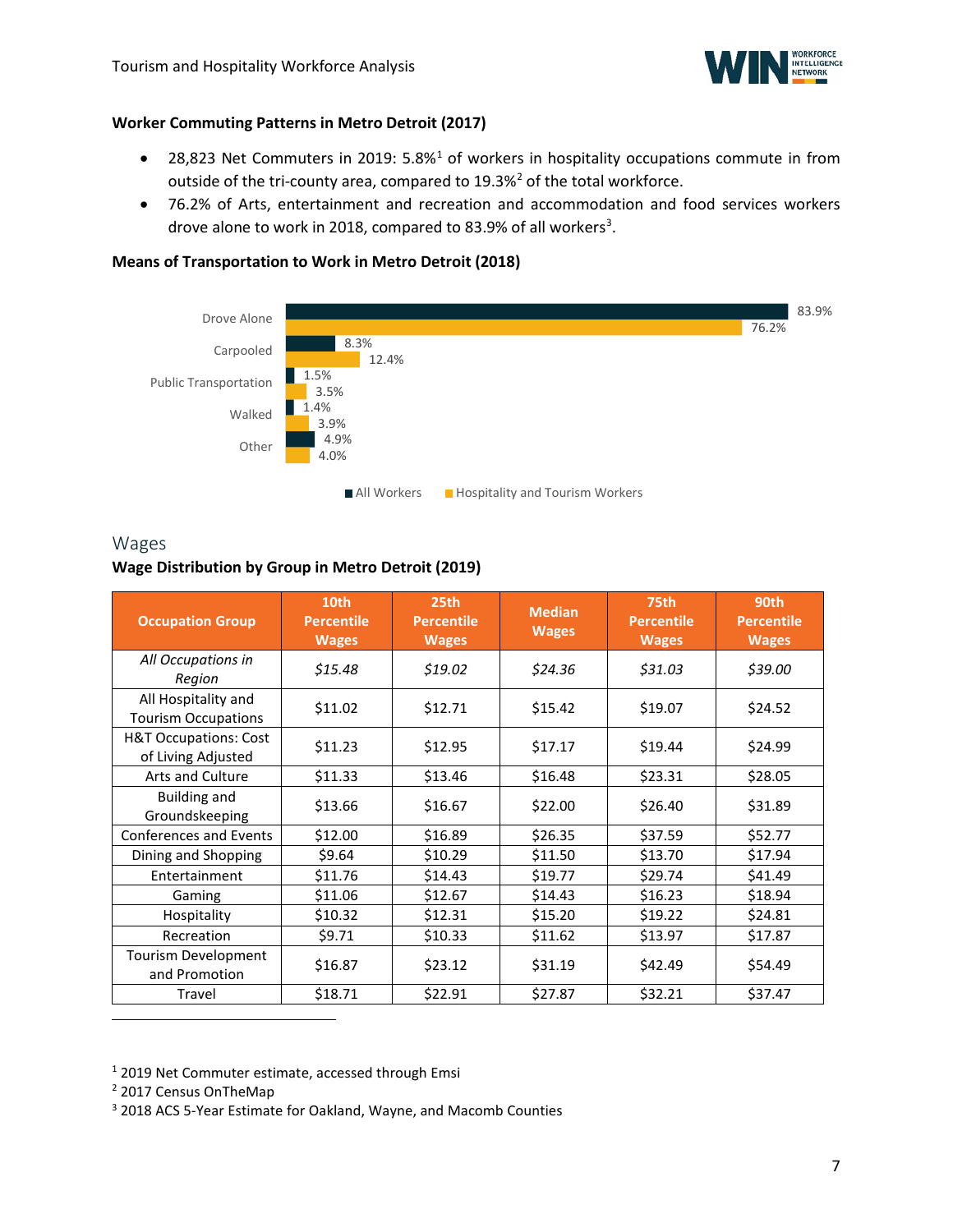

| Wage Distribution by Group, Including Self-Employed Workers in Metro Detroit (2019) |  |  |
|-------------------------------------------------------------------------------------|--|--|
|-------------------------------------------------------------------------------------|--|--|

| <b>Occupation Group</b>                     | 10 <sub>th</sub><br><b>Percentile</b><br><b>Wages</b> | 25 <sub>th</sub><br><b>Percentile</b><br>Wages | <b>Median</b><br><b>Wages</b> | <b>75th</b><br><b>Percentile</b><br><b>Wages</b> | 90th<br><b>Percentile</b><br><b>Wages</b> |
|---------------------------------------------|-------------------------------------------------------|------------------------------------------------|-------------------------------|--------------------------------------------------|-------------------------------------------|
| Hospitality and Tourism<br>Occupations      | \$10.42                                               | \$12.32                                        | \$15.42                       | \$19.51                                          | \$25.50                                   |
| H&T Occupations: Cost of<br>Living Adjusted | \$10.62                                               | \$12.56                                        | \$17.40                       | \$19.89                                          | \$25.99                                   |
| <b>Arts and Culture</b>                     | \$6.30                                                | \$8.84                                         | \$14.06                       | \$21.23                                          | \$32.47                                   |
| <b>Building and Groundskeeping</b>          | \$10.67                                               | \$14.33                                        | \$21.22                       | \$27.57                                          | \$34.49                                   |
| <b>Conferences and Events</b>               | \$11.28                                               | \$16.23                                        | \$25.58                       | \$36.99                                          | \$52.62                                   |
| Dining and Shopping                         | \$9.51                                                | \$10.22                                        | \$11.57                       | \$13.91                                          | \$18.40                                   |
| Entertainment                               | \$9.15                                                | \$12.49                                        | \$18.98                       | \$30.59                                          | \$45.67                                   |
| Gaming                                      | \$11.04                                               | \$12.67                                        | \$14.45                       | \$16.27                                          | \$19.04                                   |
| Hospitality                                 | \$10.04                                               | \$12.12                                        | \$15.04                       | \$19.12                                          | \$24.86                                   |
| Recreation                                  | \$9.28                                                | \$10.23                                        | \$11.60                       | \$14.08                                          | \$18.46                                   |
| Tourism Development and<br>Promotion        | \$15.37                                               | \$21.84                                        | \$30.33                       | \$41.93                                          | \$54.33                                   |
| Travel                                      | \$17.54                                               | \$22.02                                        | \$26.91                       | \$31.28                                          | \$36.62                                   |

• Benefits and part time workers:

- $\circ$  Among all workers nationwide, 70 percent of workers<sup>[4](#page-7-0)</sup> have access to health care benefits. However, these rates are much lower for the workers included here: among leisure and hospitality workers, only 34 percent have access to health care; 51% of workers at businesses with fewer than 50 employees; 56% in retail trade; 22% of part time workers; and 36% in the lowest quartile of wage earners have access to health care. Participation rates, generally around 70%, mean even fewer workers are actually utilizing those benefits.
- $\circ$  Nationwide, 11.9%<sup>[5](#page-7-1)</sup> of all workers are part time for economic reasons, and 5.1% hold multiple jobs.
- o Within the Tri-County region, for selected tourism and hospitality industries, average earnings per job were \$34,909<sup>[6](#page-7-2)</sup>, including \$29,384 in wages and \$5,525 in benefits
- o Median Advertised Salary in job postings is \$34,944; 86.3% of advertised salaries are under \$60,000
- o Median BLS-reported wage is \$32,074
- COL Index for tri-county area is 98.1, meaning the cost of living is about two percent lower than the national average.
- Self-employed workers, Independent Contractors, and the Gig Economy:
	- o In Arts and Culture, Entertainment, and Travel, ten-year growth is at least 2 percentage points greater when self-employed workers are included

<span id="page-7-0"></span><sup>4</sup> 2018 BLS Employee Benefits Survey

<span id="page-7-1"></span><sup>5</sup> 2018 Census Household Data Annual Averages, United States

<span id="page-7-2"></span><sup>6</sup> QCEW Industry Wages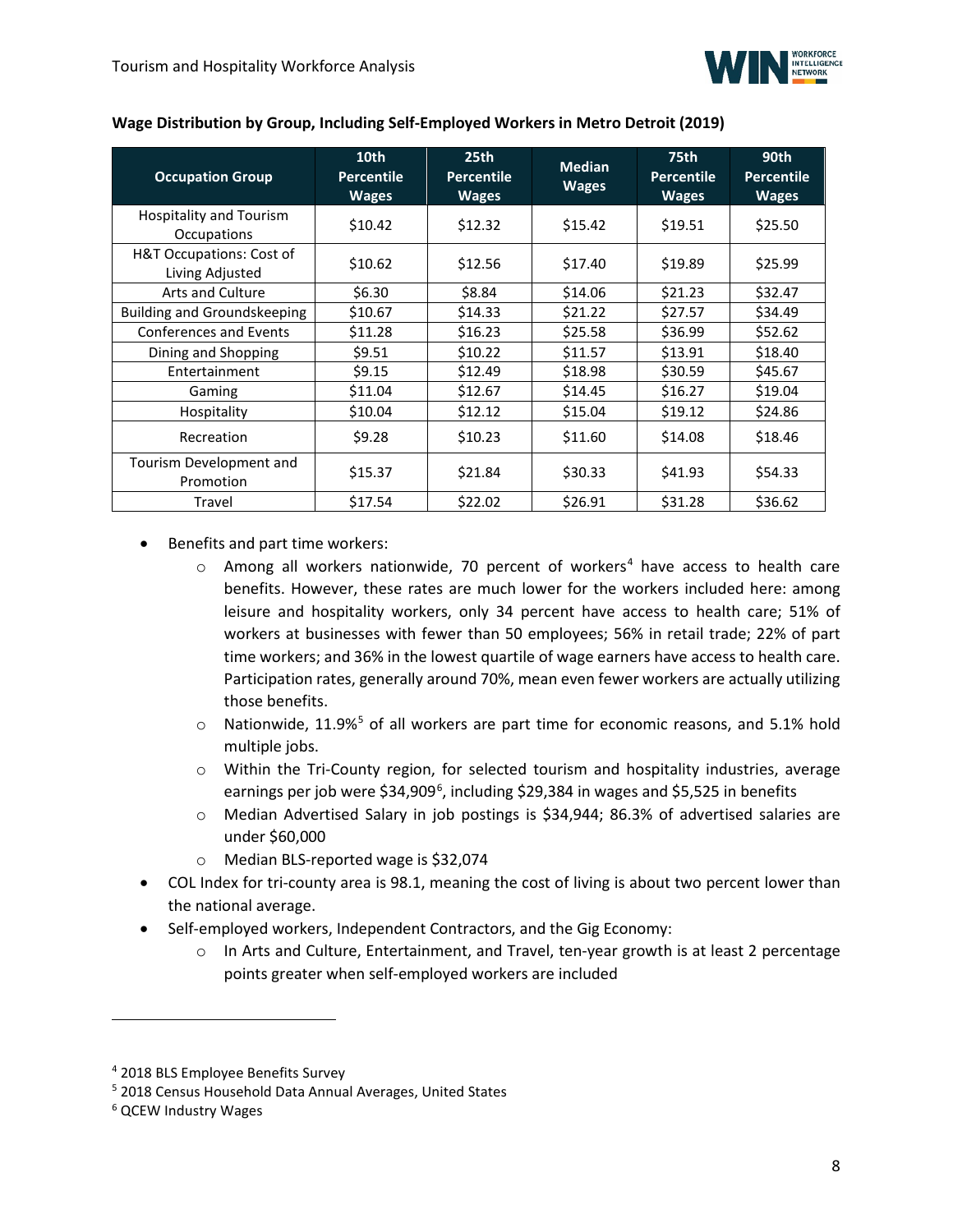

- $\circ$  Self-employed workers show greater wage variation than employees; though starting wages are generally much lower and occasionally below minimum wage, wages for experienced workers tend to be much higher than for employees. The occupation groups in which these differences are most significant are also those experiencing the greatest contrast in growth.
- $\circ$  During 2019, there were 13,405 job postings made for all occupations by common gig economy competitors, including rideshare, food delivery, and home rental services. As cleaning and repair services and other aspects of tourism, hospitality, and personal care services increasingly utilize these platforms, this figure may increase.
- o Advertised salaries for gig economy postings had a median of \$45,696 alongside minimal education and experience requirements.

### <span id="page-8-0"></span>Economic Impact and Wage Effects

- 51,166 workers (11.0%) in the field live in the City of Detroit, and 32.4 percent of service workers in Detroit both live and work in the city.
- 12.7% of workers in Tourism and Hospitality occupations are employed directly in the City of Detroit. This average proportion is noted by the dashed bar in the graph below. While well over half of the occupations here are much more highly concentrated in Detroit, high-employment occupations such as retail salespersons and food preparation workers are spread across all three counties.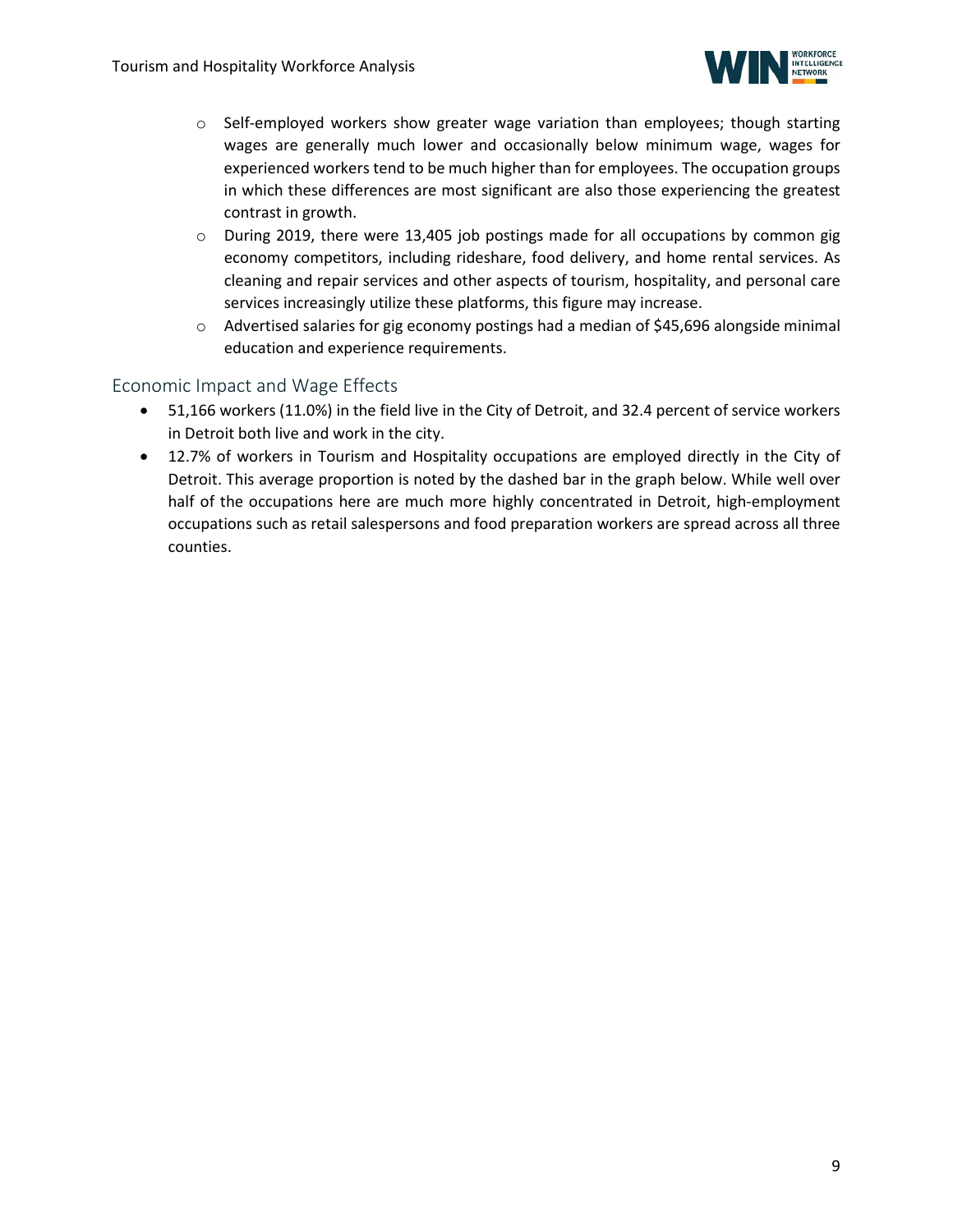



#### **Employment Concentration in the City of Detroit as Percent of Metro Detroit (2019)**

- Roughly 23,000 indirect jobs are created by the retail, hospitality, and transportation industries in the tri-county area
- Workers in Tourism and Hospitality jobs contribute an estimated \$121 million in state of Michigan income taxes annually. Individuals who live and/or work in the City of Detroit contribute approximately \$30.3 million in city income taxes annually.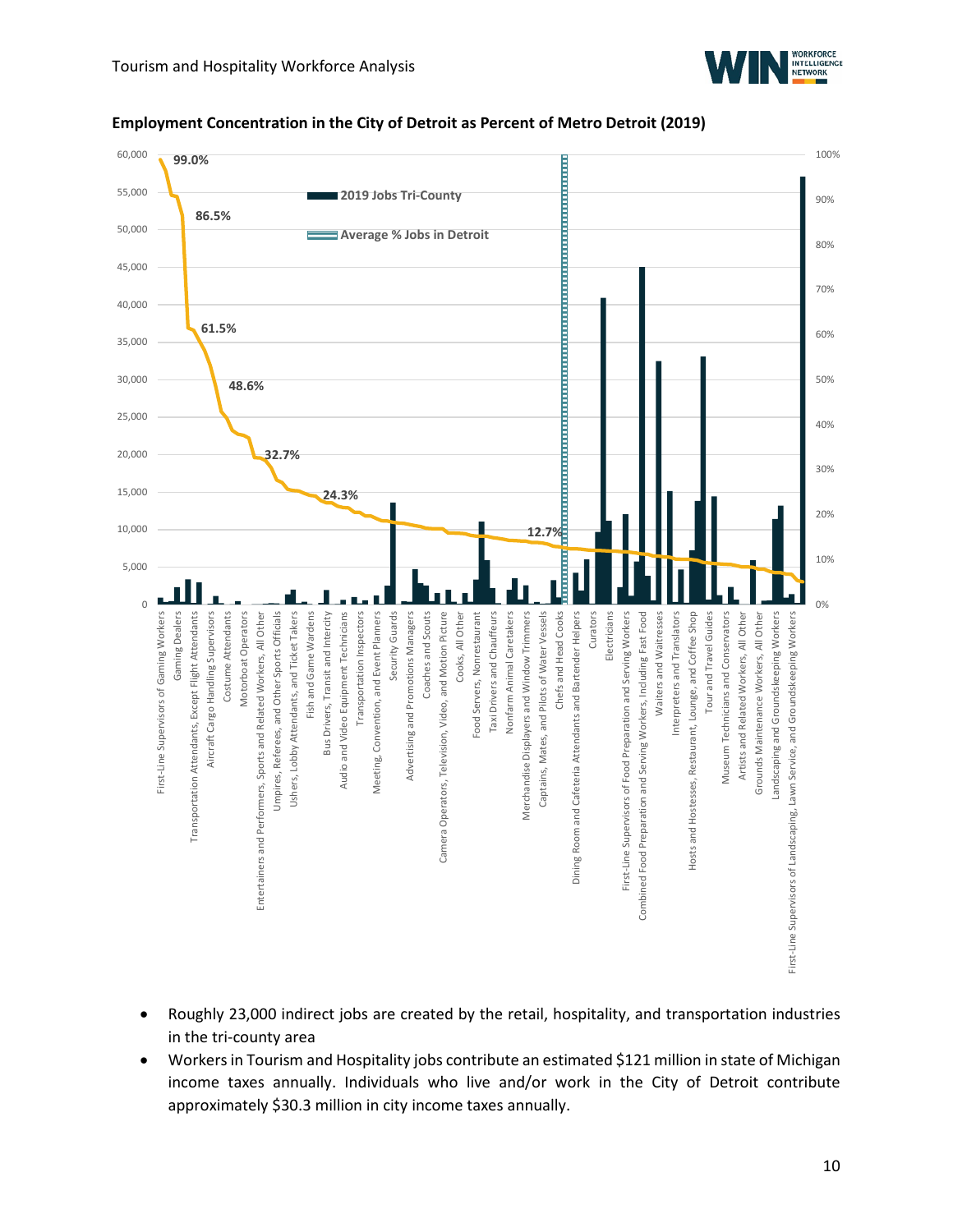

- Tourism and Hospitality worker spending contributes approximately \$79 million to state sales tax collections each year.
- Workers in the Tourism and Hospitality field pay an estimated \$6.5 million in fuel taxes each year.

### <span id="page-10-0"></span>Employer Demand

### **Comparative Employer Demand by Occupation Group**

### Job Postings by Group (2019)

- Arts and Culture
- **Building and Groundskeeping Maintenance**
- Conference and Events
- **Dining and Shopping**
- **Entertainment**
- Gaming
- **Hospitality**
- **Recreation**
- **T**ourism Development and Promotion
- **Travel**

#### Employment by Group (2019)

- Arts and Culture
- **Building and Groundskeeping Maintenance**
- Conference and Events
- **Dining and Shopping**
- Entertainment
- Gaming
- **Hospitality**
- **Recreation**
- **T** Tourism Development and Promotion
- **Travel**





- Overall posting intensity of 5:1
- Gaming and travel workers are among the highest regionally concentrated occupations, comprising 9 of the top 15 highest location quotients
- Typically, entry level positions such as entertainment and recreation attendants, lifeguards, and hosts and hostesses replace between 20% and 25% of their staff each year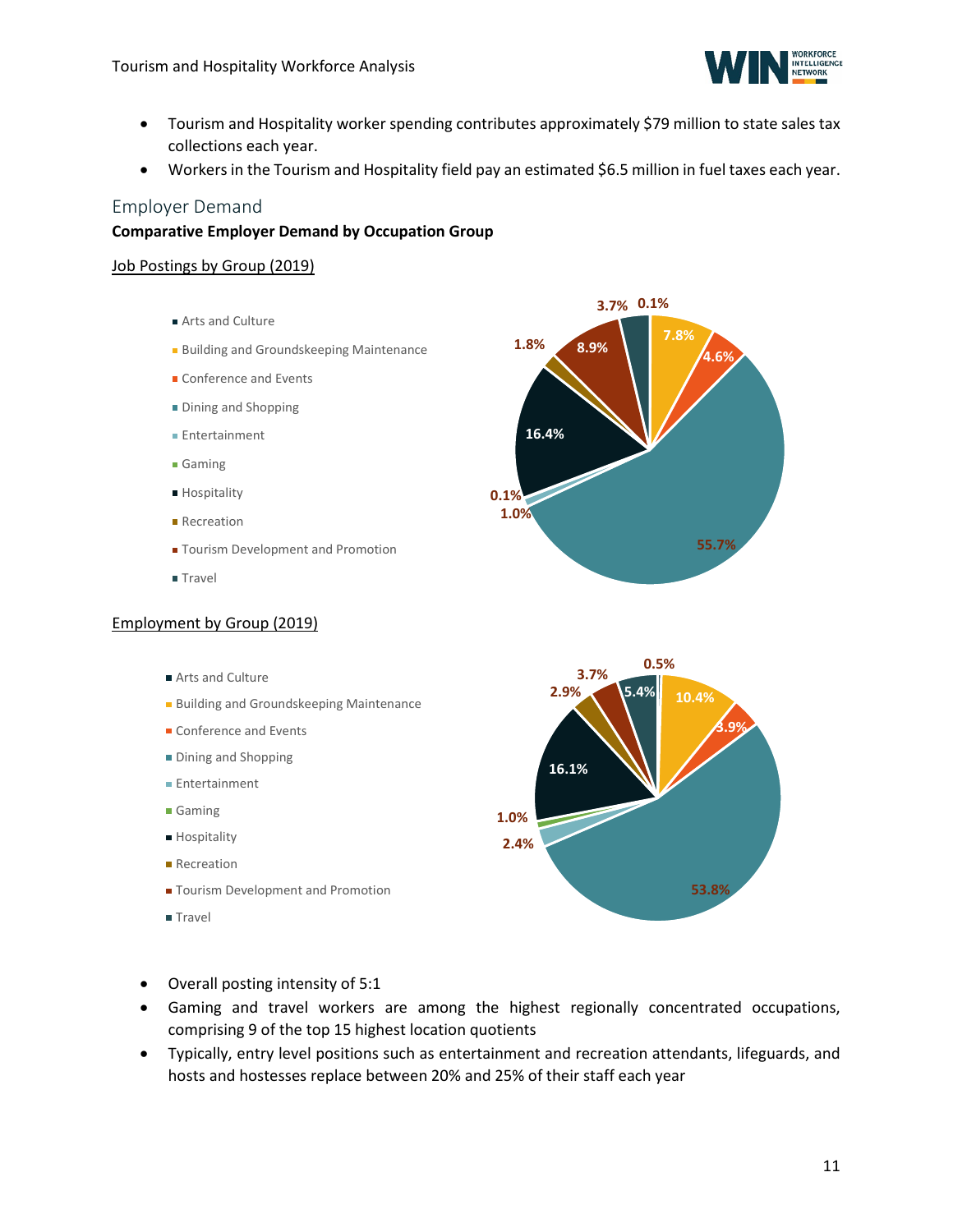

- Many food preparation workers are at high risk of automation, with automation indices over 120. Creative occupations, those focused on managing talent, and air travel workers are at generally low risk of automation.
- In addition to automation, gig economy services may also take the place of some tourism and hospitality occupations. In 2019, there were 13,405 postings made in the region by top app-based food delivery, rideshare, and house renting services.

### **In-Demand Experience and Education (2019)**

| <b>Education Level</b>          | <b>Unique Postings</b> | % of Total |
|---------------------------------|------------------------|------------|
| Unspecified                     | 90,362                 | 58.9%      |
| High school or GED              | 45,943                 | 29.9%      |
| Associate's degree              | 6,946                  | 4.5%       |
| Bachelor's degree               | 21,164                 | 13.8%      |
| Master's degree                 | 2,722                  | 1.8%       |
| Ph.D. or professional<br>degree | 200                    | 0.1%       |
| <b>Minimum Experience</b>       | <b>Unique Postings</b> | % of Total |
| Unspecified                     | 104,776                | 68.2%      |
| 0 - 1 Years                     | 27,118                 | 17.7%      |
| 2 - 3 Years                     | 15,354                 | 10.0%      |
| 4 - 6 Years                     | 4,651                  | 3.0%       |
| 7 - 9 Years                     | 1,036                  | 0.7%       |
| 10+ Years                       | 602                    | 0.4%       |

### **Regional Completions**

• In some cases, the typical entry education as defined by the BLS and the high-demand job posting education do not line up. For example, "Culinary Arts or Hospitality Degree", below, refers to specific advertised preference for any level of degree in this field. Though indicated by the Bureau of Labor Statistics to require only a high school diploma and experience, up to 28 percent of job advertisements for Food Service Managers require a higher level of education. Additional credentials can provide pathways for workers to gain employment at high-end establishments or enter management roles. Across the state, there were 1,449 completions for hospitality management or culinary arts degrees in 2018.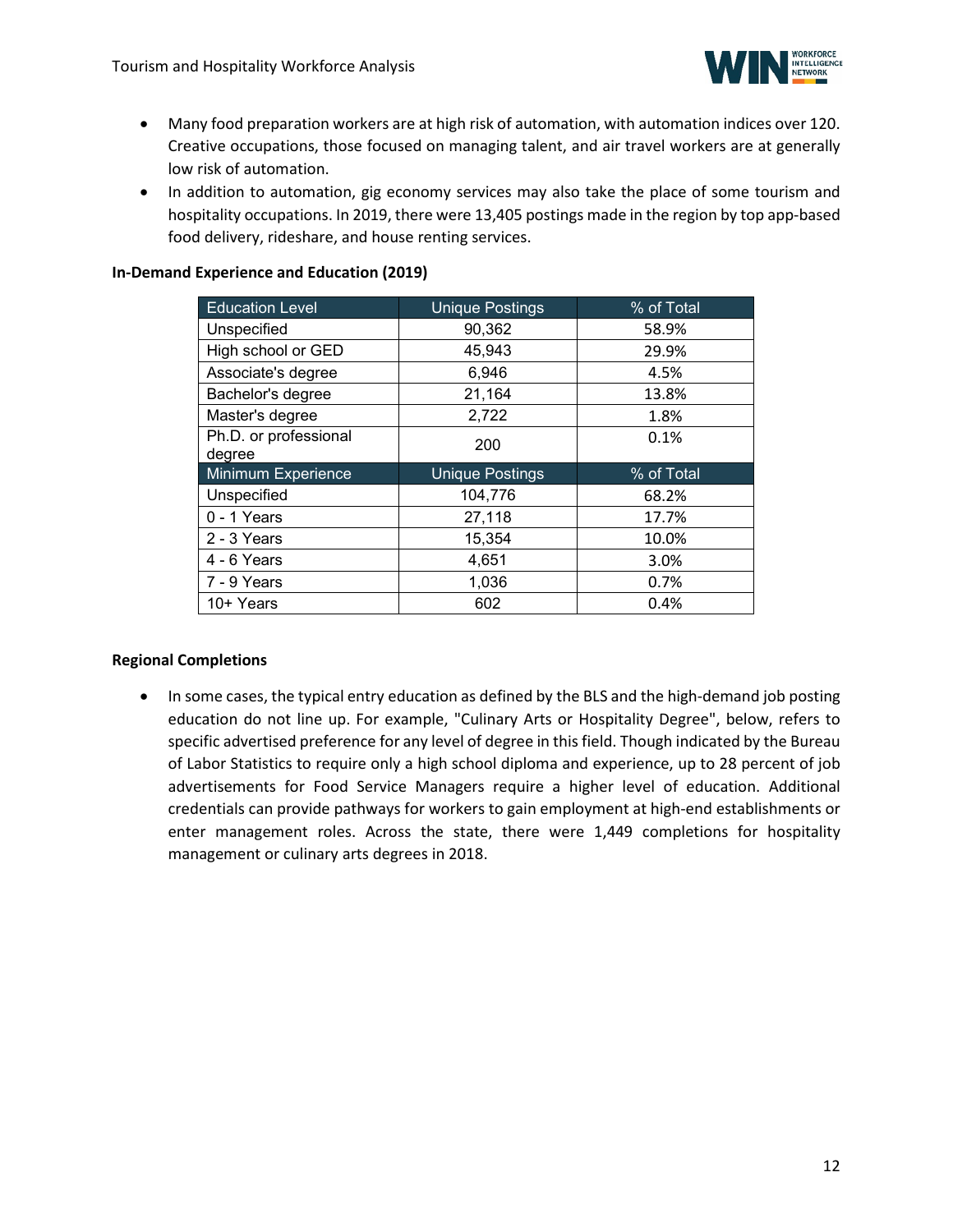



#### **Job Postings by Degree Type for Hospitality and Foodservice Workers (2019)**

**Associate Bachelor's Culinary Arts or Hospitality Degree**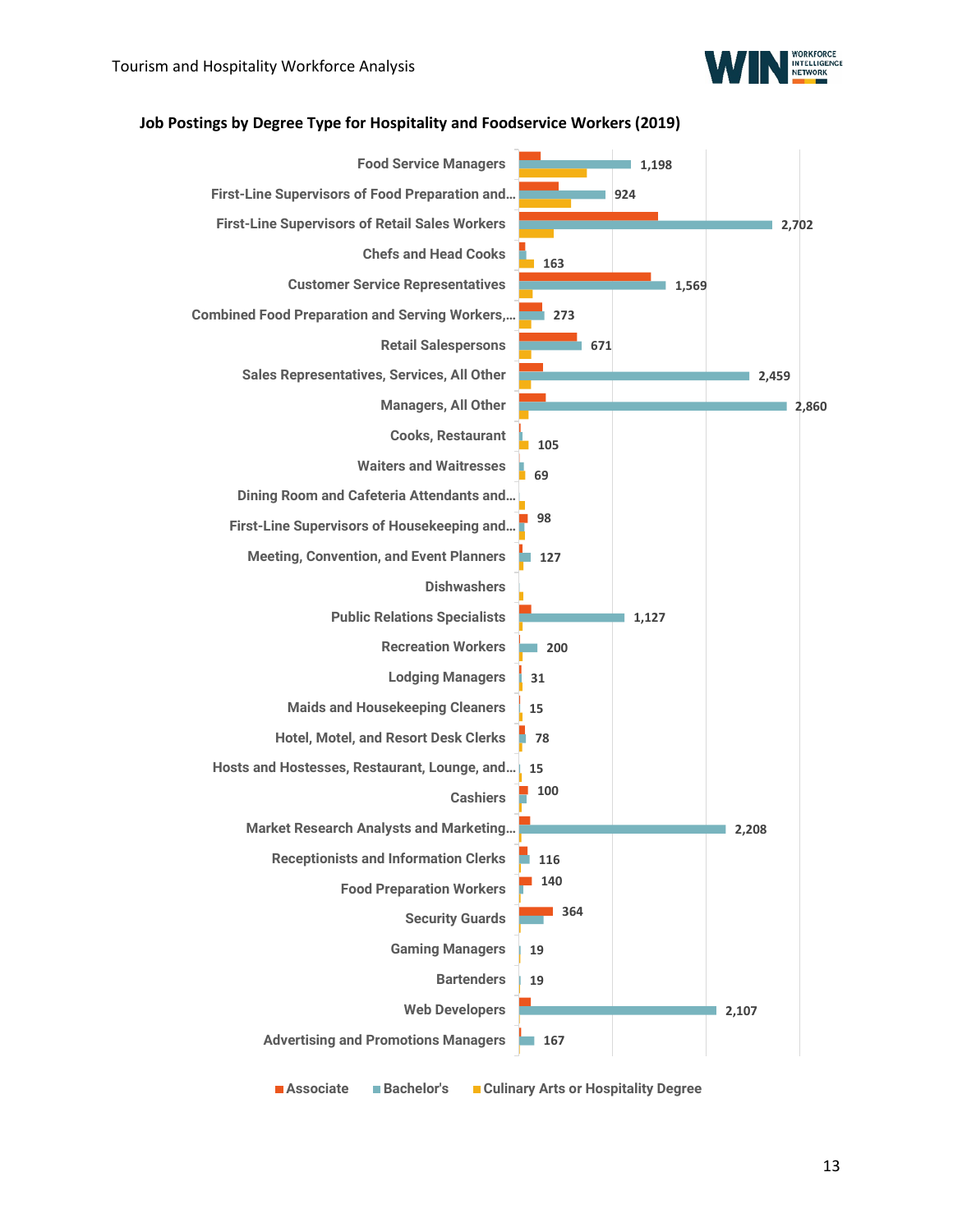

### **In-Demand Skills and Qualifications (2019)**

### Top Posted Technical Skills

- Merchandising
- Restaurant Operation
- Selling Techniques
- Customer Experience
- Cash Register
- Food Services
- Customer Satisfaction
- Food Safety
- Loss Prevention
- Customer Relationship Management

### Top Posted Common Skills

- Customer Service
- Sales
- Management
- Communications
- Operations
- Leadership
- Presentations
- Detail Oriented
- Valid Driver's License
- Cleanliness

### Top Posted Qualifications

- ServSafe Certification
- Food Handler's Card
- Food Safety Certification
- Alcohol Certification
- Project Management Professional Certification
- Commercial Driver's License (CDL)
- Cosmetology License
- Pesticide Applicator License
- CDL Class B License
- Certified Forklift Operator
- Registered Dietitian (RD/RDN)
- Certified Dietary Manager (CDM)
- Certified First Responder
- Drone Pilot Certificate
- Personal Trainer Certification
- Water Safety **Instructor** Certification
- Activity Assistant Certified
- Certified in Production and Inventory Management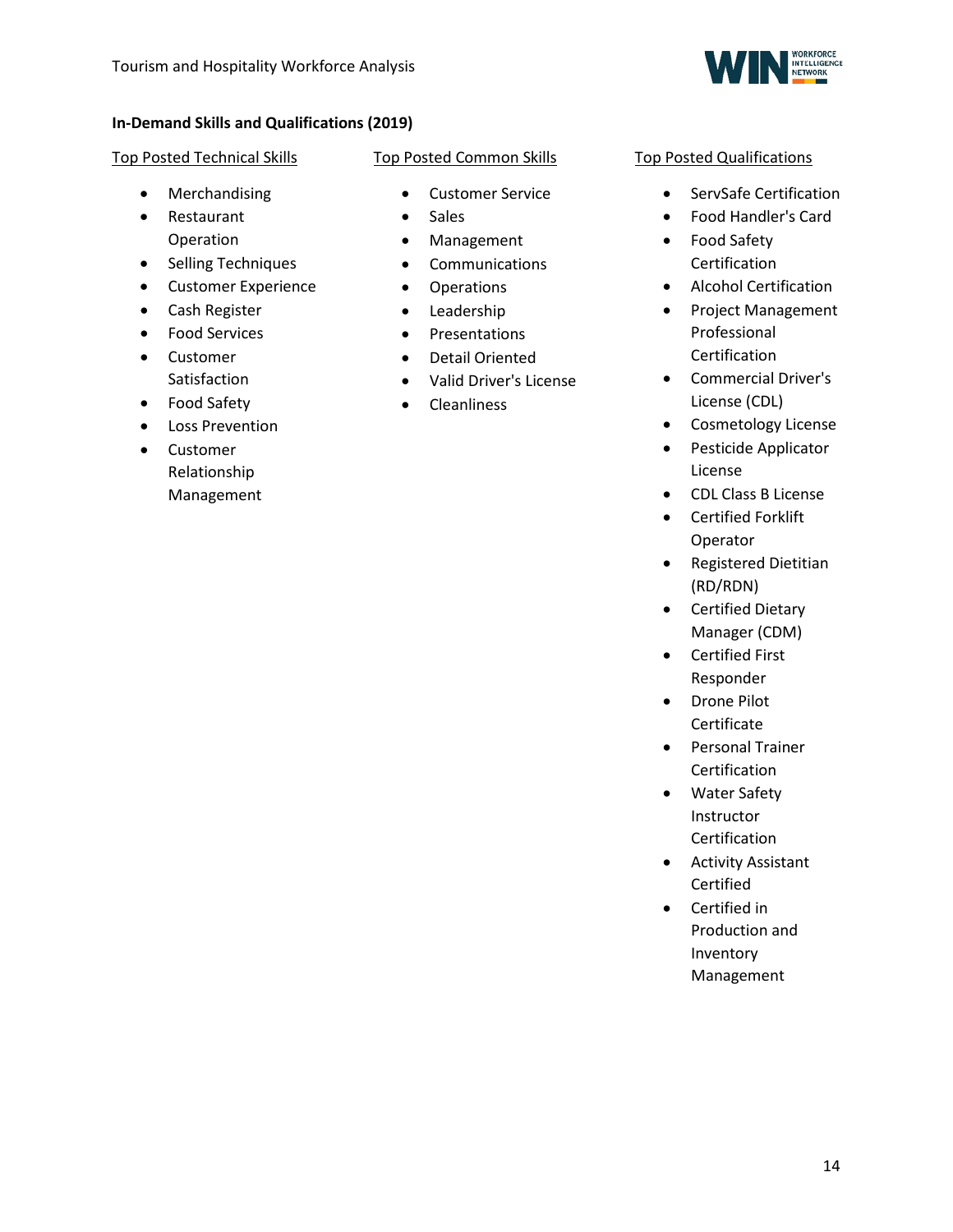

# <span id="page-14-0"></span>Tourism and Hospitality Workforce Occupation Groups

### <span id="page-14-1"></span>Arts and Culture

Whether taking in the history of the Motor City at the Detroit Historical Museum or enjoying the murals at the Detroit Institute of Arts, metro Detroit provides a wonderful collection of information and artifacts for visitors looking for the best civilization has to offer.

Workers in arts and culture include:

- Craft Artists
- Tour Guides and Travel Guides
- Audiovisual and Multimedia Collections Specialists
- Curators

### *Arts and Culture: Employment*

### **Arts and Culture: Employment Over Time (2001 – 2019)**

- Historians
- Museum Technicians and Conservators
- Set and Exhibit Designers
- **Fine Artists**



- 2001 2002 2003 2004 2005 2006 2007 2008 2009 2010 2011 2012 2013 2014 2015 2016 2017 2018 2019
- Since 2010, employment in arts and culture has increased by 286 workers (from 1,134 to 1,420)
- Employment in arts and culture occupations is expected to remain steady through 2029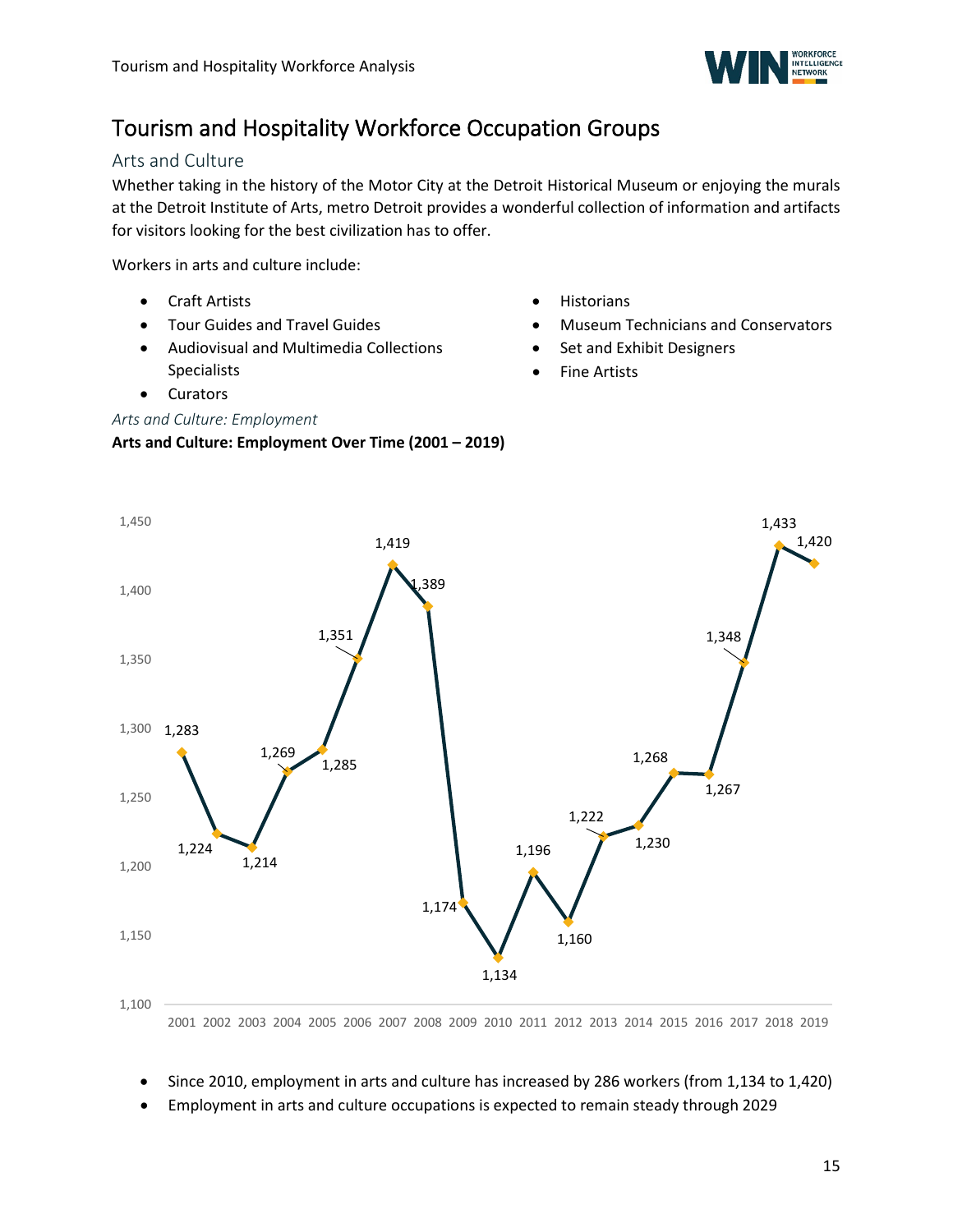

### *Arts and Culture: Worker Demographics and Commuting Patterns*

**Arts and Culture: Worker Age and Race/Ethnicity Demographics (2019)**



• 46% of arts and culture workers are over the age of 45 while less than 20% are 25 years of age or younger

### **Arts and Culture: Worker Commuting Patterns (2017)**

• Only 20 of the 1,420 workers in 2019 were estimated to commute into the region for arts and culture jobs, meaning that the Detroit metro region has enough talent to fill employer demand

### *Arts and Culture: Wages*

### **Arts and Culture: Wage Distribution by Occupation (2019)**

| <b>Occupation</b><br>Code | <b>Occupation Name</b>                                                     | 10th<br><b>Percentile</b><br><b>Wages</b> | 25th<br><b>Percentile</b><br><b>Wages</b> | <b>Median</b><br><b>Wages</b> | 75th<br><b>Percentile</b><br><b>Wages</b> | 90th<br><b>Percentile</b><br><b>Wages</b> |
|---------------------------|----------------------------------------------------------------------------|-------------------------------------------|-------------------------------------------|-------------------------------|-------------------------------------------|-------------------------------------------|
| 19-3093                   | <b>Historians</b>                                                          | \$9.37                                    | \$9.85                                    | \$11.88                       | \$14.50                                   | \$17.73                                   |
| 25-4012                   | Curators                                                                   | \$13.55                                   | \$16.56                                   | \$21.80                       | \$29.43                                   | \$37.35                                   |
| 25-4013                   | Museum Technicians and<br>Conservators                                     | \$11.02                                   | \$12.97                                   | \$15.54                       | \$20.90                                   | \$27.19                                   |
| 25-9011                   | Audio-Visual and Multimedia<br><b>Collections Specialists</b>              | \$11.38                                   | \$18.87                                   | \$25.55                       | \$34.51                                   | \$37.47                                   |
| 27-1012                   | Craft Artists                                                              | \$12.21                                   | \$20.95                                   | \$24.72                       | \$32.32                                   | \$46.18                                   |
| 27-1013                   | Fine Artists, Including<br>Painters, Sculptors, and<br><b>Illustrators</b> | \$14.12                                   | \$16.93                                   | \$23.00                       | \$42.65                                   | \$47.84                                   |
| 27-1027                   | Set and Exhibit Designers                                                  | \$14.32                                   | \$24.43                                   | \$30.19                       | \$41.77                                   | \$48.38                                   |
| 39-7018                   | <b>Tour and Travel Guides</b>                                              | \$9.60                                    | \$9.83                                    | \$10.69                       | \$12.29                                   | \$15.55                                   |

• Arts and culture occupations offer a wide range of hourly wages depending on experience and education requirements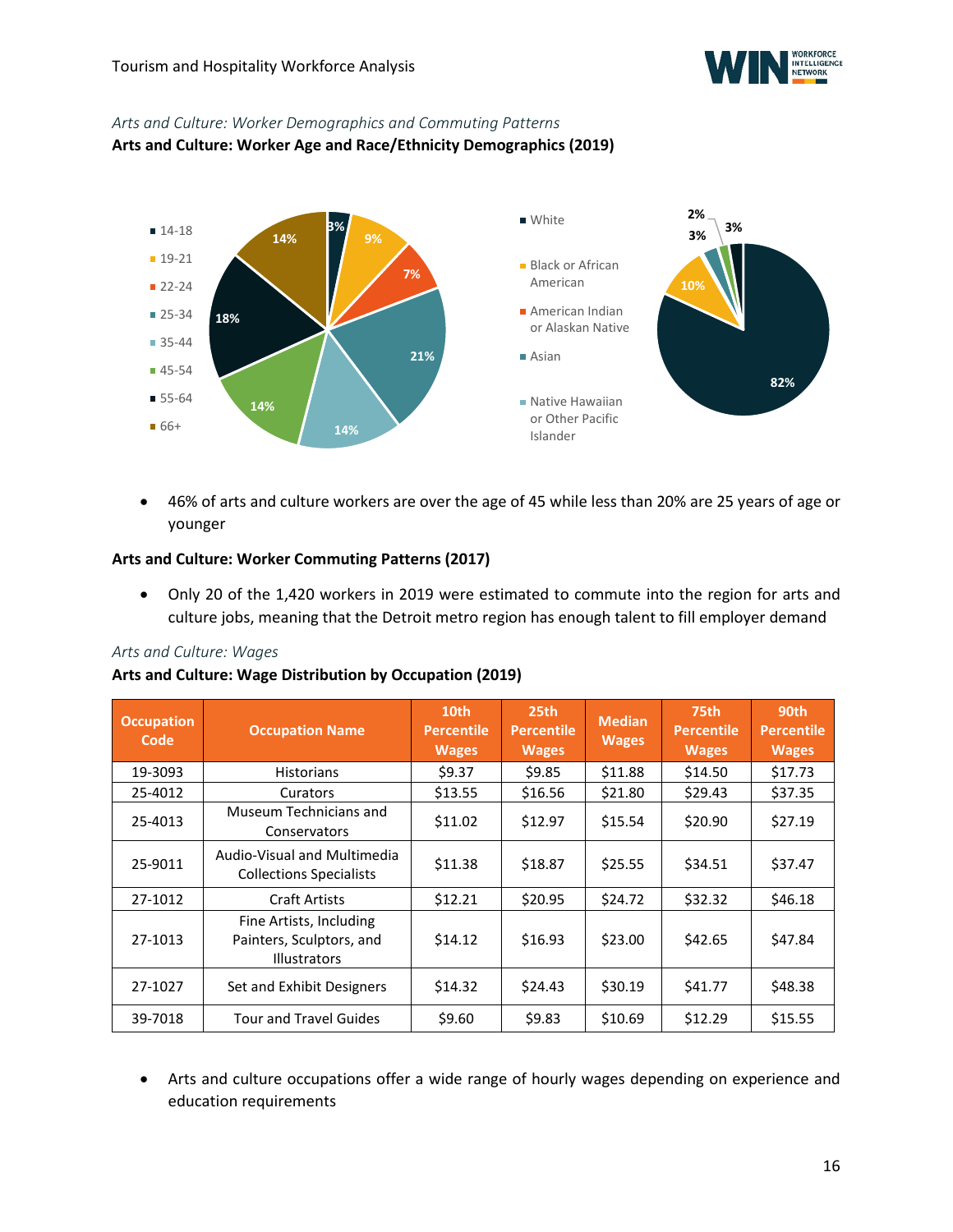

### *Arts and Culture: Employer Demand*

### **Arts and Culture: Top Postings by Occupation (2019)**



- 114 unique arts and culture jobs were posted in Oakland, Wayne, and Macomb counties in 2019
- Fine Artists, Including Painters, Sculptors, and Illustrators (42 postings) were the highest indemand arts and culture occupation in 2019 followed by Museum Technicians and Conservators (18 postings) and Craft Artists (15 postings)
- Historians are estimated to have the highest risk of automation with an index of 105.3; however, the automation risk is estimated to be very low overall for arts and culture jobs due to the creative nature of the occupations in this group
- Posting intensity for the arts and culture group is 4:1, meaning there are four job postings for each individual arts and culture position available
- Arts and culture jobs are posted for a median of 36 days indicating employers are experiencing some difficulty filling open positions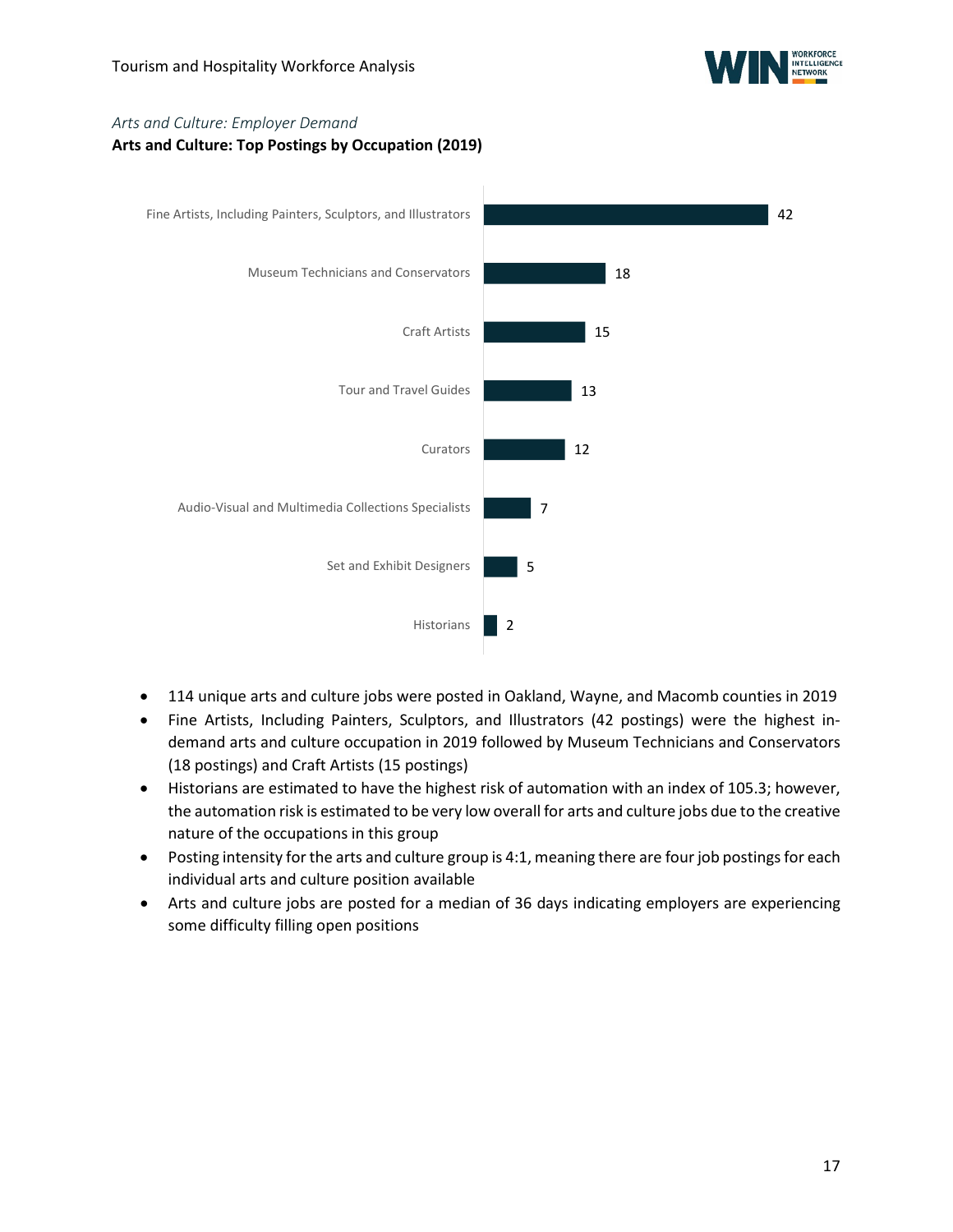

#### **Arts and Culture: In-Demand Education and Experience (2019)**

### Arts and Culture: In-Demand Education Arts and Culture: In-Demand Experience



#### **56.1% 11.4% 21.1% 7.9% 3.5% 0.0% Unspecified 0 - 1 Year 2 - 3 Years 4 - 6 Years 7 - 9 Years 10+ Years**

- Most arts and culture postings indicate a desire for 2-3 years of work experience and a bachelor's degree or more which aligns with the minimum requirements to obtain Museum Technicians and Conservators, Curators, and Historians
- Fine Arts and History-related degree completions in the Detroit metro region were sufficient for the number of jobs available in arts and culture in 2018

#### **Arts and Culture: In-Demand Skills and Qualifications (2019)**

| <b>Top Posted Technical Skills</b>                                                                                                                                                                                                                                                                                               | <b>Top Posted Common Skills</b>                                                                                                                                                                                                                                                                                     | <b>Top Posted Qualifications</b>             |
|----------------------------------------------------------------------------------------------------------------------------------------------------------------------------------------------------------------------------------------------------------------------------------------------------------------------------------|---------------------------------------------------------------------------------------------------------------------------------------------------------------------------------------------------------------------------------------------------------------------------------------------------------------------|----------------------------------------------|
| Adobe Illustrator<br>$\bullet$<br>Adobe Photoshop<br>٠<br><b>Technical Illustration</b><br>$\bullet$<br>Sculpture<br>$\bullet$<br>Curation<br>$\bullet$<br><b>Public Relations</b><br>$\bullet$<br>Loans<br>$\bullet$<br>Microsoft SharePoint<br>$\bullet$<br>3D Modeling<br>$\bullet$<br>Production<br>$\bullet$<br>Engineering | Research<br>$\bullet$<br>Leadership<br>$\bullet$<br>Management<br>٠<br>Operations<br>$\bullet$<br><b>Time Management</b><br>$\bullet$<br>Written<br>$\bullet$<br>Communication<br>Presentations<br>$\bullet$<br>Microsoft Excel<br>$\bullet$<br><b>Customer Service</b><br>$\bullet$<br>Communications<br>$\bullet$ | Certified Internet<br>$\bullet$<br>Webmaster |
|                                                                                                                                                                                                                                                                                                                                  |                                                                                                                                                                                                                                                                                                                     |                                              |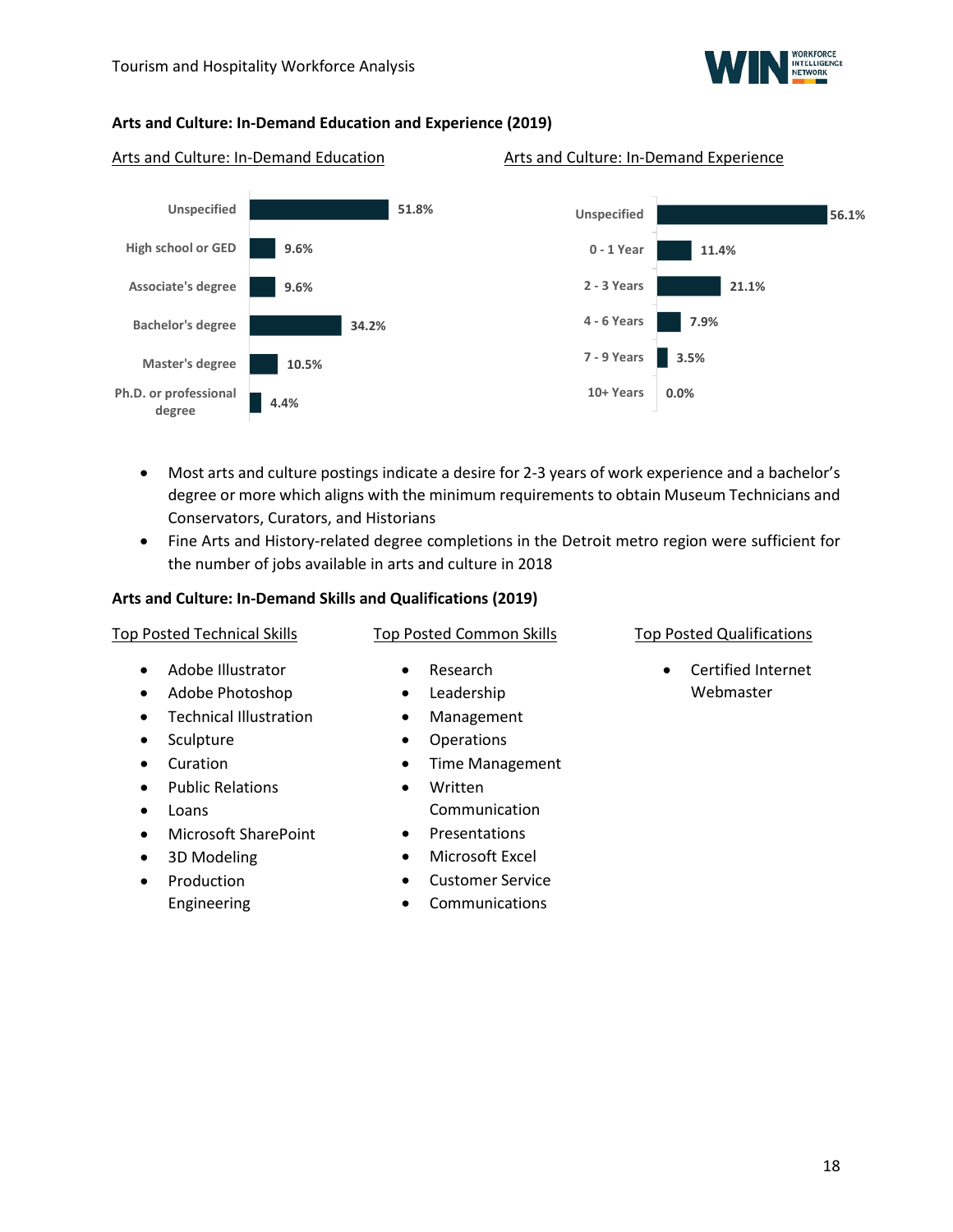

### <span id="page-18-0"></span>Building and Groundskeeping Maintenance

Whether spending a night in one of the 400 hotels in metro Detroit, strolling through the Huron-Clinton Metroparks or enjoying the scenic views on Belle Isle, building and groundskeeping maintenance jobs care for the parks and venues enjoyed by visitors to Detroit. Elevator Installers and Repairers seen a location quotient of 2.78 in 2019.

Workers in building and groundskeeping maintenance include:

- Electricians
- Elevator Installers and Repairers
- First-line Supervisors of Landscaping, Lawn Service, and Groundskeeping Workers
- Grounds Maintenance Workers, All **Other**
- Landscaping and Groundskeeping Workers
- **Security Guards**
- **Security Managers**
- Tree Trimmers and Pruners

### *Building and Groundskeeping Maintenance: Employment*





• Since 2010, employment has increased by 5,340 workers (12.6%)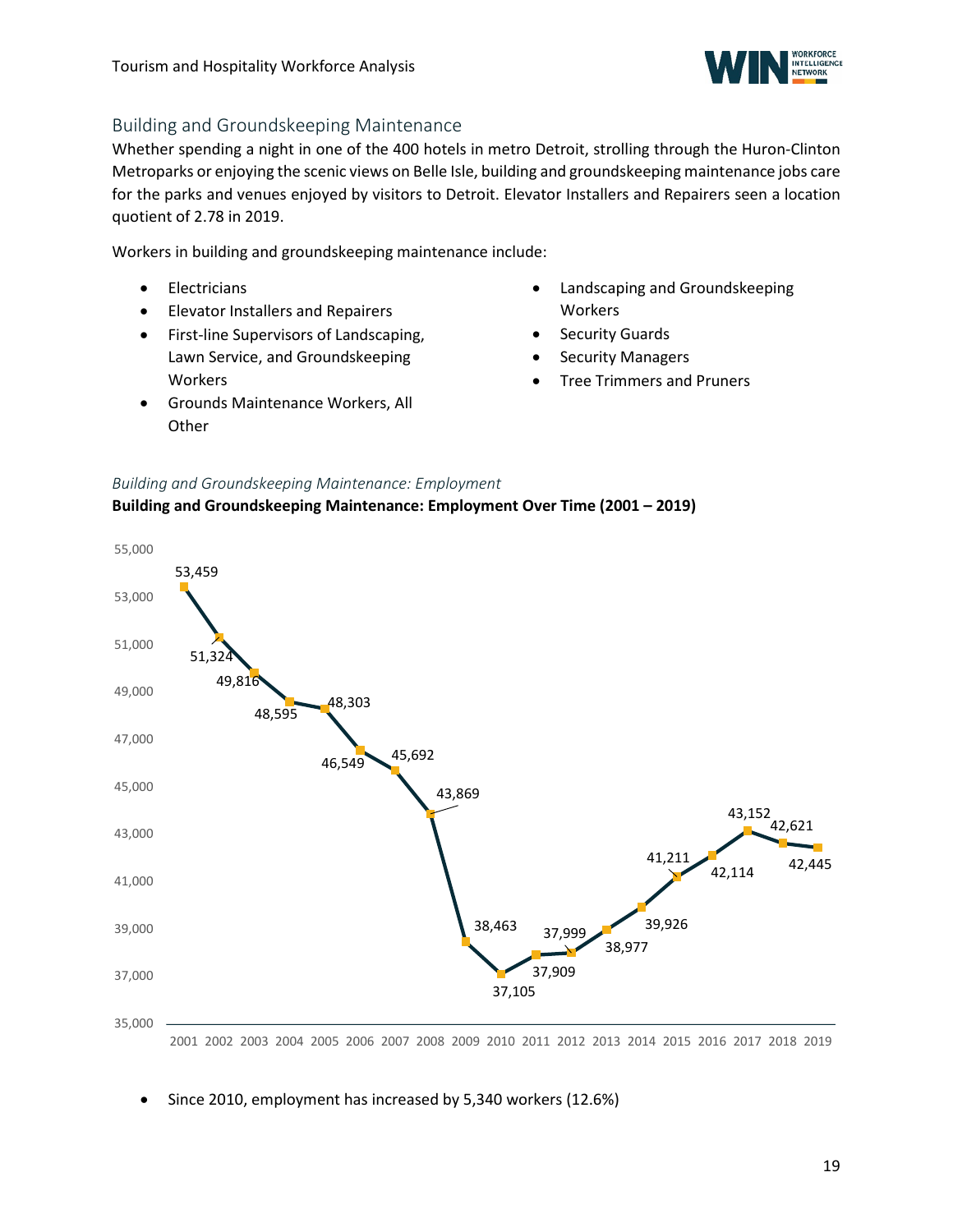

## *Building and Groundskeeping Maintenance: Worker Demographics and Commuting Patterns*

**Building and Groundskeeping Maintenance: Worker Age and Race/Ethnicity Demographics (2019)**



- 63.5% of the workforce are between the ages of 25-54
- Majority of the workers are either white (66.0%) or black or African American (25.2%), accounting for 91.2%, while 5.6% are Hispanic or Latino

### **Building and Groundskeeping Maintenance: Worker Commuting Patterns (2017)**

• Between 2001 and 2019, the net commuters for almost all occupations have been negative, identifying that there are more workers living in the region than there are jobs available. Grounds Maintenance Workers, All Other and Elevator Installers and Repairers are the only occupations to have a positive increase

### *Building and Groundskeeping Maintenance: Wages*

### **Building and Groundskeeping Maintenance: Wage Distribution by Occupation (2019)**

| <b>Occupation</b><br>Code | <b>Occupation Name</b>                                                                | 10th<br><b>Percentile</b><br><b>Wages</b> | 25th<br><b>Percentile</b><br><b>Wages</b> | <b>Median</b><br><b>Wages</b> | 75th<br><b>Percentile</b><br><b>Wages</b> | 90th<br><b>Percentile</b><br><b>Wages</b> |
|---------------------------|---------------------------------------------------------------------------------------|-------------------------------------------|-------------------------------------------|-------------------------------|-------------------------------------------|-------------------------------------------|
| 11-9199                   | Managers, All Other                                                                   | \$30.87                                   | \$38.75                                   | \$49.94                       | \$60.50                                   | \$74.95                                   |
| 33-9032                   | <b>Security Guards</b>                                                                | \$9.51                                    | \$10.45                                   | \$11.76                       | \$14.67                                   | \$19.39                                   |
| 37-1012                   | First-Line Supervisors of<br>Landscaping, Lawn Service,<br>and Groundskeeping Workers | \$15.71                                   | \$18.29                                   | \$22.48                       | \$28.30                                   | \$33.29                                   |
| 37-3011                   | Landscaping and<br>Groundskeeping Workers                                             | \$10.45                                   | \$11.81                                   | \$13.94                       | \$16.44                                   | \$19.66                                   |
| 37-3013                   | <b>Tree Trimmers and Pruners</b>                                                      | \$15.17                                   | \$15.85                                   | \$16.97                       | \$18.09                                   | \$18.76                                   |
| 37-3019                   | Grounds Maintenance<br>Workers, All Other                                             | \$23.47                                   | \$25.79                                   | \$30.39                       | \$32.16                                   | \$36.35                                   |
| 47-2111                   | Electricians                                                                          | \$15.64                                   | \$20.93                                   | \$32.28                       | \$38.03                                   | \$43.88                                   |
| 47-4021                   | Elevator Installers and<br>Repairers                                                  | \$20.84                                   | \$29.59                                   | \$41.33                       | \$50.01                                   | \$58.58                                   |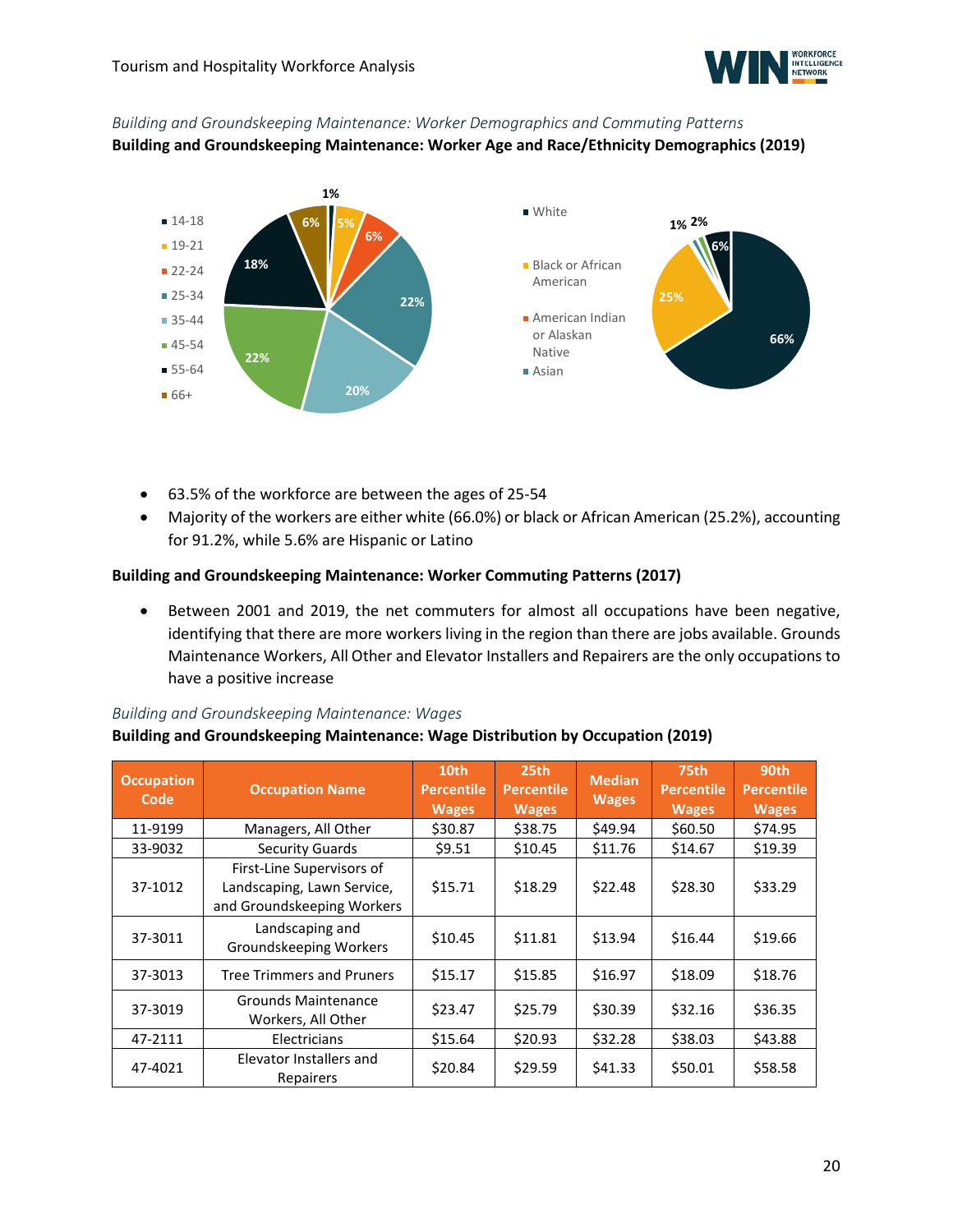

- Half of the occupations have median wages above \$25.00
- Grounds Maintenance Workers, All Other, Electricians, and Elevator Installers and Repairers have median wages above \$29.00 and require no formal education or a high school diploma coupled with an apprenticeship or short-term on-the-job

### *Building and Groundskeeping Maintenance: Employer Demand*

#### **Building and Groundskeeping Maintenance: Top Postings by Occupation (2019)**



- Occupations found in this group have a higher than average risk of becoming automated with almost all having an automation index of over 100, except Managers, All Other, which has a lower than average risk of with and automation index of 84.5
- Managers, All Other and Security Guards are highly demanded with 4,861 and 3,998 postings respectively for 2019
- The posting intensity of this occupation group is five to one for 2019, with 11,922 unique postings
- Detroit (2,893 postings) and Troy (781 postings) are the top posting cities accounting for 30.8% of postings
- Security Officers (Protective Service) (1,458 postings) and Project Managers (Management) (1,023 postings) are the top posted job titles in 2019
- 7,541 or 63.3% of posting require either a high school diploma or equivalent (4,262 postings or 35.7%) or a bachelor's degree (3,279 or 27.5%), while 30.9% or 3,687 postings require zero to three years of experience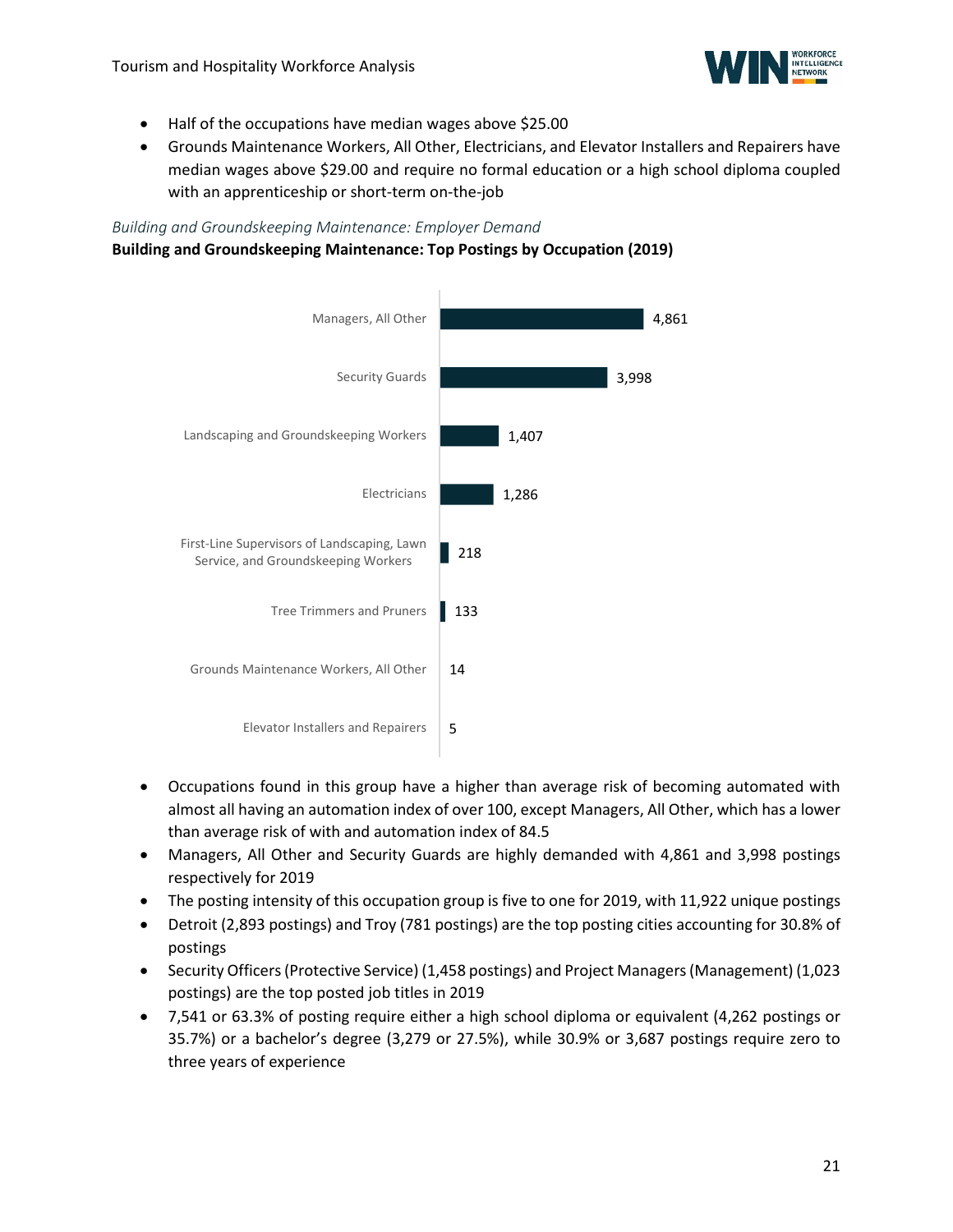

### **Building and Groundskeeping Maintenance: In-Demand Education and Experience (2019)**

Arts and Culture: In-Demand Education Arts and Culture: In-Demand Experience



• Regional completions for these occupations are low due to most positions requiring no formal education or a high school diploma or equivalent, although Managers, All Other, requiring a bachelor's degree, had 2,399 regional completions for 2019

### **Building and Groundskeeping Maintenance: In-Demand Skills and Qualifications (2019)**

### Top Posted Technical Skills

- Project Management
- Landscaping
- Mowing
- Electrical Wirings
- Fire-Control Systems
- Budgeting
- Irrigation (Landscaping and Agriculture)
- Trimming
- Customer Satisfaction
- Groundskeeping

### Top Posted Common Skills

- Management
- Communications
- Customer Service
- Leadership
- Operations
- Innovation
- Sales
- Detail Oriented
- Interpersonal Skills
- Problem Solving

#### Top Posted Qualifications

- Project Management Professional Certification
- Commercial Driver's License (CDL)
- Pesticide Applicator License
- Certified in Production and Inventory Management
- Six Sigma Black Belt Certification
- PRINCE2 (Projects in Controlled Environments 2)
- Professional Engineer
- LEED Accredited Professional (AP)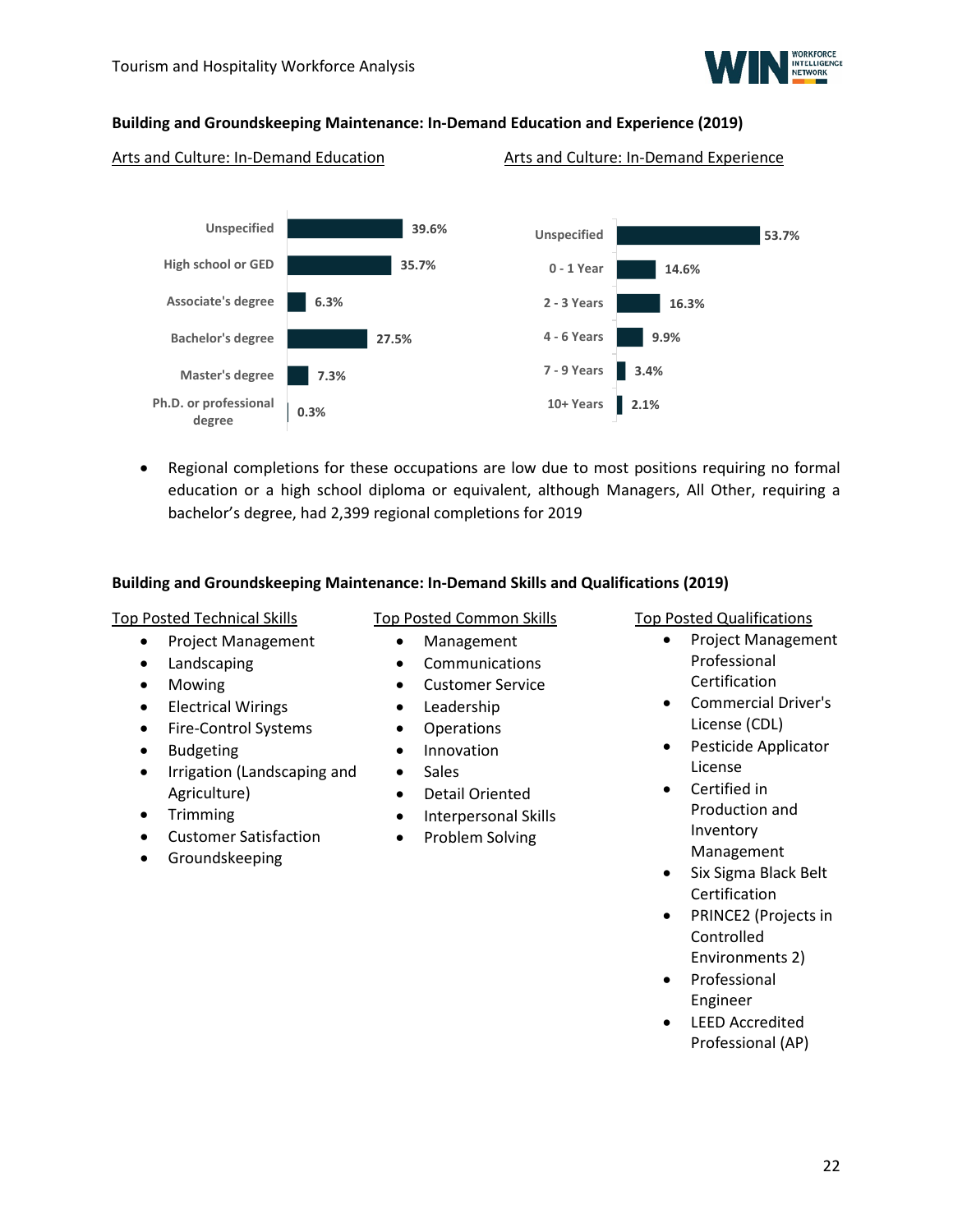

### <span id="page-22-0"></span>Conferences and Events

Whether visiting Detroit for a business conference, a concert at DTE Energy Music Theatre or one of the various conventions taking place in the Motor City, conferences and events jobs provide excellent services and venues to visitors in Detroit.

Workers in conferences and events include:

- Meeting, Convention, and Event Planners
- Photographers
- Audio and Video Equipment Technicians
- Floral Designers
- Media and Communication Equipment Workers, All Other
- Sales Representatives, Services, All **Other**
- Sound Engineering Technicians

### *Conferences and Events: Employment* **Conferences and Events: Employment Over Time (2001 – 2019)**



- 0.9% employment growth predicted by 2029 for all conferences and events workers, but Audio and Video Equipment Technicians predicted to grow by 9.4%
- When self-employed workers are included, Conferences and Events occupations are predicted to grow 1.5% by 2029. This discrepancy is due in part to major shifts in photographers and floral designers to self-employment.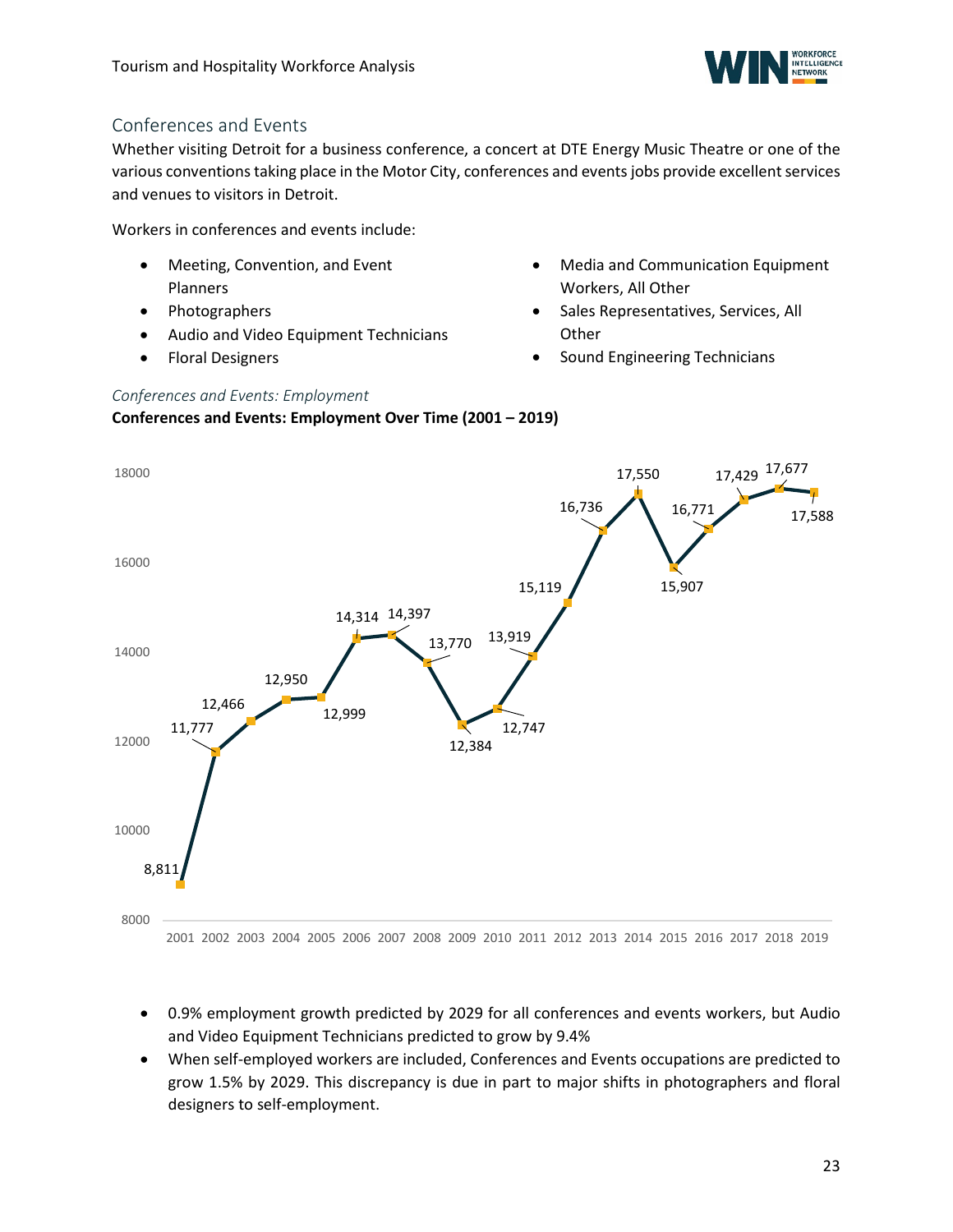

### *Conferences and Events: Worker Demographics and Commuting Patterns* **Conferences and Events: Worker Age and Race/Ethnicity Demographics (2019)**



• 40.1% of workers are female, 59.9% are male

### **Conferences and Events: Commuting Patterns (2017)**

• 1,057 net commuters adding to tri-county workforce

#### *Conferences and Events: Wages*

#### **Conferences and Events: Wage Distribution by Occupation (2019)**

| <b>Occupation</b><br>Code | <b>Occupation Name</b>                                  | 10th<br><b>Percentile</b><br><b>Wages</b> | 25 <sub>th</sub><br><b>Percentile</b><br><b>Wages</b> | <b>Median</b><br><b>Wages</b> | 75th<br><b>Percentile</b><br><b>Wages</b> | 90th<br><b>Percentile</b><br><b>Wages</b> |
|---------------------------|---------------------------------------------------------|-------------------------------------------|-------------------------------------------------------|-------------------------------|-------------------------------------------|-------------------------------------------|
| 13-1121                   | Meeting, Convention, and Event<br>Planners              | \$12.82                                   | \$16.52                                               | \$22.63                       | \$29.21                                   | \$36.51                                   |
| 27-1023                   | <b>Floral Designers</b>                                 | \$9.48                                    | \$10.46                                               | \$14.39                       | \$17.10                                   | \$18.68                                   |
| 27-4011                   | Audio and Video Equipment<br>Technicians                | \$10.19                                   | \$13.85                                               | \$18.63                       | \$25.93                                   | \$30.58                                   |
| 27-4014                   | Sound Engineering Technicians                           | \$22.31                                   | \$26.26                                               | \$30.98                       | \$39.48                                   | \$49.38                                   |
| 27-4021                   | Photographers                                           | \$9.76                                    | \$12.22                                               | \$18.97                       | \$25.35                                   | \$37.17                                   |
| 27-4099                   | Media and Communication<br>Equipment Workers, All Other | \$11.02                                   | \$12.57                                               | \$14.98                       | \$39.66                                   | \$50.66                                   |
| 41-3099                   | Sales Representatives, Services, All<br>Other           | \$12.15                                   | \$17.47                                               | \$27.80                       | \$40.02                                   | \$57.02                                   |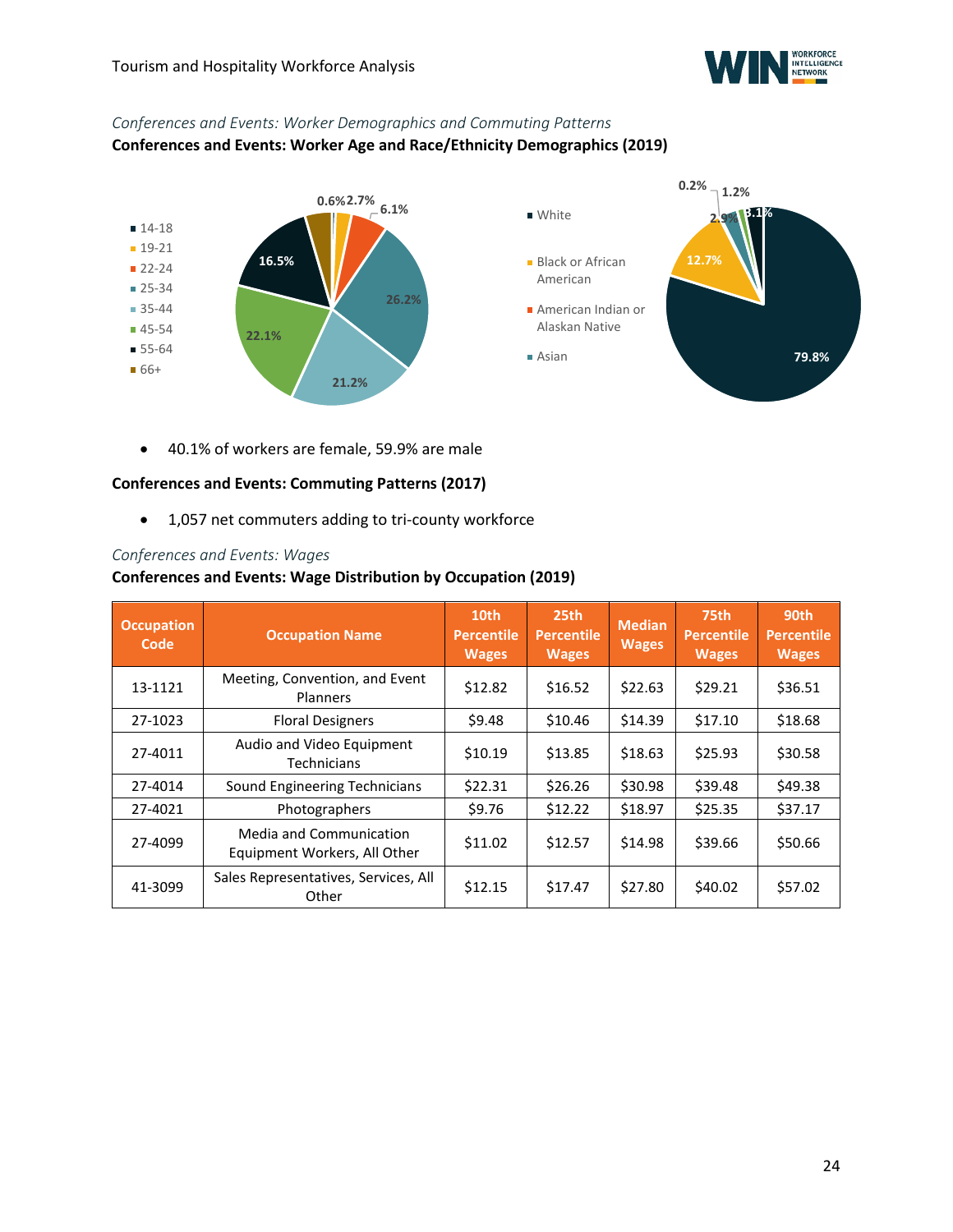

#### *Conferences and Events: Employer Demand*

### **Conferences and Events: Top Postings by Occupation (2019)**



- These occupations have, in general, a relatively low risk of automation; only Sound Engineering Technicians have an automation index over 100, and it is 101.4, due to the creative and communications-heavy roles included in this group.
- Posting intensity, 5:1, is the same as the regional average. Sales Representatives and Audio and Visual Equipment Technician postings are up for a median of 36 days, indicating higher demand and difficulty to fill.
- Approximate 10% replacement rate per year, relatively low among hospitality and tourism occupations

### **Conferences and Events: In-Demand Education and Experience (2019)**



• Growing demand for college degrees: only one occupation has typically required a BA (Meeting and Event Planners, 6.9% of total employment in this group), yet 38% of postings request one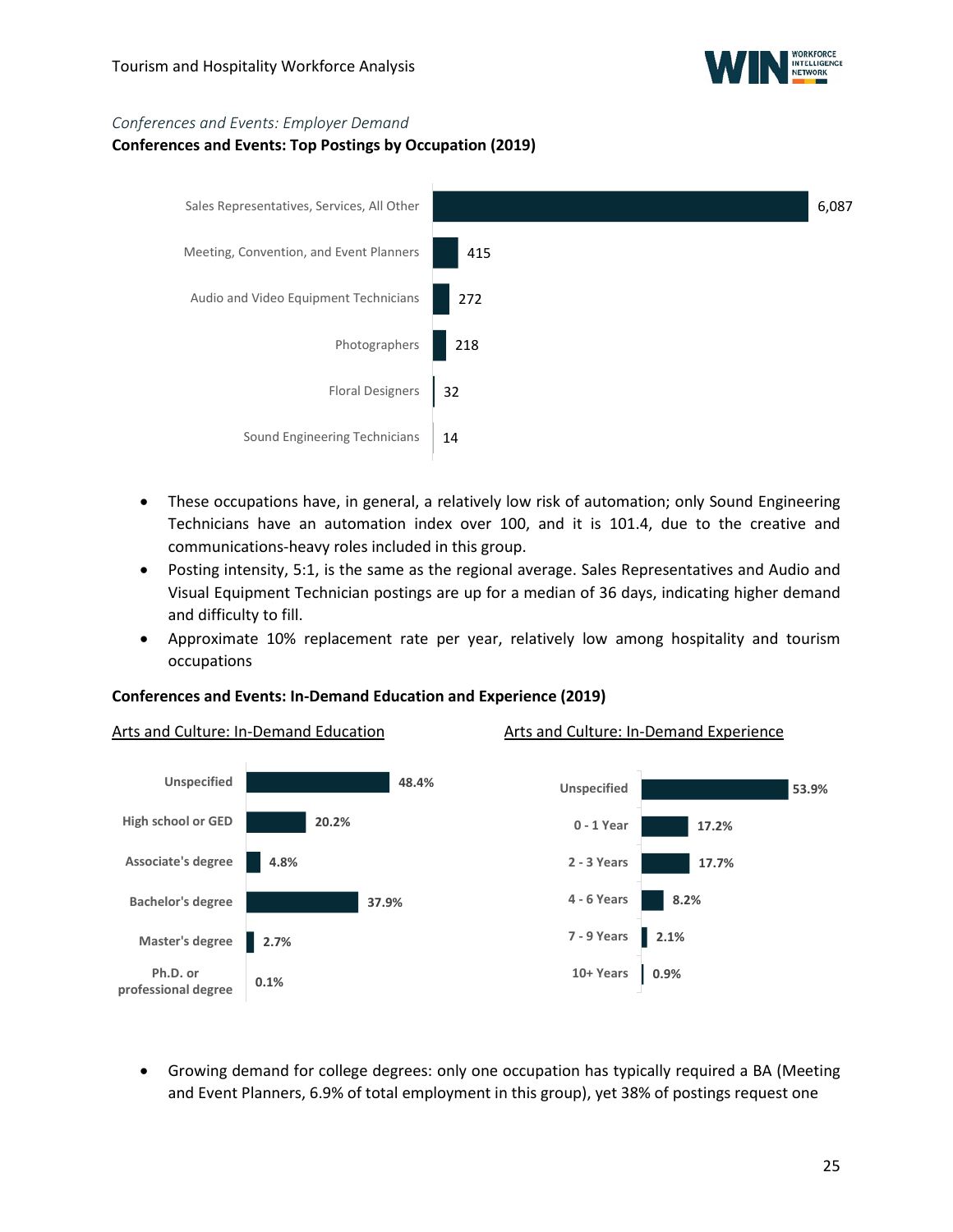

### **Conferences and Events: In-Demand Skills and Qualifications (2019)**

### Top Posted Technical Skills

- Selling Techniques
- Cold Calling
- Customer Relationship Management
- Business to Business
- Sales Process
- Business Development
- Lead Generation
- Sales Training
- Forecasting
- Salesforce.Com
- Top Posted Common Skills
	- Sales
	- Customer Service
	- Management
	- Presentations
	- Communications
	- Leadership
	- Valid Driver's License
	- Problem Solving
	- Microsoft Excel
	- Negotiation

### Top Posted Qualifications

- AVIXA Certified Technology Specialist
- Drone Pilot Certificate
- Certified Meeting Professional
- Microsoft Certified Professional
- Certified Forklift Operator
- Certified Internal Auditor
- Certified Professional in Catering and Events
- Certified Sales Executive
- Cisco Certified Network Associate
- NICET Level II Certification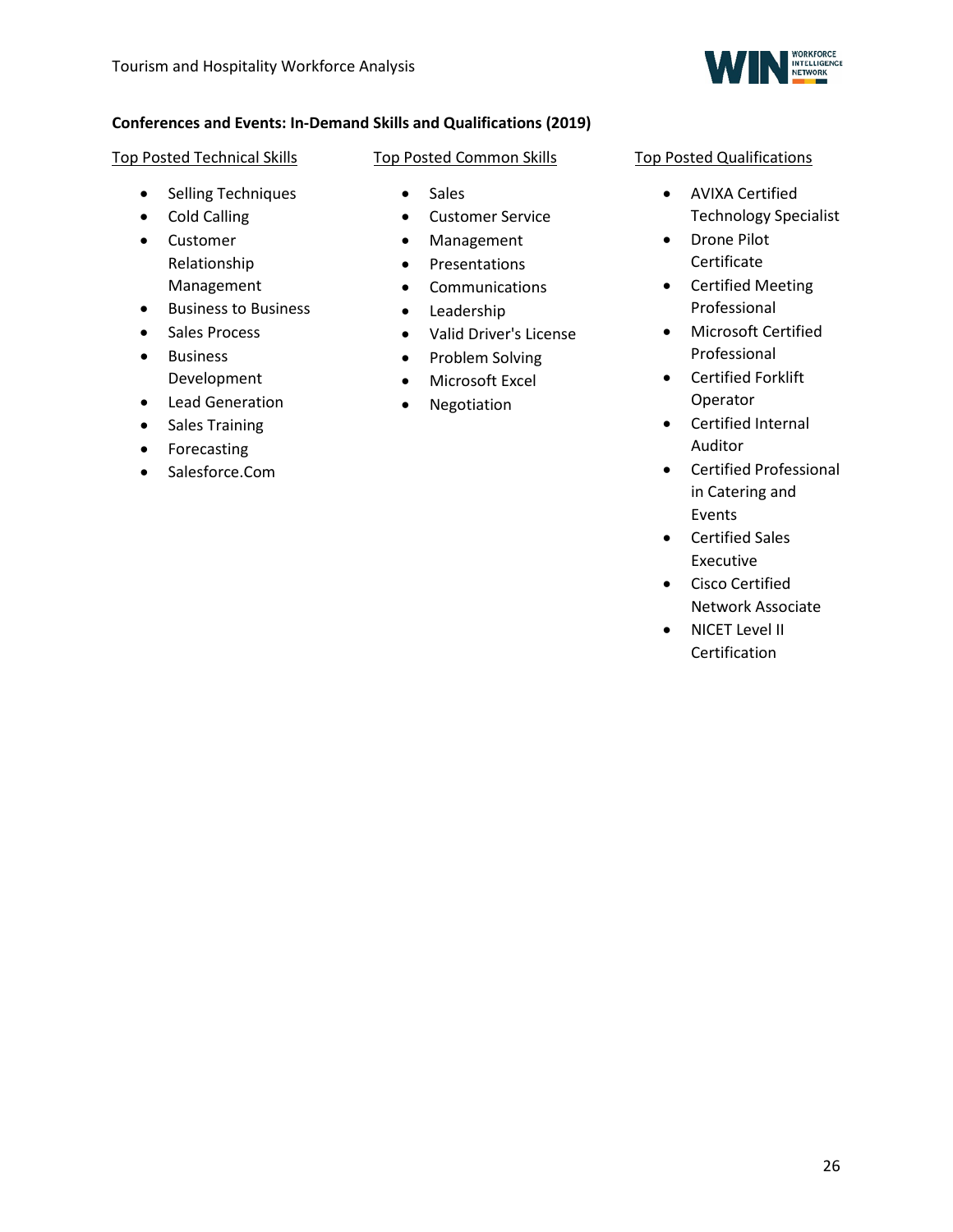

### <span id="page-26-0"></span>Entertainment

No matter your preference, Detroit offers a wide range of activities for all occasions. From musical and theatrical performances at the Detroit Opera House and the Fox Theatre, to thrilling sports events at Comerica Park and Ford Field, you will always be on the move.

Workers in entertainment include:

- Actors
- Athletes and Sports Competitors
- Dancers
- Entertainers and Performers, Sports and Related Workers, All Other
- Entertainment Attendants and Related Workers, All Other
- Musicians and Singers
- Musicians, Instrumental
- Singers
- Ushers, Lobby Attendants and Ticket Takers
- Agents and Business Managers of Artists, Performers and Athletes
- Art Directors
- Artists and Related Workers, All Other
- Camera Operators, Television, Video and Motion Picture
- Choreographers
- Costume Attendants
- Directors Stage, Motion Pictures, Television and Radio
- Makeup Artists, Theatrical and Performance
- Music Directors and Composers
- Producers and Directors
- Talent Directors
- Umpires, Referees and Other Sports Officials Coaches and Scouts

### *Entertainment: Employment*

### **Entertainment: Employment Over Time (2001 – 2019)**



2001 2002 2003 2004 2005 2006 2007 2008 2009 2010 2011 2012 2013 2014 2015 2016 2017 2018 2019

• Since 2010, employment has increased by 827 workers (9.0%).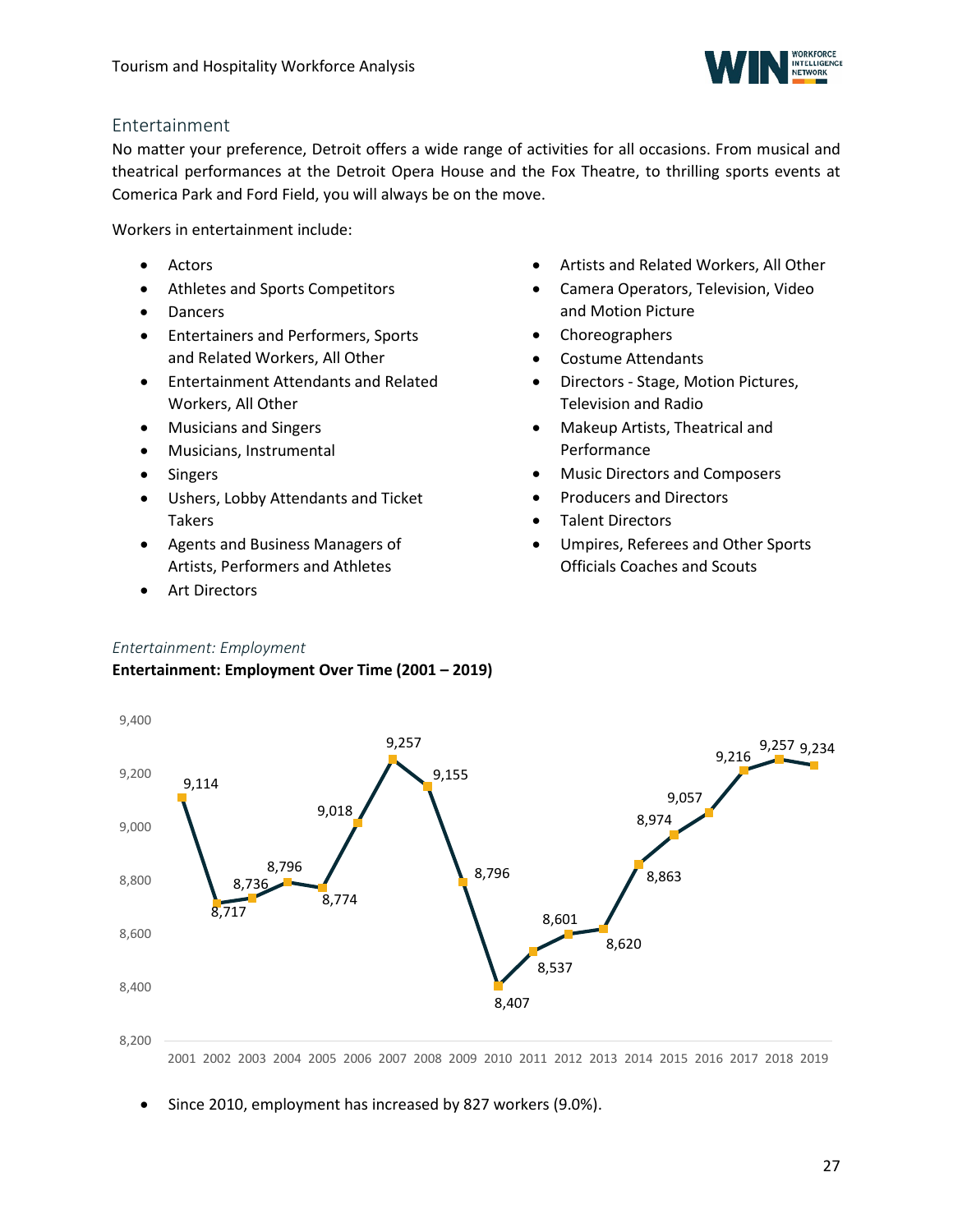

### *Entertainment: Worker Demographics and Commuting Patterns*

**Entertainment: Worker Age and Race/Ethnicity Demographics (2019)**



- Almost half or 49.0% of the workforce are between the ages of 25-54
- Majority of the workers are either white (77.8%) or black or African American (14.7%), accounting for 92.5%, while 2.8% are Hispanic or Latino

### **Entertainment: Worker Commuting Patterns (2017)**

• Between 2001 and 2019, the net commuters for over half of occupations has been positive, identifying that available jobs are being met by workers living in the region, while Umpires, Referees, and Other Sports Officials and Musicians and Singers has seen the highest decrease

#### *Entertainment: Wages*

### **Entertainment: Wage Distribution by Occupation (2019)**

| <b>Occupation</b><br>Code | <b>Occupation Name</b>                                               | 10th<br><b>Percentile</b><br><b>Wages</b> | 25 <sub>th</sub><br><b>Percentile</b><br><b>Wages</b> | <b>Median</b><br><b>Wages</b> | <b>75th</b><br><b>Percentile</b><br><b>Wages</b> | 90th<br><b>Percentile</b><br><b>Wages</b> |
|---------------------------|----------------------------------------------------------------------|-------------------------------------------|-------------------------------------------------------|-------------------------------|--------------------------------------------------|-------------------------------------------|
| 13-1011                   | Agents and Business Managers of<br>Artists, Performers, and Athletes | \$21.12                                   | \$25.32                                               | \$45.17                       | \$68.50                                          | \$82.34                                   |
| 27-1011                   | <b>Art Directors</b>                                                 | \$22.37                                   | \$31.58                                               | \$40.65                       | \$54.25                                          | \$72.49                                   |
| 27-1019                   | Artists and Related Workers, All<br>Other                            | \$14.19                                   | \$19.11                                               | \$32.31                       | \$46.37                                          | \$54.53                                   |
| 27-2011                   | Actors                                                               | \$10.62                                   | \$12.47                                               | \$14.41                       | \$18.95                                          | \$57.06                                   |
| 27-2012                   | <b>Producers and Directors</b>                                       | \$17.32                                   | \$21.94                                               | \$29.09                       | \$42.13                                          | \$58.71                                   |
| 27-2021                   | Athletes and Sports Competitors                                      | \$10.36                                   | \$12.45                                               | \$26.85                       | \$33.40                                          | \$39.83                                   |
| 27-2022                   | Coaches and Scouts                                                   | \$9.62                                    | \$10.74                                               | \$16.27                       | \$26.84                                          | \$40.32                                   |
| 27-2023                   | Umpires, Referees, and Other<br>Sports Officials                     | \$9.64                                    | \$10.16                                               | \$13.13                       | \$26.95                                          | \$42.56                                   |
| 27-2031                   | Dancers                                                              | \$9.28                                    | \$9.67                                                | \$10.59                       | \$12.49                                          | \$14.90                                   |
| 27-2032                   | Choreographers                                                       | \$9.25                                    | \$10.28                                               | \$11.86                       | \$15.16                                          | \$18.12                                   |
| 27-2041                   | <b>Music Directors and Composers</b>                                 | \$9.66                                    | \$13.15                                               | \$21.32                       | \$30.49                                          | \$38.09                                   |
| 27-2042                   | <b>Musicians and Singers</b>                                         | \$8.91                                    | \$10.92                                               | \$18.23                       | \$34.71                                          | \$54.52                                   |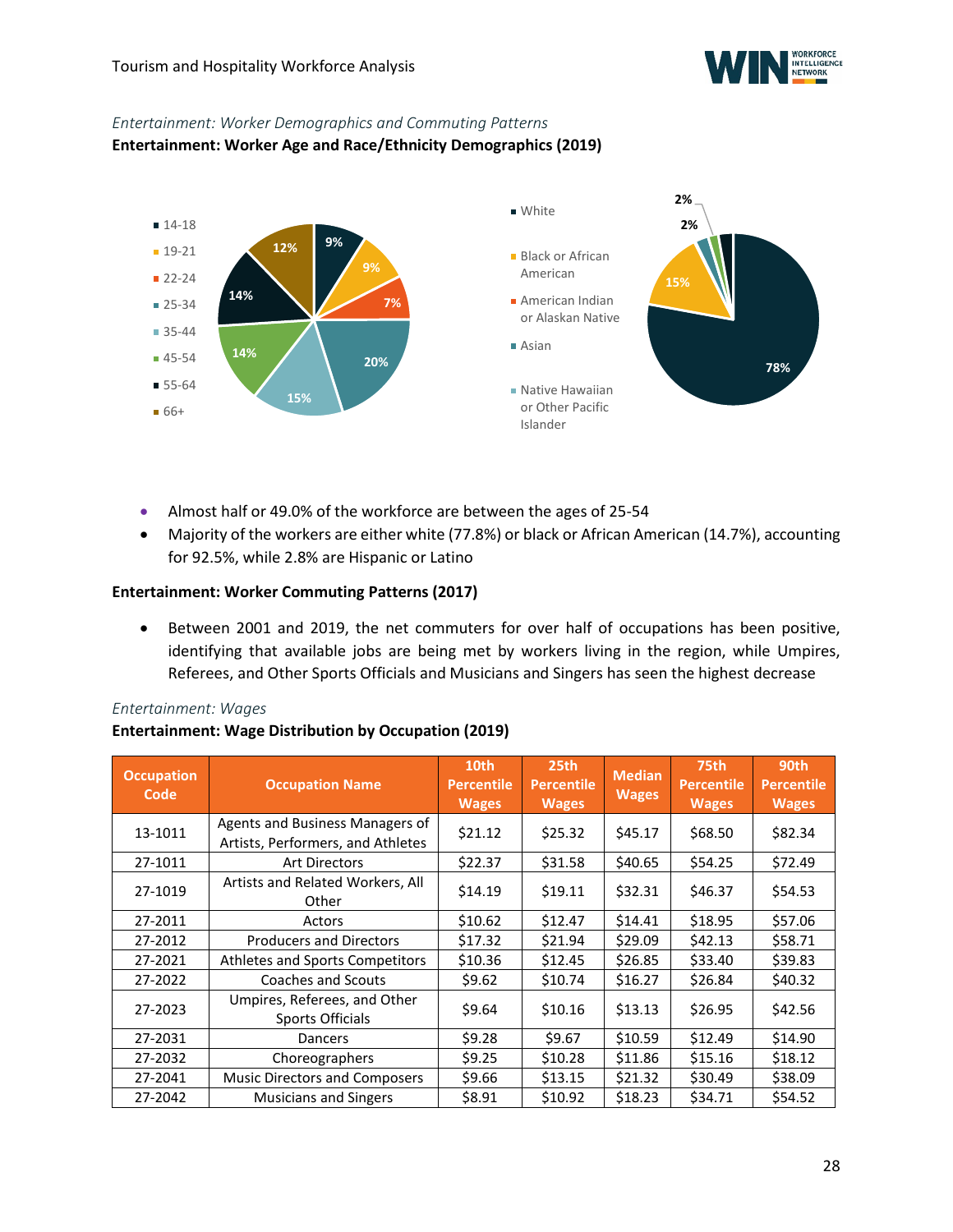

| <b>Occupation</b><br>Code | <b>Occupation Name</b>                                                   | 10th<br><b>Percentile</b><br><b>Wages</b> | 25 <sub>th</sub><br><b>Percentile</b><br><b>Wages</b> | <b>Median</b><br><b>Wages</b> | 75th<br><b>Percentile</b><br><b>Wages</b> | 90th<br><b>Percentile</b><br><b>Wages</b> |
|---------------------------|--------------------------------------------------------------------------|-------------------------------------------|-------------------------------------------------------|-------------------------------|-------------------------------------------|-------------------------------------------|
| 27-2099                   | Entertainers and Performers,<br>Sports and Related Workers, All<br>Other | \$4.57                                    | \$9.36                                                | \$14.97                       | \$30.87                                   | \$74.50                                   |
| 27-4031                   | Camera Operators, Television,<br>Video, and Motion Picture               | \$9.95                                    | \$16.34                                               | \$27.51                       | \$40.86                                   | \$51.41                                   |
| 39-3031                   | Ushers, Lobby Attendants, and<br><b>Ticket Takers</b>                    | \$9.39                                    | \$9.59                                                | \$10.04                       | \$11.20                                   | \$12.04                                   |
| 39-3092                   | <b>Costume Attendants</b>                                                | \$13.98                                   | \$17.18                                               | \$22.55                       | \$28.95                                   | \$32.66                                   |
| 39-3099                   | Entertainment Attendants and<br>Related Workers, All Other               | \$9.25                                    | \$10.57                                               | \$12.05                       | \$16.38                                   | \$24.39                                   |
| 39-5091                   | Makeup Artists, Theatrical and<br>Performance                            | \$9.56                                    | \$13.55                                               | \$25.54                       | \$43.48                                   | \$57.94                                   |

- Over half of the occupations have median wages above \$19.00
- Agents and Business Managers of Artists, Performers, and Athletes and Art Directors both have median wages above \$40.00 and requires a bachelor's degree
- Costume Attendants and Makeup Artists, Theatrical and Performance occupations have median wages above \$22.00 and require a high school diploma or equivalent or postsecondary nondegree coupled with short-term on-the-job training

### *Entertainment: Employer Demand*

### **Entertainment: Top Postings by Occupation (2019)**



• Occupations found in this group have a below average risk of becoming automated with most having an automation index of under 100, except Actors and Dancers, which have an above average risk with an automation index over 111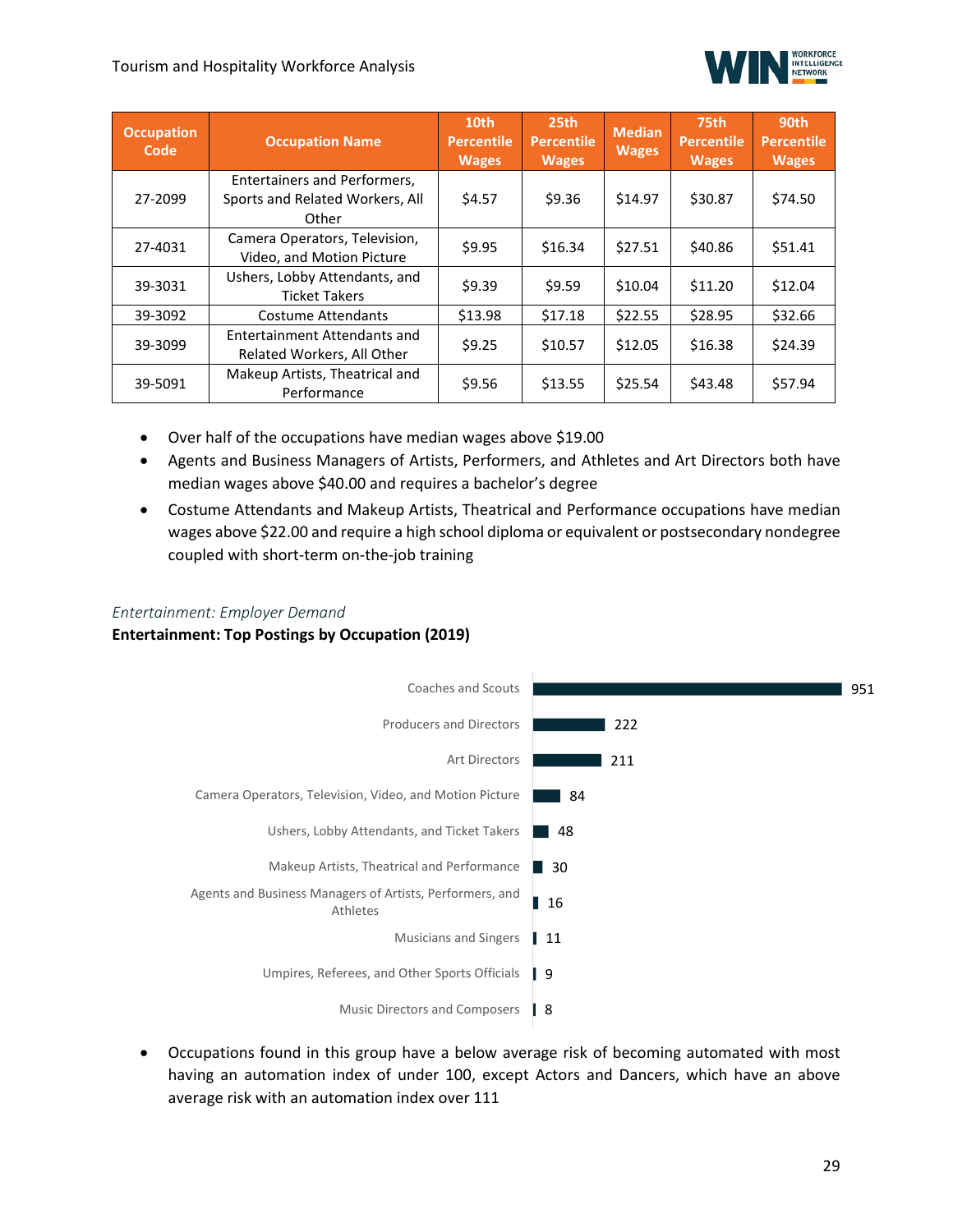

- Coaches and Scouts are highly demanded with 951 postings for 2019
- The posting intensity of this occupation group is three to one for 2019, with 1,603 unique postings
- Detroit (612 postings) is the top posting city accounting for 38.2% of postings
- Coaches and Head Coaches (621 postings) and Art Directors (134 postings) are the top posted job titles in 2019

#### **Entertainment: In-Demand Education and Experience (2019)**

#### Arts and Culture: In-Demand Education Arts and Culture: In-Demand Experience **40.5% 41.4% 3.0% 24.2% 5.5% 0.1% Unspecified High school or GED Associate's degree Bachelor's degree Master's degree Ph.D. or professional degree 65.8% 10.2% 14.3% 6.4% 2.2% 1.2% Unspecified 0 - 1 Year 2 - 3 Years 4 - 6 Years 7 - 9 Years 10+ Years**

- 664 or 41.4% of posting require a high school diploma or equivalent, while 24.5% or 392 postings require zero to three years of experience
- Many occupations require no formal education or a high school diploma or equivalent, although due to the nature of the work, almost all occupations have completions, with an average of 120 completions for the group

### **Entertainment: In-Demand Skills and Qualifications (2019)**

#### Top Posted Technical Skills

- Cardiopulmonary Resuscitation (CPR)
- Automated External Defibrillator
- Fundraising
- Journalism
- **Storytelling**
- Photography
- **Branding**
- Selling Techniques
- **Broadcasting**
- **Communication Strategies**

### Top Posted Common Skills

- Communications
- Leadership
- Teaching
- Management
- Presentations
- Operations
- First Aid
- Detail Oriented
- Organizational Skills
- Swimming

## Top Posted Qualifications • Certified Strength

- and Conditioning Specialist
- Personal Trainer Certification
- Cosmetology License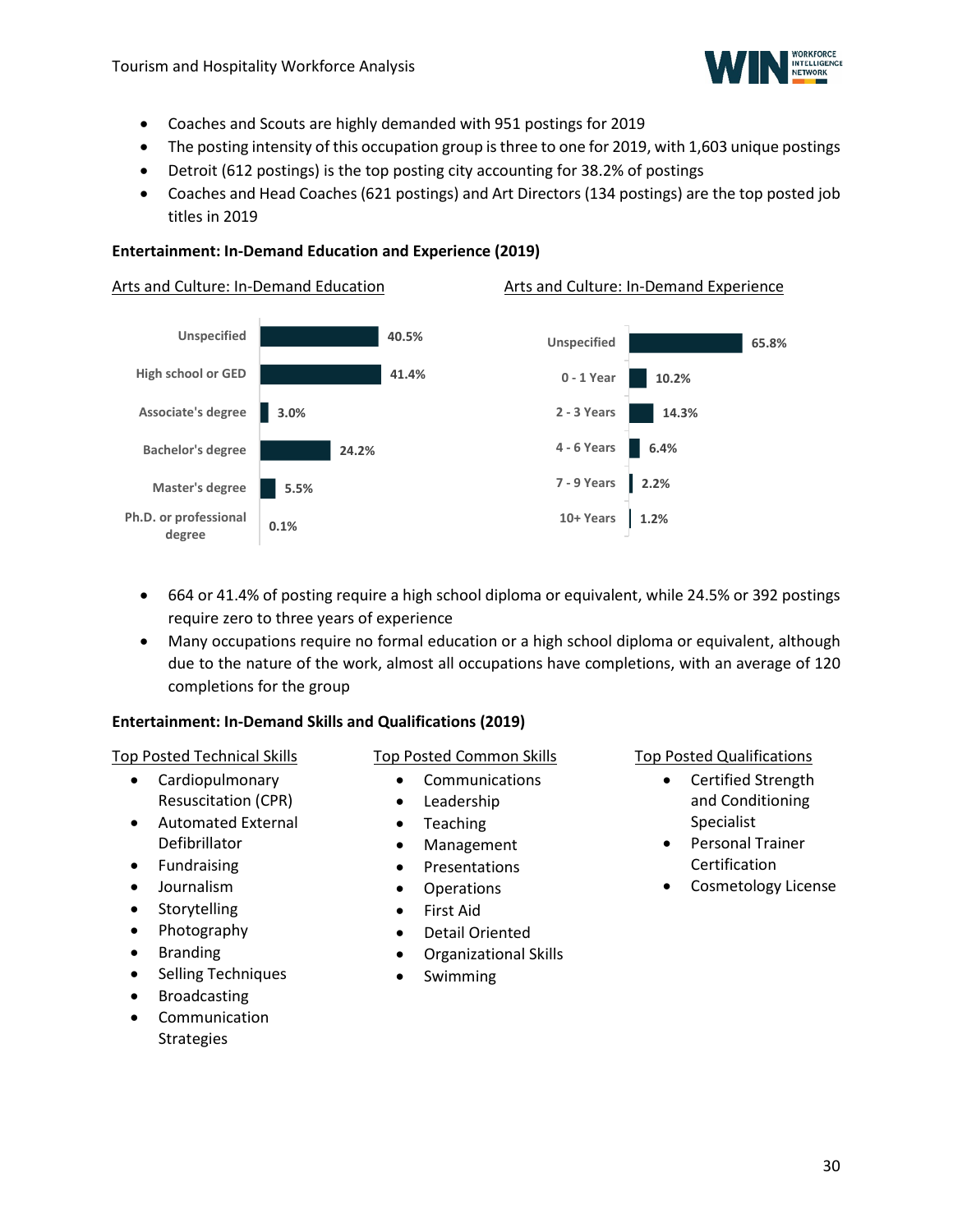

### <span id="page-30-0"></span>Gaming

Enjoying a night at the Greektown Casino Hotel or any of the other casinos in Detroit highlight that gaming jobs provide excellent service to visitors in the high-stakes venues around the Detroit area. Most gaming workers are about twice as concentrated in this region than the nation as a whole, with five of the occupations here reporting location quotients above 1.80.

Workers in gaming include:

- Gaming Cage Workers
- Gaming Change Persons and Booth Cashiers
- Gaming Dealers
- Gaming and Sports Book Writers and Runners
- Gaming Managers
- Gaming Service Workers, All Other
- Gaming Supervisors
- Gaming Surveillance Officers and Gaming Investigators
- First Line Supervisors of Gaming **Workers**



- 2001 2002 2003 2004 2005 2006 2007 2008 2009 2010 2011 2012 2013 2014 2015 2016 2017 2018 2019
- Despite decline in recent years, Gaming employment is nearly 1,000 jobs above pre-recession levels

### *Gaming: Employment*

5500

### **Gaming: Employment Over Time (2001 – 2019)**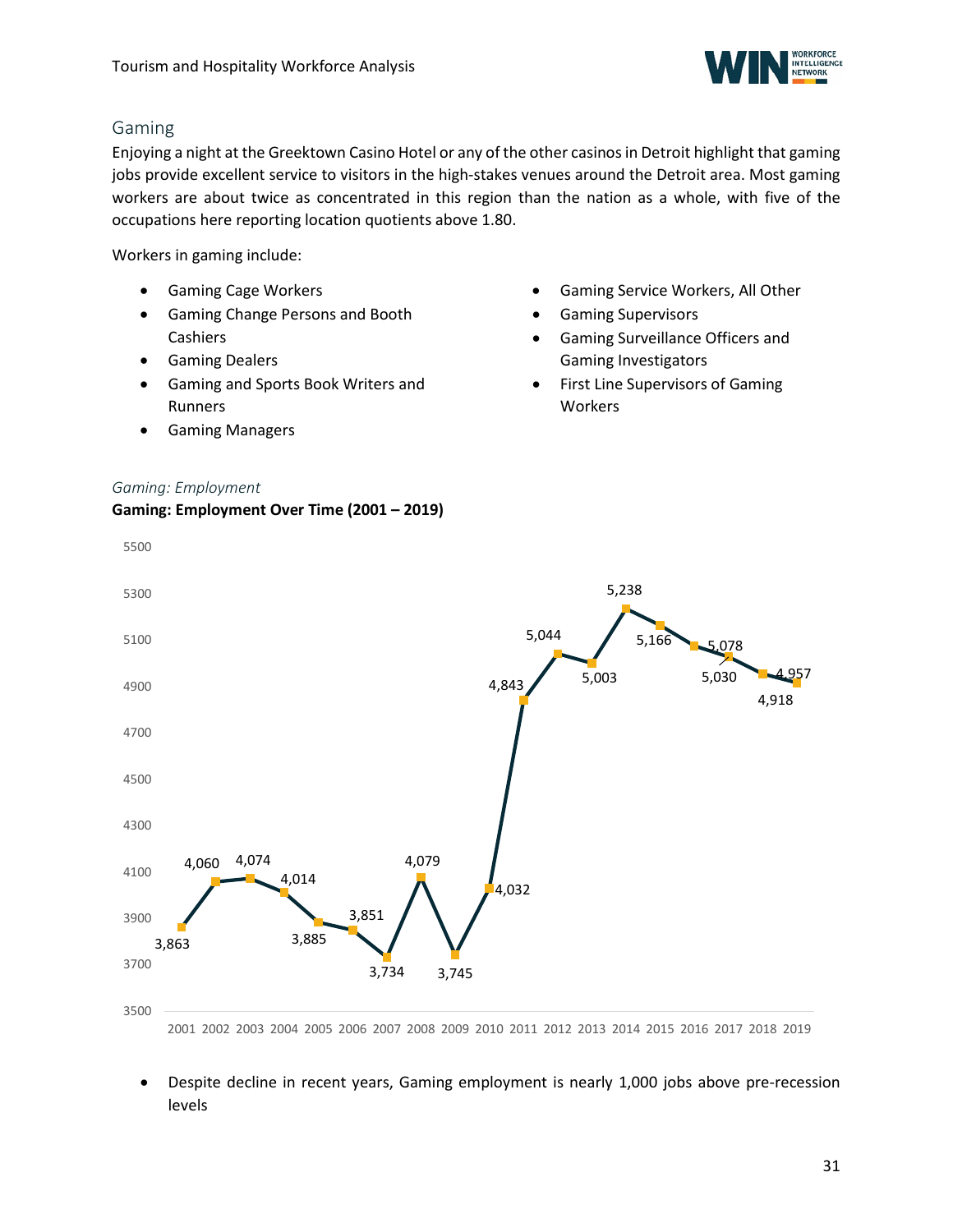

### *Gaming: Worker Demographics and Commuting Patterns*

**Gaming: Worker Age and Race/Ethnicity Demographics (2019)**



• 56.0% of workforce is female, 44.0% is male

### **Gaming: Worker Commuting Patterns (2017)**

• 266 Net Commuters adding to tri-county workforce

### *Gaming: Wages*

### **Gaming: Wage Distribution by Occupation (2019)**

| <b>Occupation</b><br>Code | <b>Occupation Name</b>                                          | 10th<br><b>Percentile</b><br><b>Wages</b> | 25th<br><b>Percentile</b><br><b>Wages</b> | <b>Median</b><br><b>Wages</b> | <b>75th</b><br><b>Percentile</b><br><b>Wages</b> | 90th<br><b>Percentile</b><br><b>Wages</b> |
|---------------------------|-----------------------------------------------------------------|-------------------------------------------|-------------------------------------------|-------------------------------|--------------------------------------------------|-------------------------------------------|
| 11-9071                   | <b>Gaming Managers</b>                                          | \$21.09                                   | \$25.15                                   | \$27.65                       | \$30.05                                          | \$36.64                                   |
| 33-9031                   | <b>Gaming Surveillance Officers</b><br>and Gaming Investigators | \$9.31                                    | \$9.50                                    | \$10.40                       | \$11.42                                          | \$13.83                                   |
| 39-1018                   | First-Line Supervisors of<br><b>Gaming Workers</b>              | \$14.73                                   | \$20.90                                   | \$27.02                       | \$31.78                                          | \$37.30                                   |
| 39-3011                   | <b>Gaming Dealers</b>                                           | \$9.34                                    | \$9.51                                    | \$9.79                        | \$10.08                                          | \$11.36                                   |
| 39-3012                   | Gaming and Sports Book<br><b>Writers and Runners</b>            | \$9.75                                    | \$10.21                                   | \$11.56                       | \$13.32                                          | \$15.70                                   |
| 39-3019                   | Gaming Service Workers, All<br>Other                            | \$19.29                                   | \$21.70                                   | \$26.96                       | \$33.50                                          | \$37.58                                   |
| 41-2012                   | Gaming Change Persons and<br><b>Booth Cashiers</b>              | \$9.27                                    | \$9.61                                    | \$10.40                       | \$11.19                                          | \$11.67                                   |
| 43-3041                   | <b>Gaming Cage Workers</b>                                      | \$10.13                                   | \$10.87                                   | \$12.12                       | \$16.56                                          | \$21.04                                   |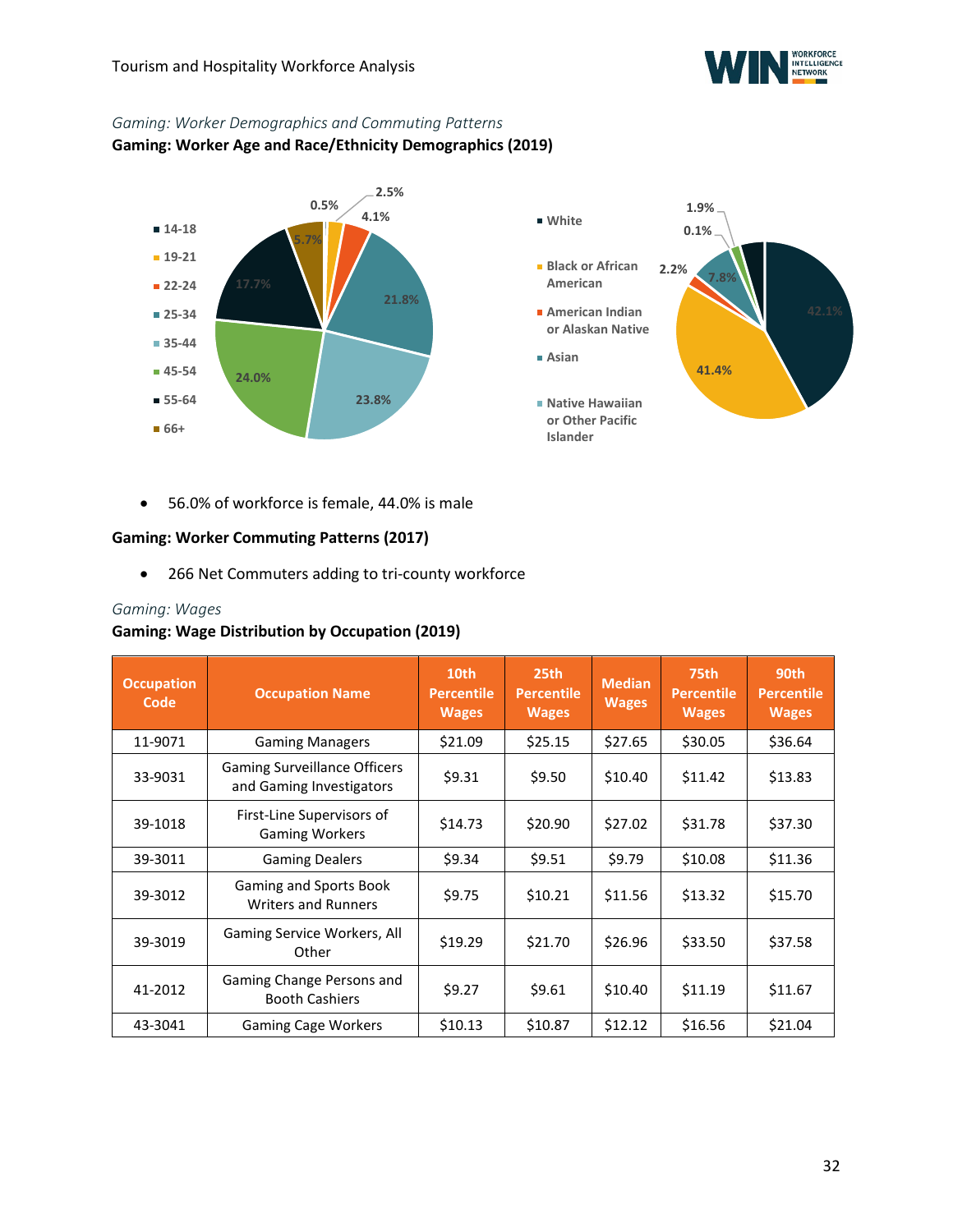

## *Gaming: Employer Demand*

**Gaming: Top Postings by Occupation (2019)**



- Only Gaming Managers have a less than average risk of being automated, as many games and payment systems become increasingly virtual or automated; over half of these occupations have automation indices at or over 110
- Posting intensity: 6:1; slightly greater than regional average of 5:1. Many postings up for over a month at the median, suggesting difficulty to fill
- Exceptionally high replacement rate/ turnover, 18.9 percent, for gaming booth cashiers
- More separations than hires as employment fell between 2014 and 2020

### **Gaming: In-Demand Education and Experience (2019)**



• Growing demand for college degrees: no occupations typically require more than a high school diploma, yet 38% of postings request a bachelor's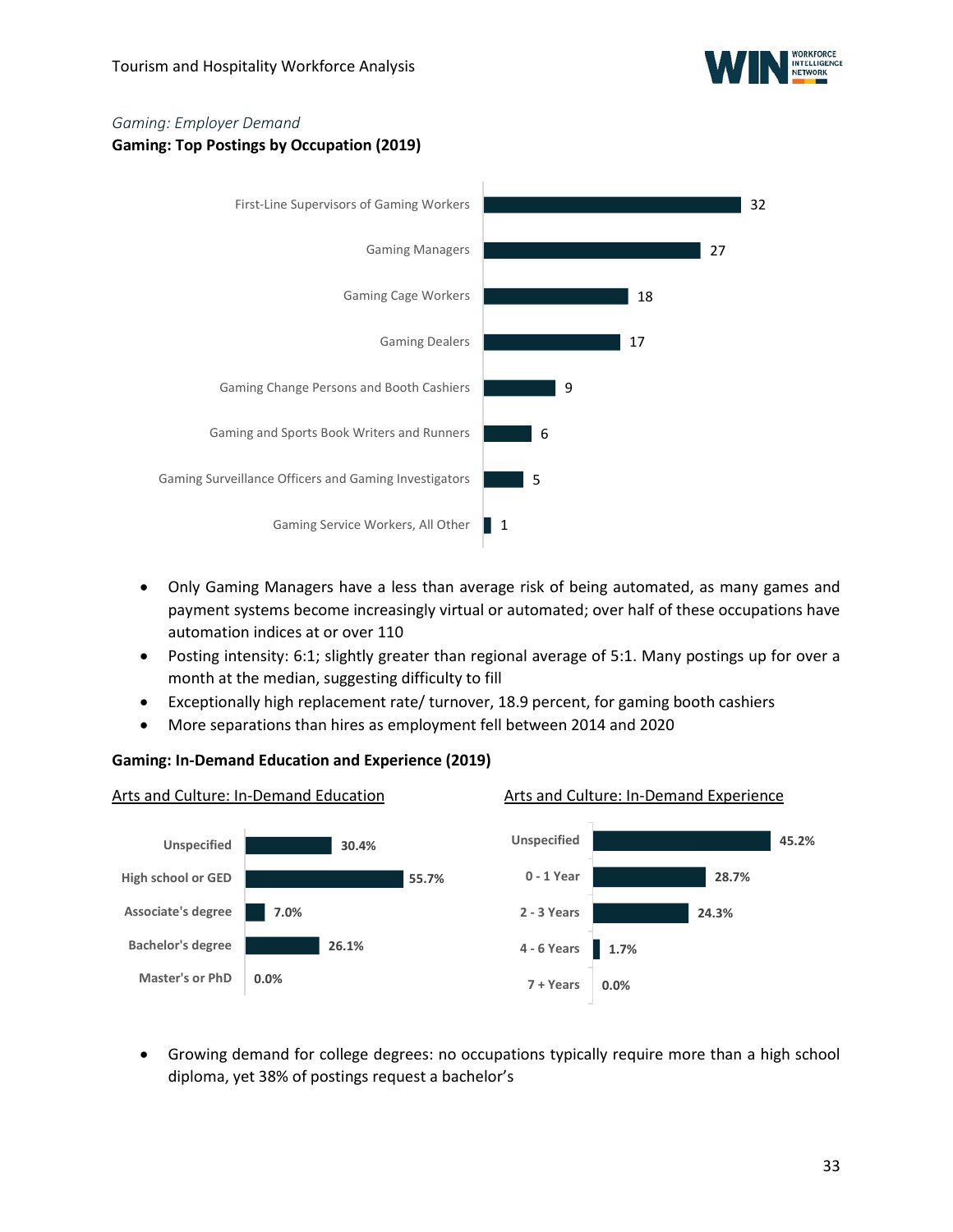

### **Gaming: In-Demand Skills and Qualifications (2019)**

### Top Posted Technical Skills

- Resolve Guest Concerns
- Performance Management
- Policy Enforcement
- Accounting
- Microsoft Access
- Automation
- Guest Relations
- Microsoft Project
- Welfare
- Internal Controls
- Top Posted Common Skills
	- Detail Oriented
	- Management
	- Organizational Skills
	- Customer Service
	- Listening Skills
	- Time Constraints
	- Hospitality
	- Multilingualism
	- Operations
	- Problem Solving
- Top Posted Qualifications
	- Alcohol Certification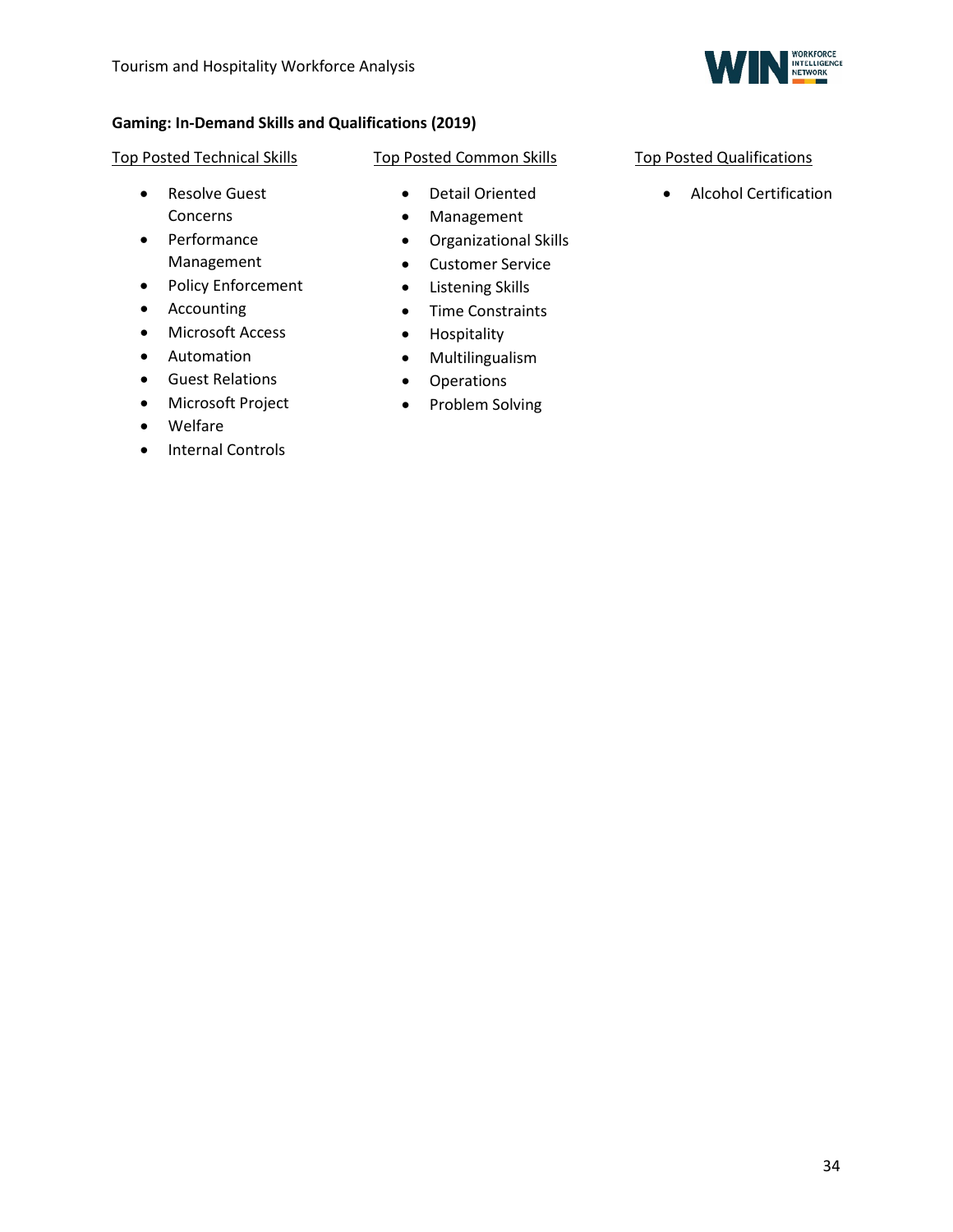

### <span id="page-34-0"></span>Hospitality

Whether you are planning a family trip, business event or any other kind of visit somewhere other than home, one of the first things you do is book a place to stay. Detroit offers an incredible variety of activities that you can take advantage of during your stay, and because of hospitality occupations and the people in this sector, turning in for the night will feel like coming back to your second home. Despite the majority of hospitality jobs offering low wages, they do offer the ability to enhance other essential on-the-job and off-the-job skills that can be applied to many career paths.

Workers in hospitality include:

- Baggage Porters and Bellhops
- Concierges
- Customer Service Representatives
- Hotel, Motel and Resort Desk Clerks
- Interpreters and Translators
- Locker Room, Coatroom and Dressing Room Attendants
- Personal Care and Service Workers, All **Other**

*Hospitality: Employment*

### **Hospitality: Employment Over Time (2001 – 2019)**

- Receptionists and Information Clerks
- First-Line Supervisors of Housekeeping and Janitorial Workers
- First-Line Supervisors of Personal Service Workers
- Lodging Managers
- Maids and Housekeeping Cleaners



• Since 2010, employment in hospitality occupations has increased by 15,205 (from 59,765 to 74,970 in 2019)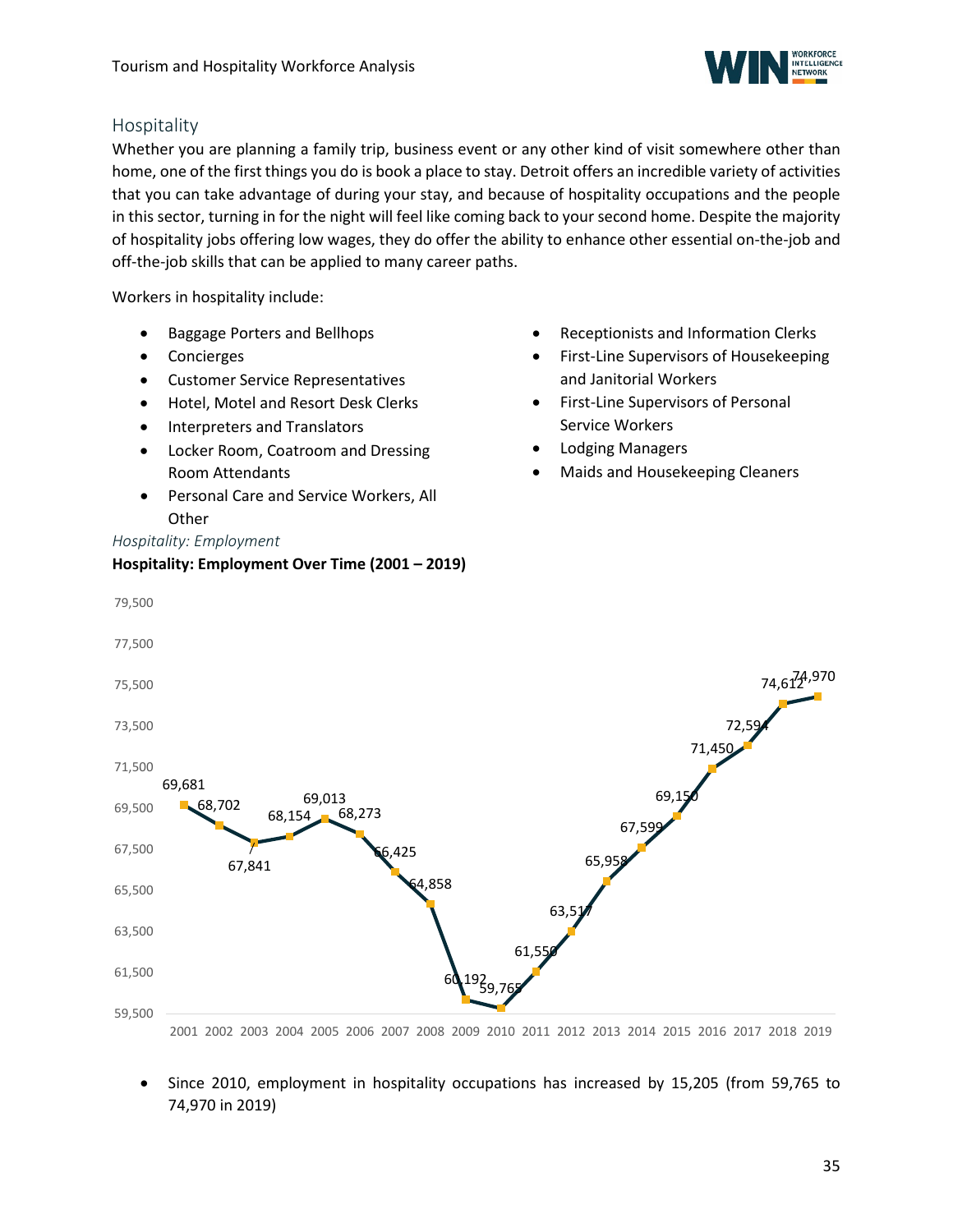

### *Hospitality: Worker Demographics and Commuting Patterns*

**Hospitality: Worker Age and Race/Ethnicity Demographics (2019)**



• Nearly 41% of hospitality workers are over the age of 45 while just over 15% are 25 years of age or younger

### **Hospitality: Worker Commuting Patterns (2017)**

• In 2019, 4,725 (6.3%) of the total 74,970 hospitality workers were estimated to commute into the region to work, meaning that the Detroit metro region is filling the majority of hospitality positions with local talent

| <b>Occupation</b><br>Code | <b>Occupation Name</b>                                              | 10th<br><b>Percentile</b><br><b>Wages</b> | 25th<br><b>Percentile</b><br><b>Wages</b> | <b>Median</b><br><b>Wages</b> | 75th<br><b>Percentile</b><br><b>Wages</b> | 90th<br><b>Percentile</b><br><b>Wages</b> |
|---------------------------|---------------------------------------------------------------------|-------------------------------------------|-------------------------------------------|-------------------------------|-------------------------------------------|-------------------------------------------|
| 11-9081                   | Lodging Managers                                                    | \$19.01                                   | \$22.44                                   | \$29.98                       | \$43.15                                   | \$69.36                                   |
| 27-3091                   | Interpreters and Translators                                        | \$11.48                                   | \$14.40                                   | \$20.02                       | \$24.14                                   | \$33.21                                   |
| 37-1011                   | First-Line Supervisors of<br>Housekeeping and Janitorial<br>Workers | \$11.55                                   | \$13.90                                   | \$17.32                       | \$21.79                                   | \$27.46                                   |
| 37-2012                   | Maids and Housekeeping<br><b>Cleaners</b>                           | \$9.77                                    | \$10.44                                   | \$11.68                       | \$13.59                                   | \$15.34                                   |
| 39-1021                   | First-Line Supervisors of Personal<br>Service Workers               | \$11.92                                   | \$13.56                                   | \$16.36                       | \$22.13                                   | \$30.32                                   |
| 39-3093                   | Locker Room, Coatroom, and<br><b>Dressing Room Attendants</b>       | \$9.58                                    | \$9.76                                    | \$9.99                        | \$12.33                                   | \$15.00                                   |
| 39-6011                   | Baggage Porters and Bellhops                                        | \$9.58                                    | \$10.51                                   | \$12.96                       | \$18.59                                   | \$24.83                                   |
| 39-6012                   | Concierges                                                          | \$9.63                                    | \$9.97                                    | \$12.32                       | \$14.44                                   | \$17.18                                   |
| 39-9099                   | Personal Care and Service<br>Workers, All Other                     | \$9.69                                    | \$10.39                                   | \$11.63                       | \$13.46                                   | \$15.73                                   |
| 43-4051                   | <b>Customer Service</b><br>Representatives                          | \$10.41                                   | \$12.96                                   | \$16.49                       | \$21.37                                   | \$28.80                                   |
| 43-4081                   | Hotel, Motel, and Resort Desk<br>Clerks                             | \$9.51                                    | \$10.27                                   | \$11.40                       | \$13.27                                   | \$15.26                                   |
| 43-4171                   | Receptionists and Information<br>Clerks                             | \$9.90                                    | \$11.57                                   | \$14.03                       | \$16.90                                   | \$19.53                                   |

### *Hospitality: Wages*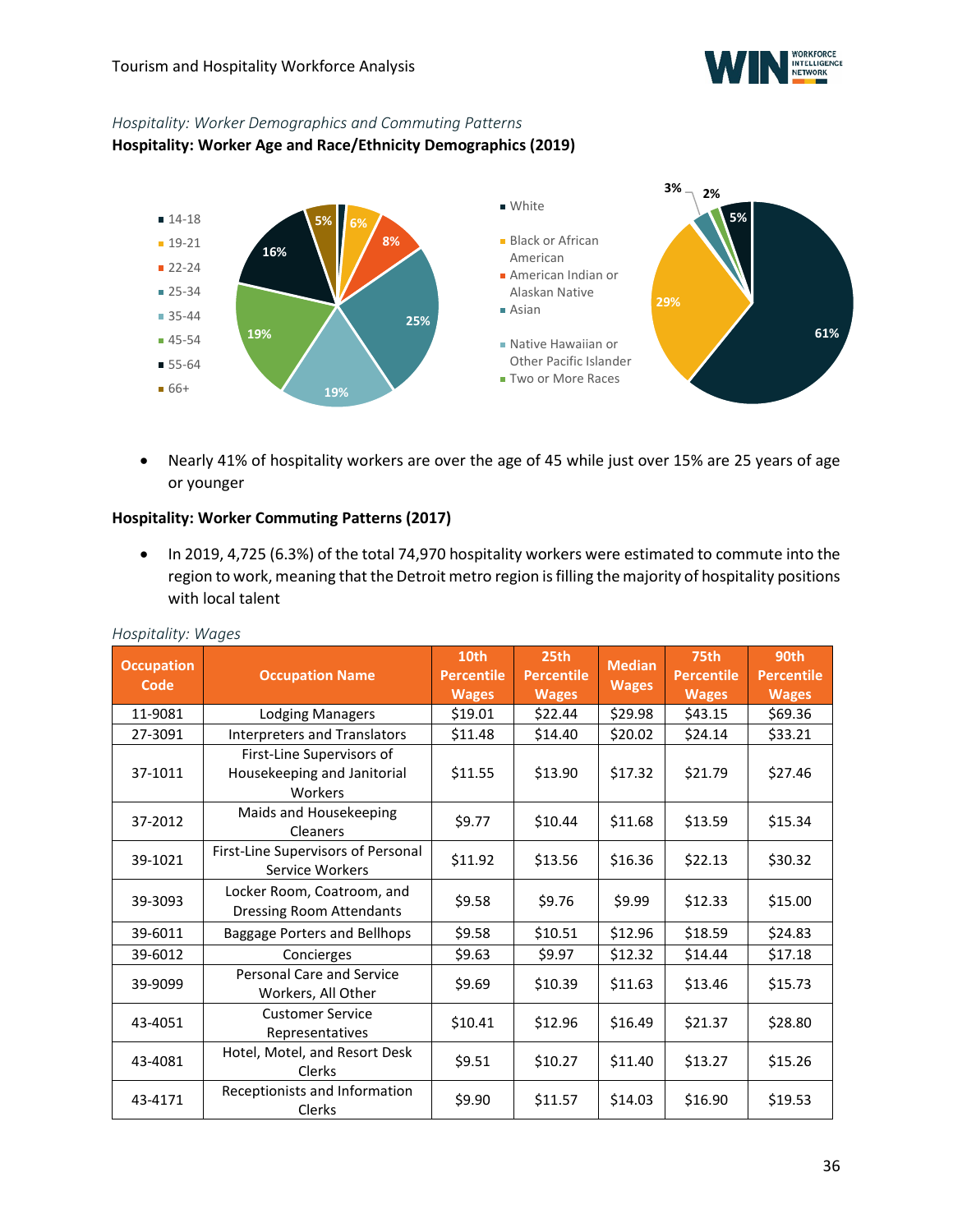

• Most occupations in the hospitality group pay minimum wage at the entry level making the median hourly wages relatively low when compared to other occupations groups

### *Hospitality: Employer Demand*

**Hospitality: Top Postings by Occupation (2019)**



- 25,180 unique hospitality jobs were posted in Oakland, Wayne, and Macomb counties in 2019
- Customer Service Representatives made up nearly 65% of the total hospitality job postings making these front-line workers the most in-demand in 2019
- Of the hospitality occupations in this group, Maids and Housekeeping Cleaners have the highest estimated risk for automation (index of 124.5) followed by Locker Room, Coatroom, and Dressing Room Attendants (index of 119.3)
- Posting intensity for the hospitality group is 5:1, meaning there are five job postings for each individual hospitality position available
- Hospitality jobs are posted for a median of 34 days indicating employers are experiencing some difficulty filling open positions

### **Hospitality: In-Demand Education and Experience (2019)**



• A minimum of a high school diploma or GED and little to no experience are the most common education and experience indicators in job postings for occupations within the hospitality group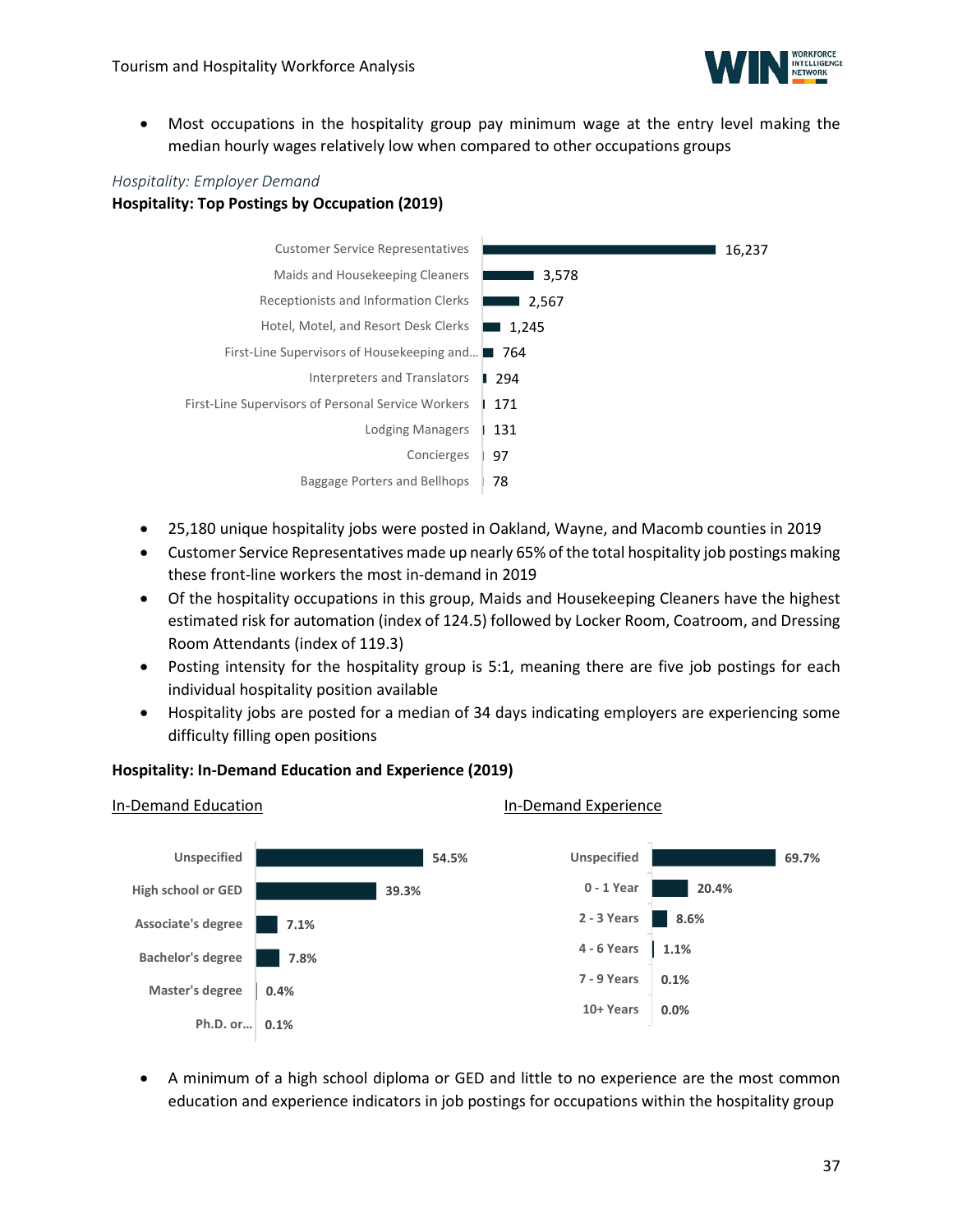

### **Hospitality: In-Demand Skills and Qualifications (2019)**

#### Top Posted Technical Skills

- Merchandising
- Call Centers
- Billing
- Customer Experience
- Customer Satisfaction
- Selling Techniques
- Mopping
- Restaurant Operation
- Cash Register
- <span id="page-37-0"></span>• Linens

### Top Posted Common Skills

- - Customer Service
	- Sales
	- Communications
	- Management
	- Detail Oriented
	- Problem Solving
	- Operations
	- Professionalism
	- Computer Literacy
	- Cleanliness

### Top Posted Qualifications

• Food Handler's Card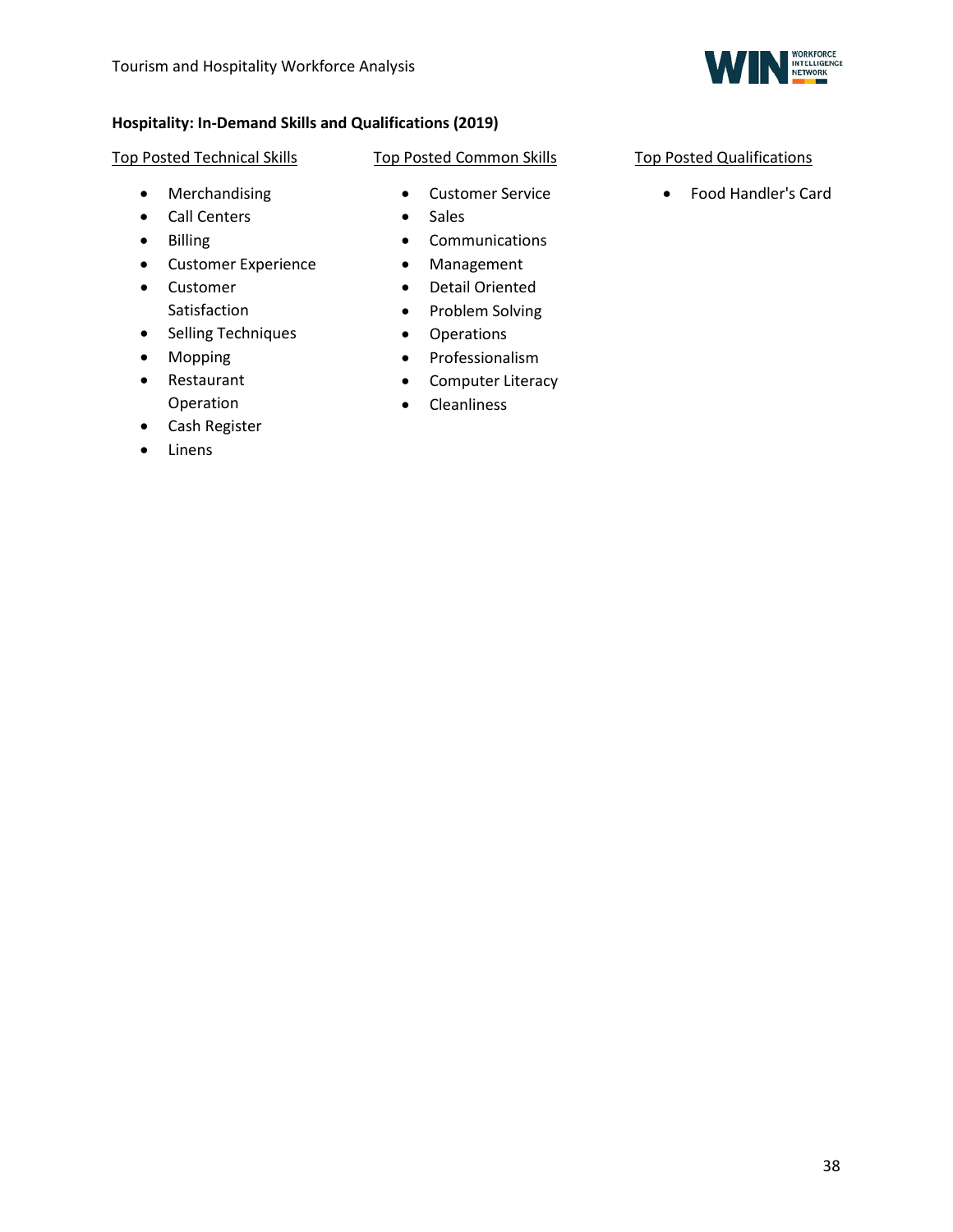

### Dining and Shopping

Enjoying a meal in one of Detroit's hottest new restaurants, holiday shopping at Somerset Collection or strolling through downtown Eastern Market emphasize that dining and shopping workers provide excellent service to visitors in Detroit. While the majority of jobs in this sector offer low wages, they do offer opportunities to gain important on-the-job skills necessary in all lines of work.

Workers in dining and shopping include:

- **Baristas**
- **Bartenders**
- Cashiers
- Counter Attendants, Cafeteria, Food Concession and Coffee Shop
- Food Servers, Non-restaurant
- Hosts and Hostesses, Restaurant, Lounge and Coffee Shop
- Retail Salespersons
- Waiters and Waitresses
- Chefs and Head Cooks
- Combined Food Preparation and Serving Workers, Including Fast Food
- Cooks, All Other
- Cooks, Fast Food
- Cooks, Restaurant
- Cooks, Short Order
- Dining Room and Cafeteria Attendants and Bartender Helpers
- Dishwashers
- First-Line Supervisors of Food Preparation and Serving Workers
- First-Line Supervisors of Retail Sales **Workers**
- Food Preparation and Serving Related Workers, All Other
- Food Preparation Workers
- Food Service Managers
- Merchandise Displayers and Window **Trimmers**

### *Dining and Shopping: Employment*

**Dining and Shopping: Employment Over Time (2001 – 2019)**



- 2001 2002 2003 2004 2005 2006 2007 2008 2009 2010 2011 2012 2013 2014 2015 2016 2017 2018 2019
- Employment in the dining and shopping occupation group has recovered 23,624 jobs in the past ten years (from 2009 to 2019)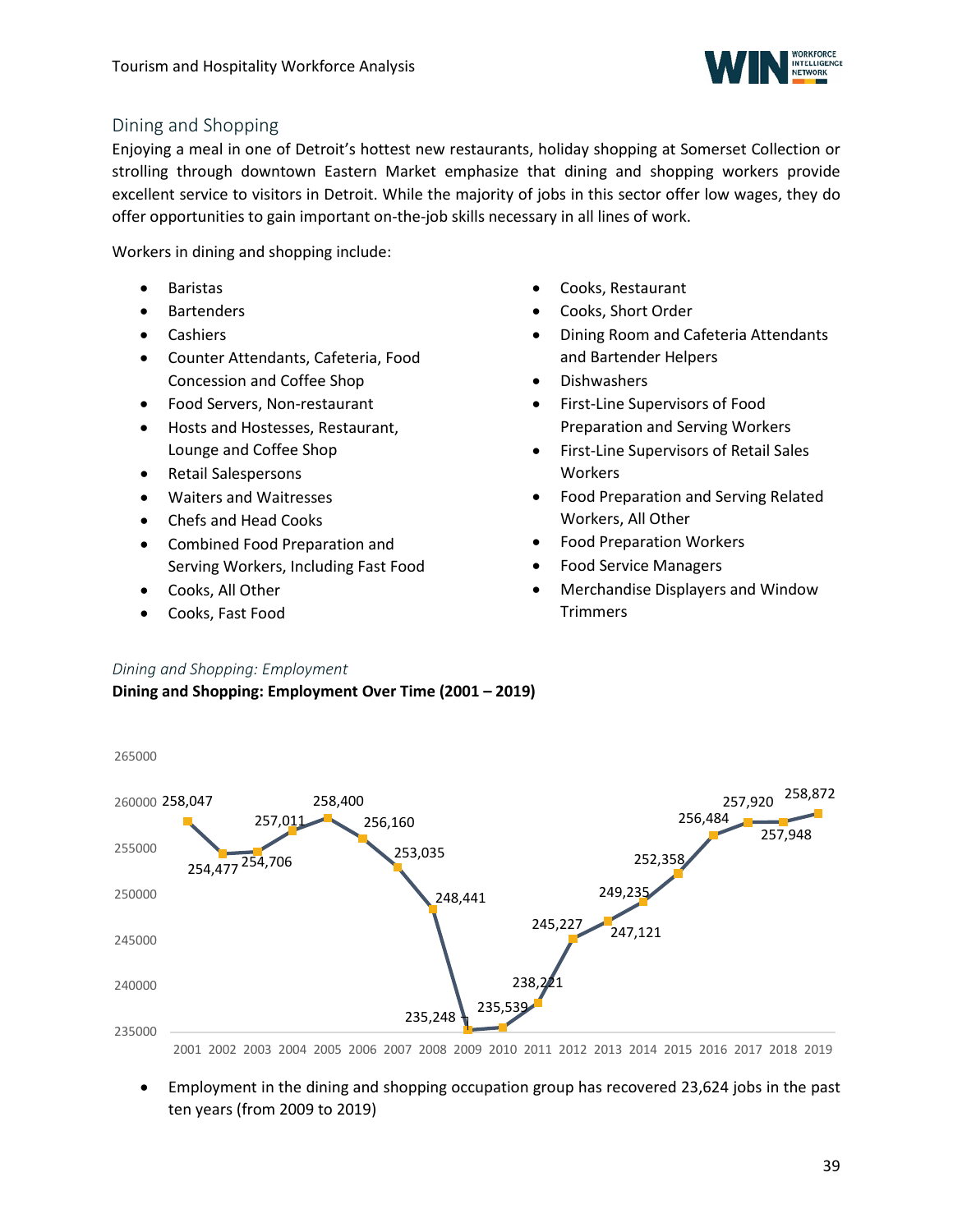

### *Dining and Shopping: Worker Demographics and Commuting Patterns*

**Dining and Shopping: Worker Age and Race/Ethnicity Demographics (2019)**



• Unlike workers in other occupation groups analyzed in this report, the majority of dining and shopping workers are 34 years of age or younger (nearly 59%) with only 27% of dining and shopping workers age 45 or older

### **Dining and Shopping: Worker Commuting Patterns (2017)**

• In 2019, 15,948 (6.2%) of the total 258,872 dining and shopping workers were estimated to commute into the region to work, meaning that the Detroit metro region is able to fill most dining and shopping positions with local talent

| <b>Occupation</b><br>Code | <b>Occupation Name</b>                                                   | 10th<br><b>Percentile</b><br><b>Wages</b> | 25th<br><b>Percentile</b><br><b>Wages</b> | <b>Median</b><br><b>Wages</b> | 75th<br><b>Percentile</b><br><b>Wages</b> | 90th<br><b>Percentile</b><br><b>Wages</b> |
|---------------------------|--------------------------------------------------------------------------|-------------------------------------------|-------------------------------------------|-------------------------------|-------------------------------------------|-------------------------------------------|
| 11-9051                   | <b>Food Service Managers</b>                                             | \$15.30                                   | \$23.06                                   | \$28.95                       | \$37.81                                   | \$47.27                                   |
| 27-1026                   | Merchandise Displayers and<br><b>Window Trimmers</b>                     | \$9.62                                    | \$10.28\$                                 | \$11.63                       | \$15.32                                   | \$18.70                                   |
| 35-1011                   | <b>Chefs and Head Cooks</b>                                              | \$16.65                                   | \$20.42                                   | \$24.92                       | \$31.57                                   | \$41.55                                   |
| 35-1012                   | First-Line Supervisors of Food<br>Preparation and Serving Workers        | \$10.68                                   | \$12.65                                   | \$15.73                       | \$20.44                                   | \$25.59                                   |
| 35-2011                   | Cooks, Fast Food                                                         | \$9.48                                    | \$9.86                                    | \$10.55                       | \$11.89                                   | \$13.13                                   |
| 35-2014                   | Cooks, Restaurant                                                        | \$9.42                                    | \$10.27                                   | \$11.82                       | \$14.41                                   | \$17.33                                   |
| 35-2015                   | Cooks, Short Order                                                       | \$9.51                                    | \$9.76                                    | \$10.44                       | \$13.29                                   | \$15.96                                   |
| 35-2019                   | Cooks, All Other                                                         | \$10.25                                   | \$10.90                                   | \$11.96                       | \$13.58                                   | \$15.27                                   |
| 35-2021                   | <b>Food Preparation Workers</b>                                          | \$9.40                                    | \$9.75                                    | \$10.90                       | \$12.91                                   | \$15.14                                   |
| 35-3011                   | <b>Bartenders</b>                                                        | \$9.48                                    | \$9.66                                    | \$9.87                        | \$10.51                                   | \$19.42                                   |
| 35-3021                   | Combined Food Preparation and<br>Serving Workers, Including Fast<br>Food | \$9.32                                    | \$9.55                                    | \$9.86                        | \$10.94                                   | \$12.28                                   |
| 35-3022                   | Counter Attendants, Cafeteria,<br>Food Concession, and Coffee<br>Shop    | \$9.33                                    | \$9.72                                    | \$10.51                       | \$11.99                                   | \$14.44                                   |
| 35-3031                   | <b>Waiters and Waitresses</b>                                            | \$9.28                                    | \$9.45                                    | \$10.02                       | \$10.67                                   | \$17.00                                   |

### *Dining and Shopping: Wages*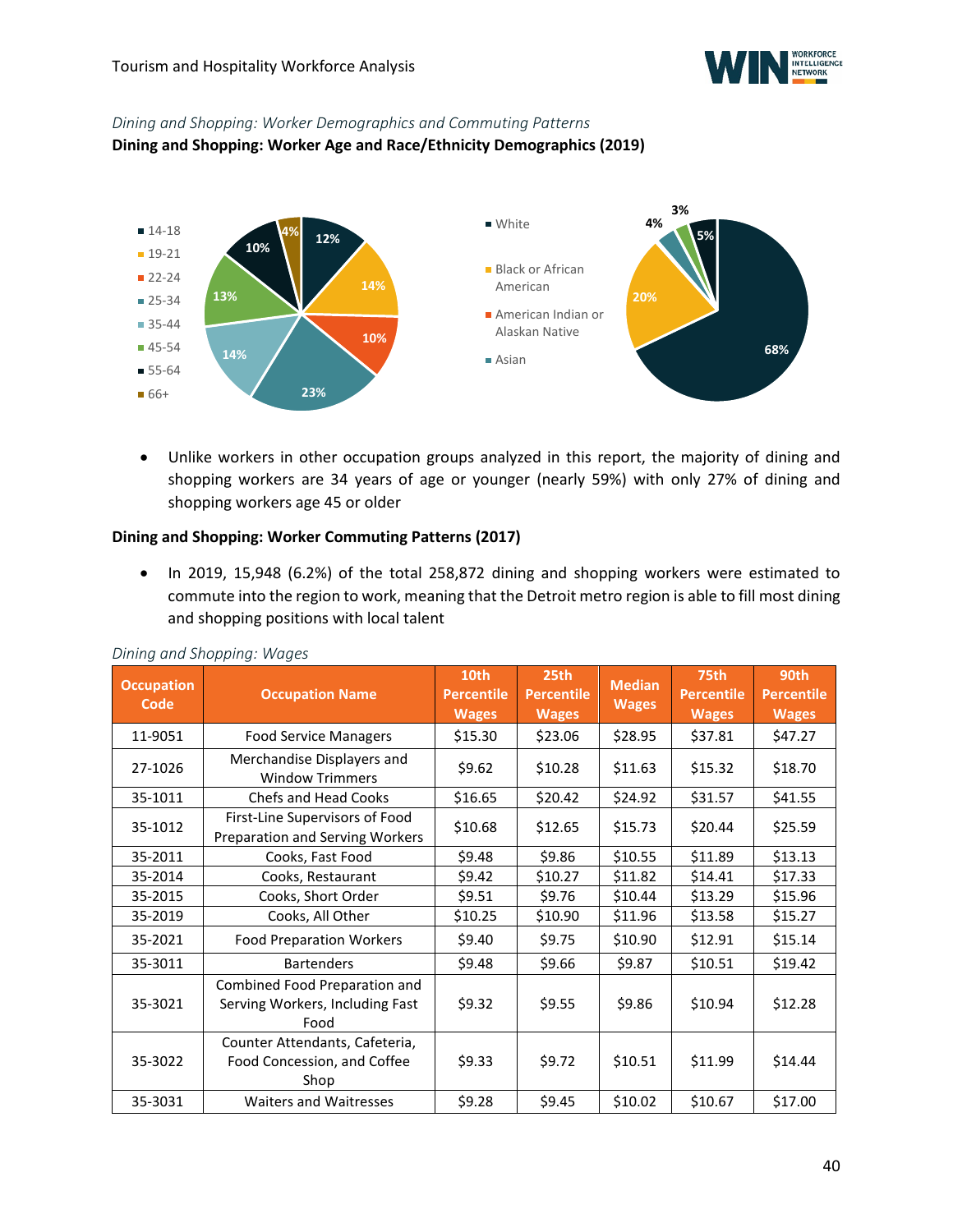### Tourism and Hospitality Workforce Analysis



| <b>Occupation</b><br>Code | <b>Occupation Name</b>                                                         | 10th<br><b>Percentile</b><br><b>Wages</b> | 25th<br><b>Percentile</b><br><b>Wages</b> | <b>Median</b><br><b>Wages</b> | 75th<br><b>Percentile</b><br><b>Wages</b> | 90th<br><b>Percentile</b><br><b>Wages</b> |
|---------------------------|--------------------------------------------------------------------------------|-------------------------------------------|-------------------------------------------|-------------------------------|-------------------------------------------|-------------------------------------------|
| 35-3041                   | Food Servers, Non-Restaurant                                                   | \$9.63                                    | \$10.31                                   | \$11.56                       | \$13.33                                   | \$14.97                                   |
| 35-9011                   | Dining Room and Cafeteria<br><b>Attendants and Bartender</b><br><b>Helpers</b> | \$9.30                                    | \$9.59                                    | \$10.07                       | \$11.94                                   | \$14.56                                   |
| 35-9021                   | <b>Dishwashers</b>                                                             | \$9.28                                    | \$9.54                                    | \$10.03                       | \$11.09                                   | \$12.83                                   |
| 35-9031                   | Hosts and Hostesses, Restaurant,<br>Lounge, and Coffee Shop                    | \$9.28                                    | \$9.52                                    | \$10.11                       | \$10.91                                   | \$12.24                                   |
| 35-9099                   | Food Preparation and Serving<br>Related Workers, All Other                     | \$9.73                                    | \$10.59                                   | \$11.98                       | \$14.64                                   | \$18.65                                   |
| 41-1011                   | First-Line Supervisors of Retail<br>Sales Workers                              | \$12.19                                   | \$14.75                                   | \$19.19                       | \$26.33                                   | \$37.40                                   |
| 41-2011                   | Cashiers                                                                       | \$9.39                                    | \$9.70                                    | \$10.58                       | \$12.06                                   | \$15.19                                   |
| 41-2031                   | Retail Salespersons                                                            | \$9.39                                    | \$10.02                                   | \$11.45                       | \$14.33                                   | \$19.78                                   |

- Most occupations in the dining and shopping group pay minimum wage at the entry level making the median hourly wages relatively low when compared to other occupations groups
- Food Service Managers offer the most earning potential of all the occupations in the dining and shopping group

### *Dining and Shopping: Employer Demand*  **Dining and Shopping: Top Postings by Occupation (2019)**



- 85,481 unique dining and shopping jobs were posted in Oakland, Wayne, and Macomb counties in 2019
- Online job ads for Retail Salespersons made up nearly 24% of total dining and shopping job postings in 2019, followed closely by First-Line Supervisors of Retail Sales Workers with nearly 22% of the total dining and shopping job postings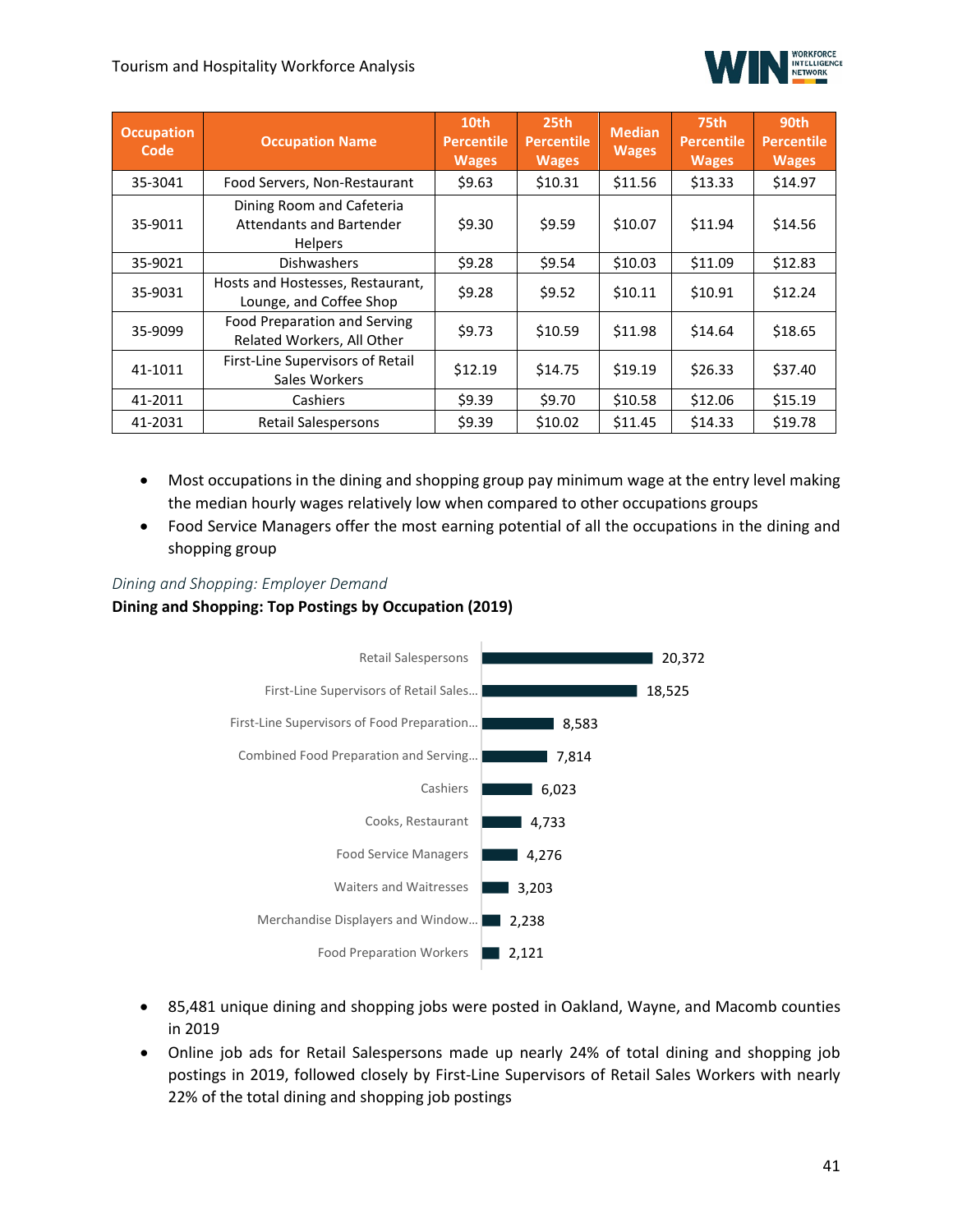

- Of the dining and shopping occupations in this group, cooks, food preparers, dishwashers, servers, and other kitchen-related jobs have the highest estimated automation risk
- Posting intensity for the dining and shopping occupation group is 5:1, meaning there are five job postings for each individual dining and shopping position available
- Dining and shopping jobs are posted for a median of 46 days indicating employers are experiencing a great deal of difficulty filling open positions
- Occupations in the dining and shopping group have the highest turnover rates when compared to other occupation groups in this report

### **Dining and Shopping: In-Demand Experience and Education (2019)**



• A minimum of a high school diploma or GED and little to no experience are the most common education and experience indicators in job postings for occupations within the hospitality group

### **Dining and Shopping: In-Demand Skills and Qualifications (2019)**

### Top Posted Technical Skills

- 
- **Merchandising** • Restaurant Operation
- Selling Techniques
- Cash Register
- Customer Experience
- Food Services
- Food Safety
- Customer Satisfaction
- Loss Prevention
- Food Preparation

• Sales

Top Posted Common Skills

- Customer Service
- Management
- **Communications**
- Operations
- Leadership
- Presentations
- Cleanliness
- Sanitation
- Retail Sales

Top Posted Qualifications

- ServSafe Certification
- Food Handler's Card
- Food Safety Certification
- Alcohol Certification
- Certified Pharmacy Technician
- Cosmetology License
- Registered Dietitian (RD/RDN)
- Certified Dietary Manager (CDM)
- Certified Forklift Operator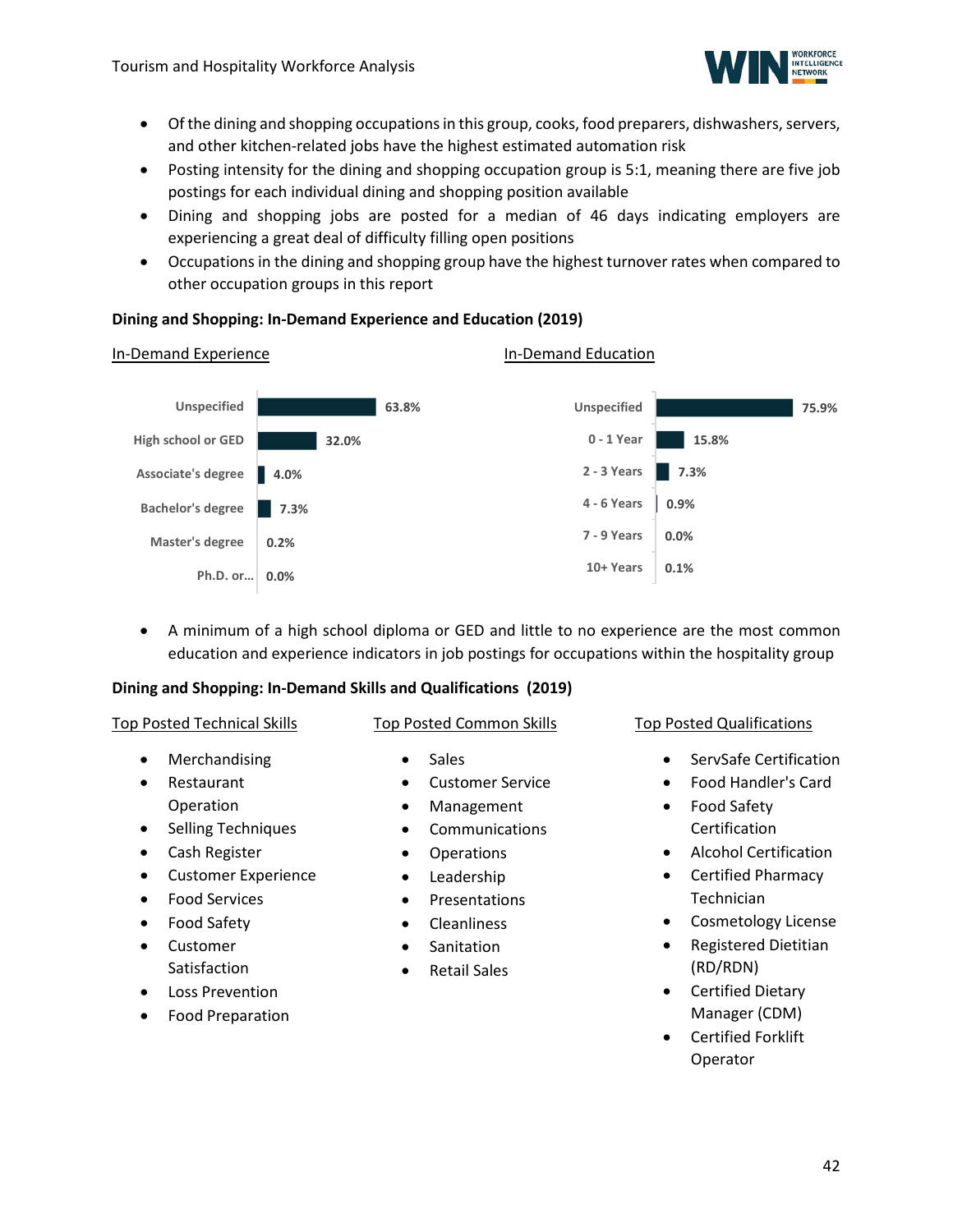

### <span id="page-42-0"></span>Recreation

Whether visiting the Detroit Zoo, enjoying a day at Belle Isle Park, or hiking trails in southeast Michigan's metroparks, recreation jobs ensure that places of amusement and nature are well kept, enjoyable and safe around Detroit. The location quotient for these occupations is relatively low.

Workers in recreation include:

- Amusement and Recreation Attendants
- Fish and Game Wardens
- Lifeguards, Ski Patrol and Other Recreational Protective Service Workers
- Recreation Workers
- Animal Trainers
- Coin, Vending and Amusement Machine Servicers and Repairers
- Nonfarm Animal Caretakers
- Park Naturalists
- Zoologists and Wildlife Biologists

### *Recreation: Employment*

### **Recreation: Employment Over Time (2001 – 2019)**



• Since 2013, employment has increased by 2,122 workers (16.5%)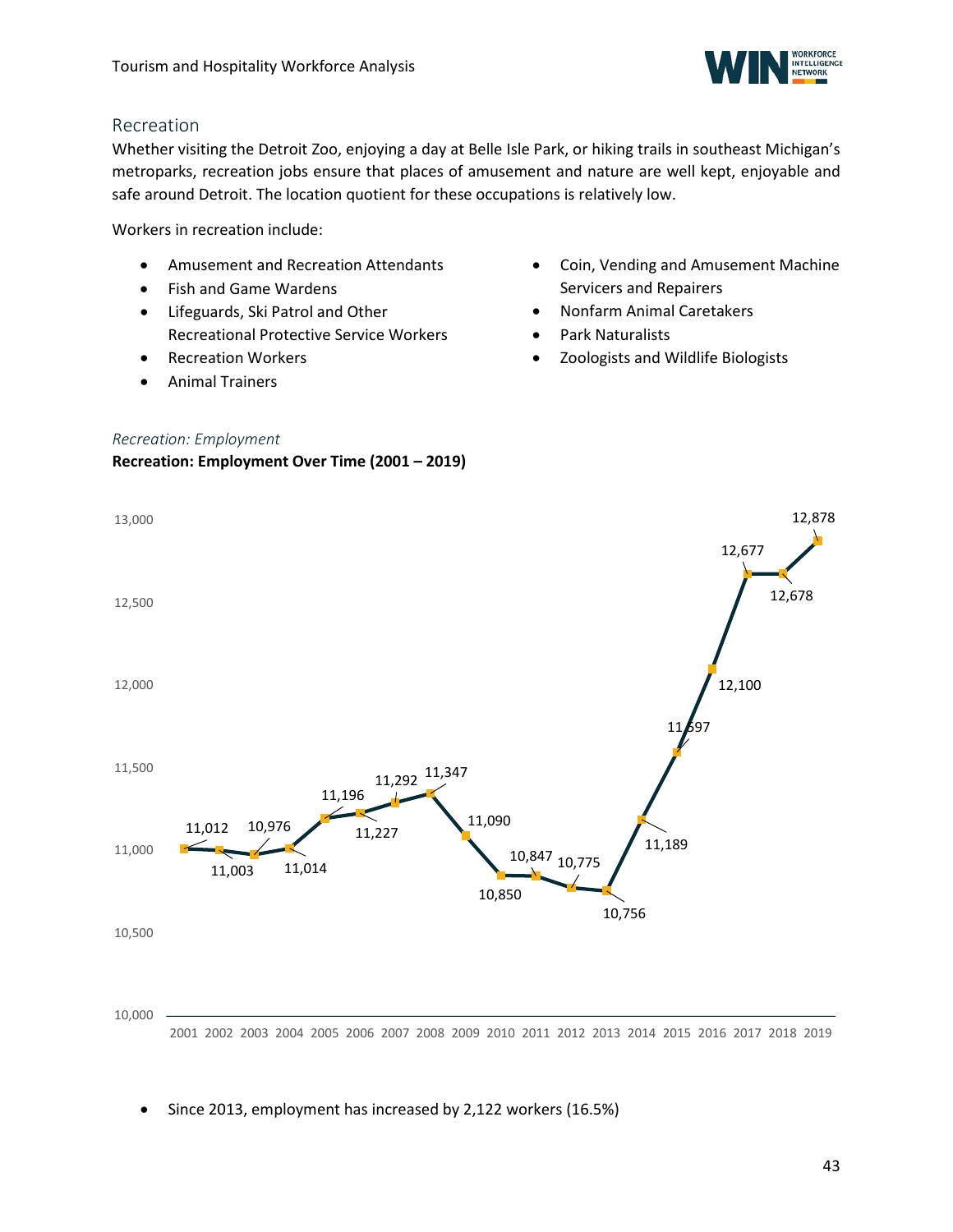

### *Recreation: Worker Demographics and Commuting Patterns*

### **Recreation: Worker Age and Race/Ethnicity Demographics (2019)**



- 81.6% of the workforce is under the age of 55, with the 14-24 and 25-54 age groups accounting for 41.6% and 40.1% respectively
- Majority of workers are either white (77.0%) or black or African American (14.9%), accounting for 91.9%, while 3.3% are Hispanic or Latino

### **Recreation: Worker Commuting Patterns (2017)**

• Between 2001 and 2019, the net commuters for over half occupations has decreased, identifying that there are more workers living in the region than there are jobs available

### *Recreation: Wages*

### **Recreation: Wage Distribution by Occupation (2019)**

| <b>Occupation</b><br>Code | <b>Occupation Name</b>                                                                 | 10th<br><b>Percentile</b><br><b>Wages</b> | 25 <sub>th</sub><br><b>Percentile</b><br><b>Wages</b> | <b>Median</b><br><b>Wages</b> | 75th<br><b>Percentile</b><br><b>Wages</b> | 90th<br><b>Percentile</b><br><b>Wages</b> |
|---------------------------|----------------------------------------------------------------------------------------|-------------------------------------------|-------------------------------------------------------|-------------------------------|-------------------------------------------|-------------------------------------------|
| 19-1023                   | Zoologists and Wildlife<br><b>Biologists</b>                                           | \$20.11                                   | \$22.01                                               | \$27.17                       | \$36.76                                   | \$44.14                                   |
| 19-1031                   | <b>Conservation Scientists</b>                                                         | \$19.94                                   | \$21.48                                               | \$24.04                       | \$30.19                                   | \$37.29                                   |
| 33-3031                   | <b>Fish and Game Wardens</b>                                                           | \$12.30                                   | \$14.77                                               | \$17.91                       | \$20.68                                   | \$22.62                                   |
| 33-9092                   | Lifeguards, Ski Patrol, and<br><b>Other Recreational Protective</b><br>Service Workers | \$9.28                                    | \$9.97                                                | \$10.93                       | \$12.60                                   | \$15.23                                   |
| 39-2011                   | <b>Animal Trainers</b>                                                                 | \$9.72                                    | \$10.65                                               | \$12.34                       | \$26.22                                   | \$35.65                                   |
| 39-2021                   | Nonfarm Animal Caretakers                                                              | \$9.32                                    | \$9.90                                                | \$10.74                       | \$11.80                                   | \$12.98                                   |
| 39-3091                   | Amusement and Recreation<br>Attendants                                                 | \$9.74                                    | \$10.11                                               | \$11.00                       | \$12.24                                   | \$15.87                                   |
| 39-9032                   | <b>Recreation Workers</b>                                                              | \$9.39                                    | \$9.98                                                | \$11.33                       | \$14.41                                   | \$19.46                                   |
| 49-9091                   | Coin, Vending, and<br><b>Amusement Machine Servicers</b><br>and Repairers              | \$12.49                                   | \$15.11                                               | \$21.81                       | \$30.60                                   | \$40.28                                   |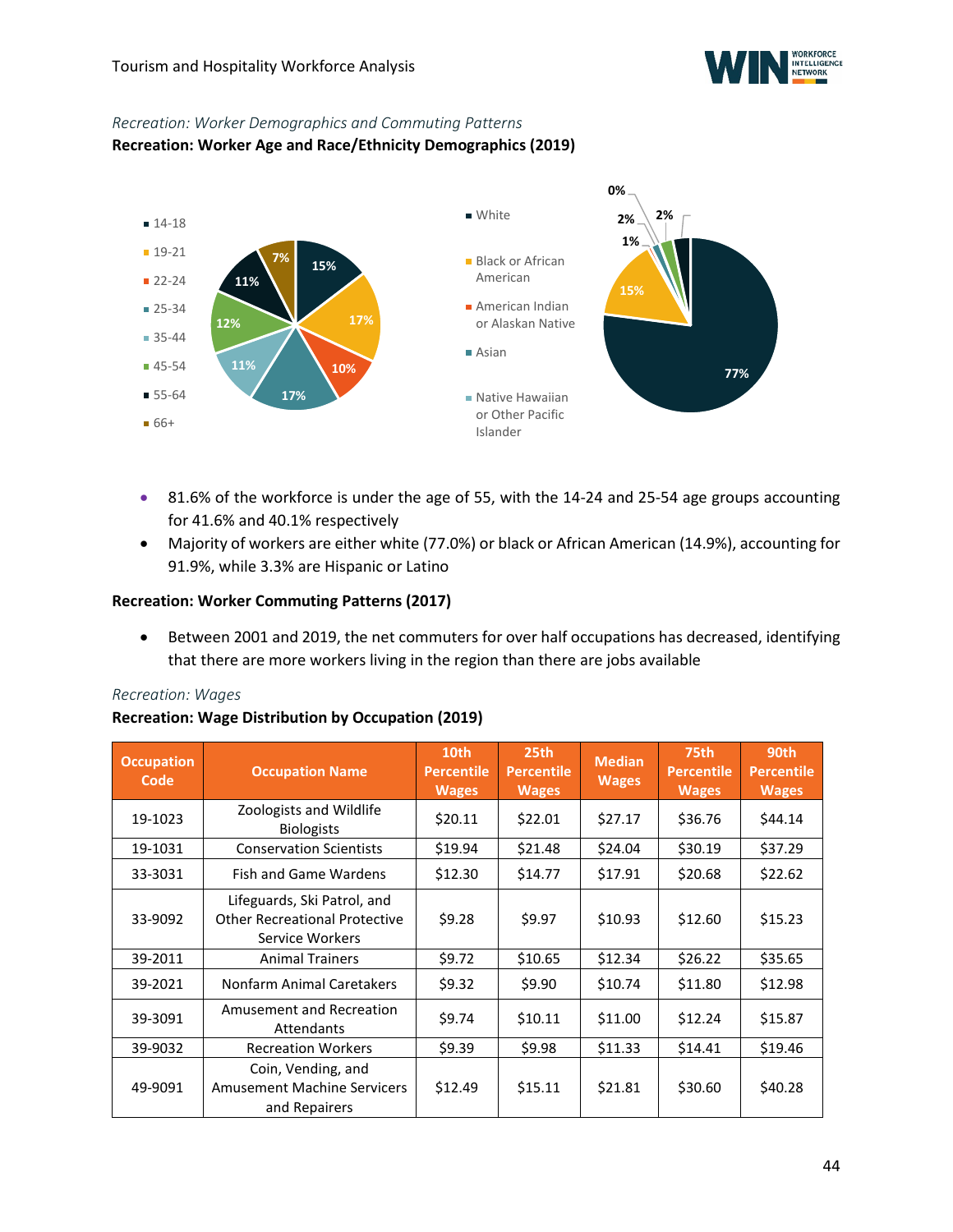

- Just under half of the occupations have median wages above \$17.00
- Zoologists and Wildlife Biologists and Conservation Scientists have median wages above \$24.00 and requires a bachelor's degree

#### *Recreation: Employer Demand*

### **Recreation: Top Postings by Occupation (2019)**



- Occupations found in this group have a below average risk of becoming automated with most having an automation index of under 100, except Amusement and Recreation Attendants, Nonfarm Animal Caretakers, and Coin, Vending, and Amusement Machine Servicers and Repairers which have an above average risk with an automation index over 107
- Nonfarm Animal Caretakers and Recreation Workers are highly demanded with 1,275 and 700 postings respectively for 2019
- The posting intensity of this occupation group is three to one for 2019, with 2,759 unique postings
- Detroit (345 postings) and Troy (188 postings) are the top posting cities accounting for 19.3% of postings
- Pet Sitters and Pet Groomers (690 postings) and Groomers (224 postings) are the top posted job titles in 2019
- 824 or 29.9% of posting require either a high school diploma while 19.6% or 542 postings require zero to one year of experience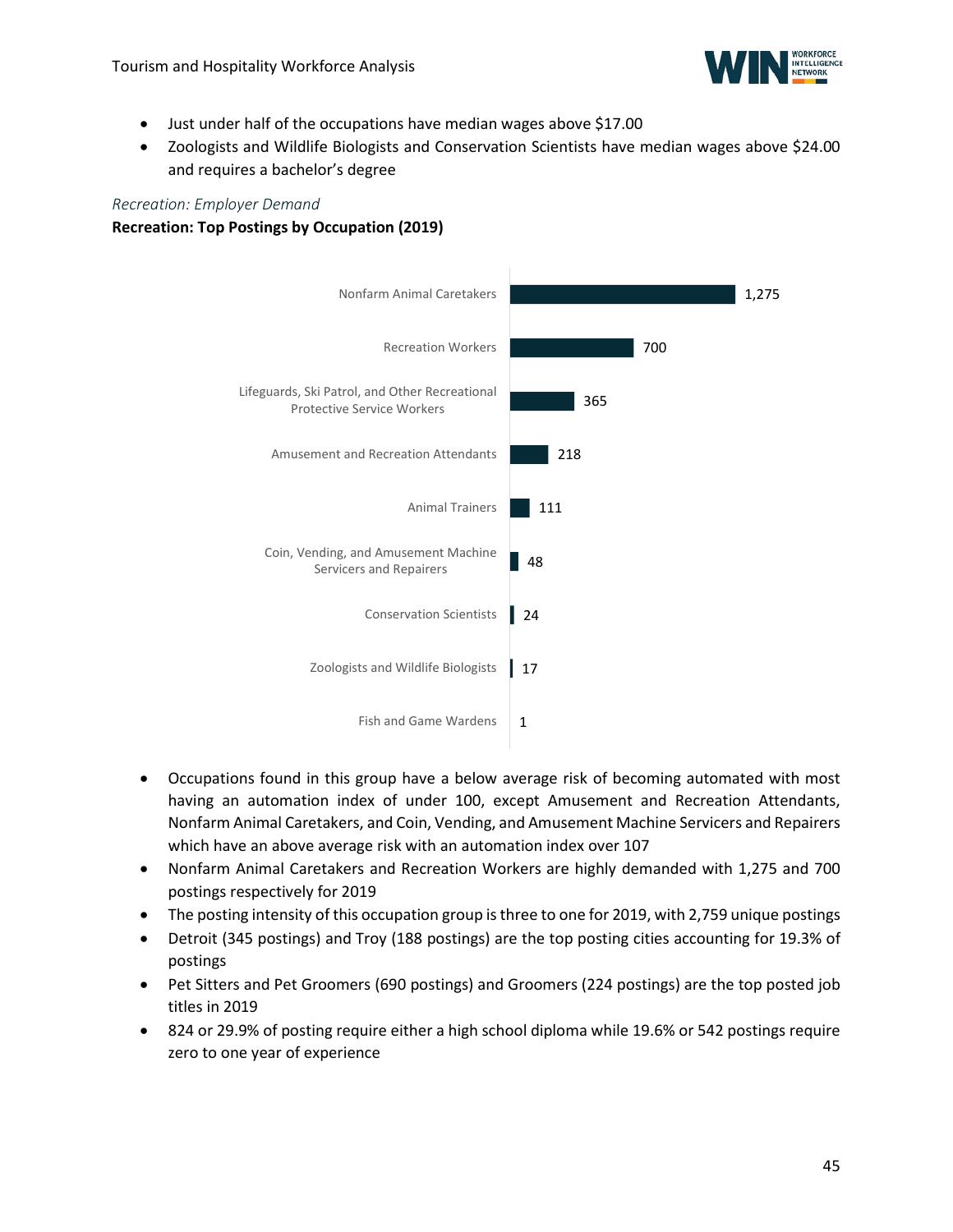

### **Recreation: In-Demand Education and Experience (2019)**

#### Arts and Culture: In-Demand Education Arts and Culture: In-Demand Experience



• Regional completions for these occupations are low due to most positions requiring no formal education or a high school diploma or equivalent, although due to the nature of the work, Lifeguards, Ski Patrol, and Other Recreational Protective Service Workers saw 88 regional completions for 2019

#### **Recreation: In-Demand Skills and Qualifications (2019)**

#### Top Posted Hard Skills

- Cardiopulmonary Resuscitation (CPR)
- Automated External Defibrillator
- Merchandising
- Mopping
- Adult Cardiopulmonary Resuscitation (CPR)
- Family Support
- Instructing
- Point of Sale
- Restaurant Operation
- Dog Training

Top Posted Common Skills

- Customer Service
- First Aid
- Leadership
- Operations
- Cleanliness
- Communications
- Swimming
- Professionalism
- Teamwork
- Tactfulness

Top Posted Qualifications

- Activity Assistant Certified
- Water Safety Instructor Certification
- Commercial Driver's License (CDL)
- Certified Therapeutic Recreation Specialist
- Group Fitness Instructor **Certification**
- Professional Wetland Scientist
- Food Handler's Card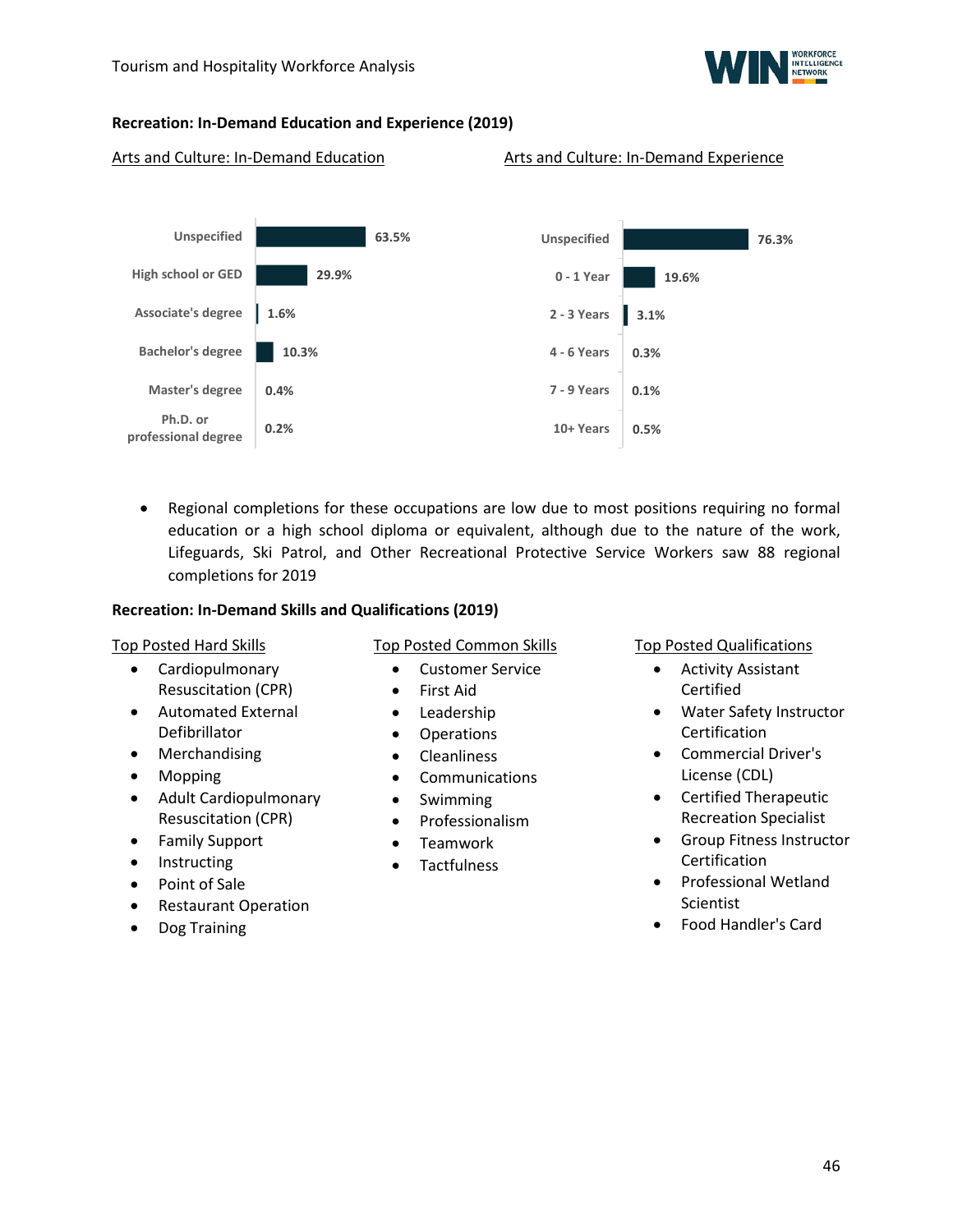

### <span id="page-46-0"></span>Tourism Development and Promotion

Seeing a beautiful shot of the picturesque Detroit skyline while surfing the web, exploring a website for one of the many museums or music venues in metro Detroit or hearing promotions for a Detroit Red Wings hockey game on the radio are all made possible by tourism development and promotion workers who help stimulate visitor interest in Detroit.

Workers in tourism development and promotion include:

- Public Address System and Other Announcers
- Advertising and Promotions Managers
- Cartographers and Photogrammetrists
- Graphic Designers
- Market Research Analysts and Marketing Specialists
- Media and Communication Workers, All **Other**
- Public Relations Specialists
- Web Developers

### *Tourism Development and Promotion: Employment*

**Tourism Development and Promotion: Employment Over Time (2001 – 2019)**



• Since 2010, employment has increased by 6,190 workers (36.8%)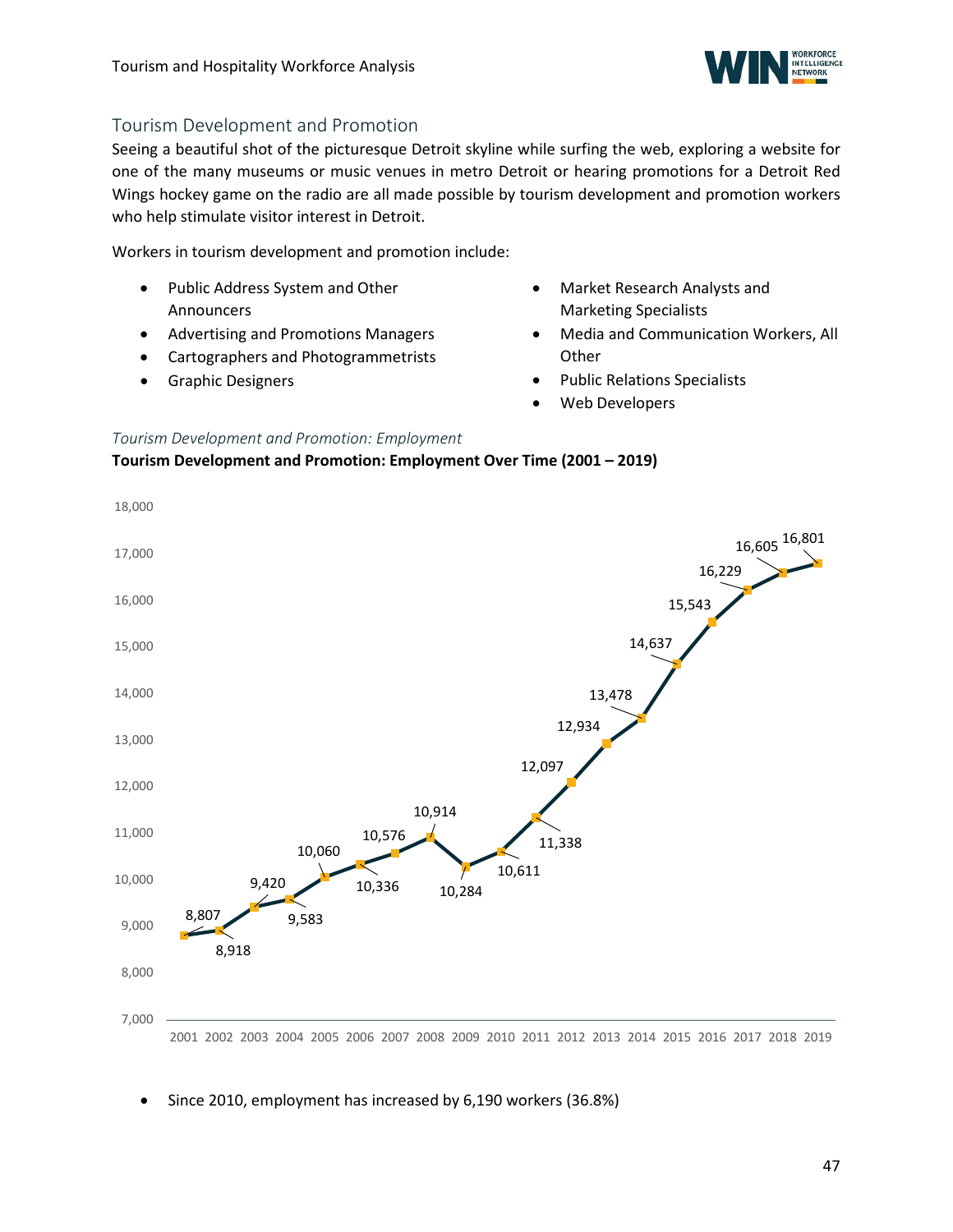

# *Tourism Development and Promotion: Worker Demographics and Commuting Patterns*

**Tourism Development and Promotion: Worker Age and Race/Ethnicity Demographics (2019)**



- 75.4% of the workforce are between the ages of 25-54
- Majority of workers are either white (79.9%) or black or African American (8.7%), accounting for 88.6%, while 2.8% are Hispanic or Latino

### **Tourism Development and Promotion: Worker Commuting Patterns (2017)**

- Between 2001 and 2019, the net commuters for half of occupations have decreased, suggesting employers have become better able to fill job openings with local talent
- Market Research Analysts and Marketing Specialists are the only occupations to have a positive increase of over 300 commuters each.

### *Tourism Development and Promotion: Wages*

### **Tourism Development and Promotion: Wage Distribution by Occupation (2019)**

| <b>Occupation</b><br>Code | <b>Occupation Name</b>                                       | 10th<br><b>Percentile</b><br><b>Wages</b> | 25th<br><b>Percentile</b><br><b>Wages</b> | <b>Median</b><br><b>Wages</b> | <b>75th</b><br><b>Percentile</b><br><b>Wages</b> | 90th<br><b>Percentile</b><br><b>Wages</b> |
|---------------------------|--------------------------------------------------------------|-------------------------------------------|-------------------------------------------|-------------------------------|--------------------------------------------------|-------------------------------------------|
| 11-2011                   | Advertising and<br><b>Promotions Managers</b>                | \$28.47                                   | \$38.41                                   | \$57.44                       | \$78.38                                          | \$115.03                                  |
| 13-1161                   | <b>Market Research Analysts</b><br>and Marketing Specialists | \$16.82                                   | \$24.16                                   | \$33.01                       | \$46.35                                          | \$59.48                                   |
| 15-1134                   | Web Developers                                               | \$19.80                                   | \$26.74                                   | \$34.58                       | \$43.93                                          | \$50.45                                   |
| 17-1021                   | Cartographers and<br><b>Photogrammetrists</b>                | \$24.84                                   | \$26.37                                   | \$28.64                       | \$32.16                                          | \$43.15                                   |
| 27-1024                   | <b>Graphic Designers</b>                                     | \$14.44                                   | \$17.32                                   | \$22.10                       | \$29.09                                          | \$37.20                                   |
| 27-3012                   | Public Address System and<br><b>Other Announcers</b>         | \$9.51                                    | \$9.76                                    | \$14.07                       | \$24.55                                          | \$38.40                                   |
| 27-3031                   | <b>Public Relations Specialists</b>                          | \$15.20                                   | \$20.47                                   | \$27.87                       | \$36.23                                          | \$46.05                                   |
| 27-3099                   | Media and<br><b>Communication Workers,</b><br>All Other      | \$11.87                                   | \$18.46                                   | \$28.30                       | \$38.26                                          | \$53.53                                   |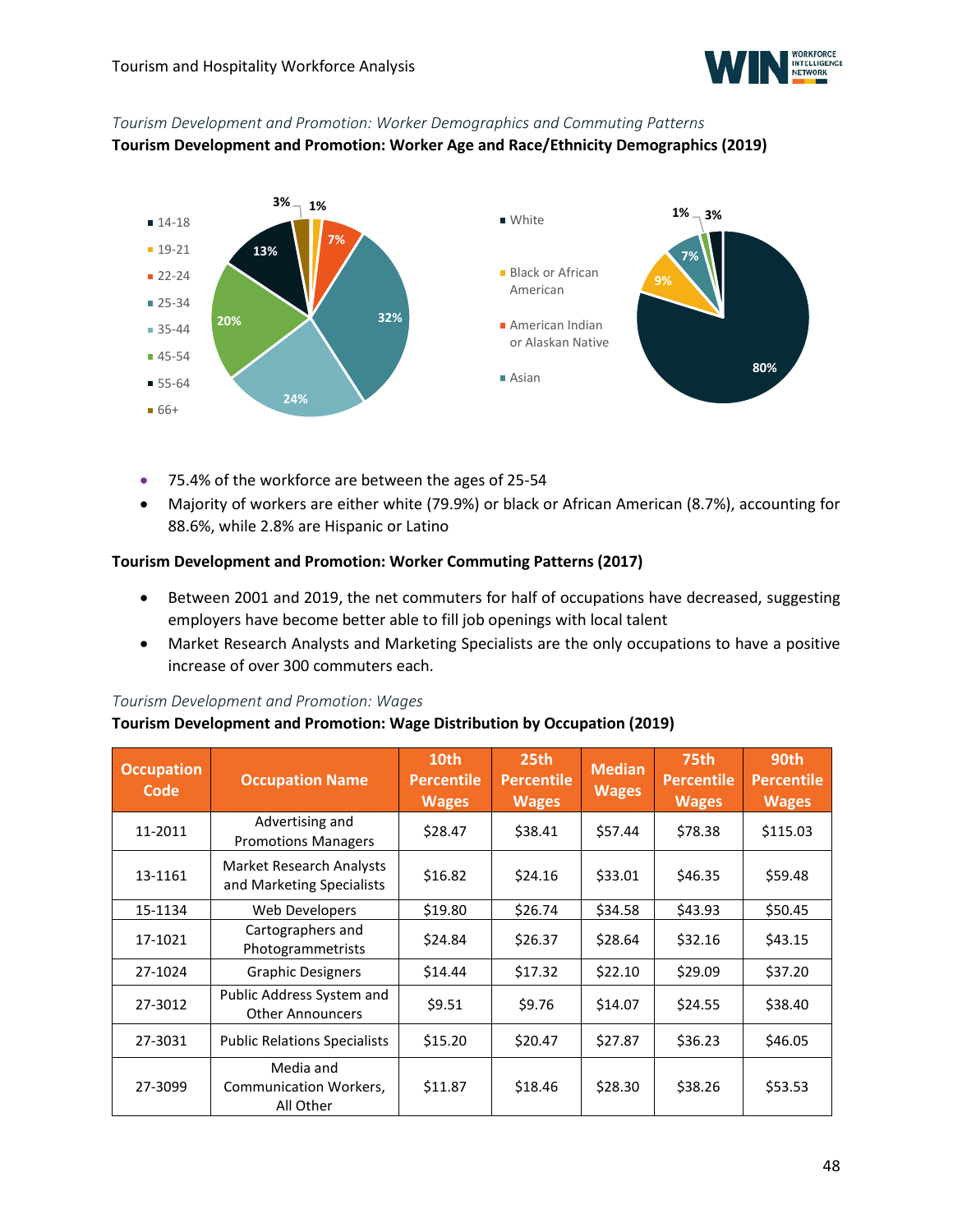

- Almost all the occupations have median wages above \$22.00
- Advertising and Promotions Managers, Market Research Analysts and Marketing Specialists, and Web Developers have median wages above \$33.00. Most require a bachelor's degree, while Web Developers require an associate degree.

#### *Tourism Development and Promotion: Employer Demand*

### **Tourism Development and Promotion: Top Postings by Occupation (2019)**



- Occupations found in this group have a lower than average risk of becoming automated with all occupations having an automation index of under 100
- Web Developers are highly demanded with 6,078 postings for 2019
- The posting intensity of this occupation group is five to one for 2019, with 13,696 unique postings
- About 35 percent of postings (4,787 ads) reflect demand for data science, personalized digital marketing, or other targeted search engine optimization skills
- Detroit is the top posting city, accounting for 34% or 4,655 postings
- Java Developers (2,000 postings) and Research Analysts (Life, Physical, and Social Science) (1,058 postings) are the top posted job titles in 2019
- 6,111 or 44.6% of posting require a bachelor's degree, while 37.8% or 5,178 postings require zero to three years of experience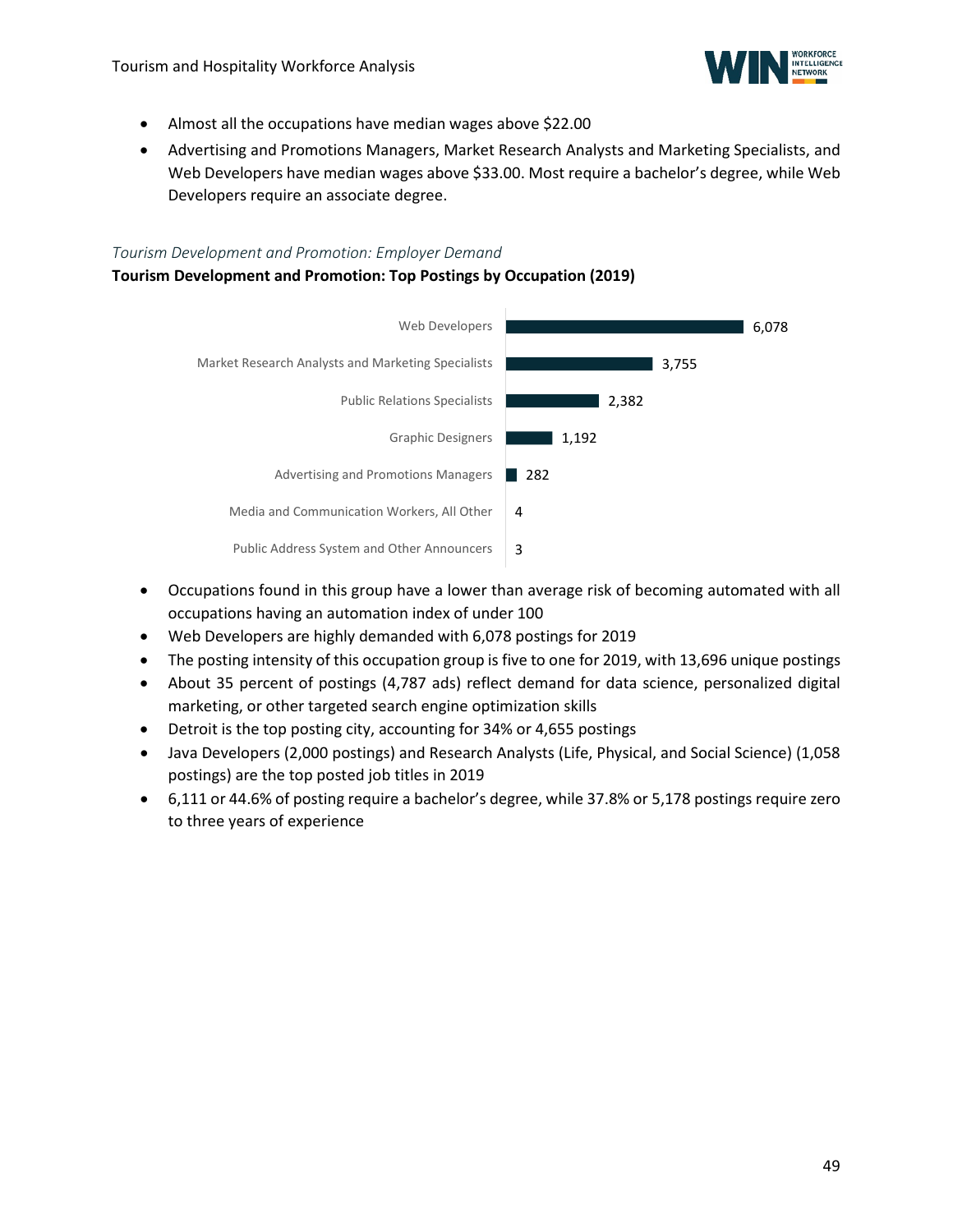

### **Tourism Development and Promotion: In-Demand Education and Experience (2019)**

#### Arts and Culture: In-Demand Education Arts and Culture: In-Demand Experience



• Regional completions for these occupations are high due to most positions requiring a bachelor's degree, while Web Developers had 1,165 regional completions, the highest for 2019

### **Tourism Development and Promotion: In-Demand Skills and Qualifications (2019)**

#### Top Posted Technical Skills

- Java
- JavaScript
- Cascading Style Sheets (CSS)
- HyperText Markup Language (HTML)
- Agile Software Development
- SQL
- Angular (Web Framework)
- Web Services
- Spring Framework
- <span id="page-49-0"></span>• Java Platform Enterprise Edition (J2EE)

### Top Posted Common Skills

- Communications
- Management
- Sales
- Presentations
- Research
- Leadership
- Detail Oriented
- Problem Solving
- Microsoft Excel
- Microsoft PowerPoint

### Top Posted Qualifications

- Google Analytics Certification
- Certified Professional Coder
- Microsoft Certified Professional
- Project Management Professional Certification
- Salesforce Certification
- Certified Computer Programmer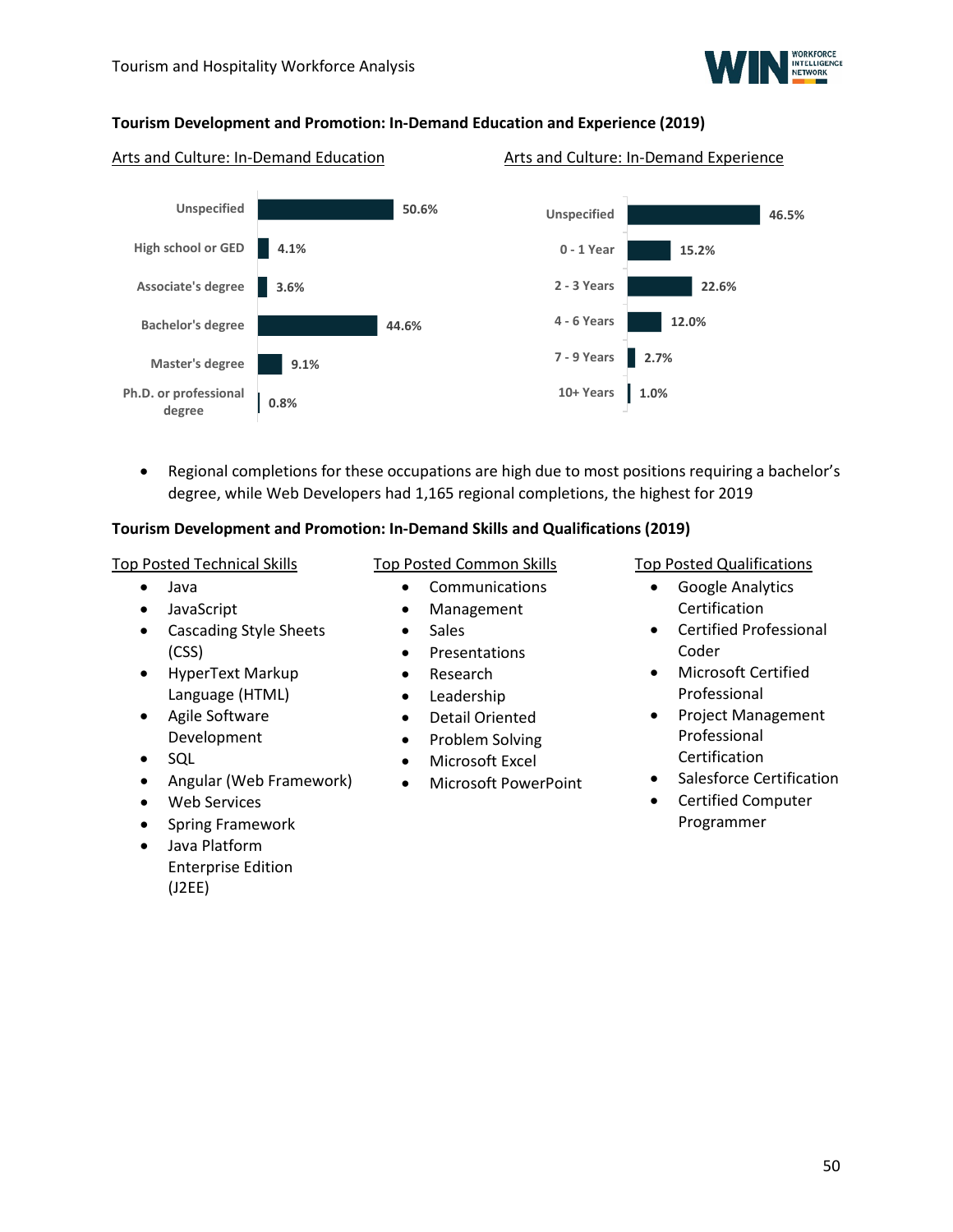

### Travel

With the 14th most populous metropolitan area, a top 20 North American airport serving more than 35 million passengers each year and a beautiful river flowing between lakes St. Clair and Erie, metro Detroit has thousands of workers in travel to ensure safe and enjoyable transportation for visitors. The diverse jobs in this group provide reliable transportation on a daily basis, whether assisting in arranging travel or operating a vehicle, boat or plane. Workers in travel serve as a critical component to a successful trip to metro Detroit.

Workers in this group include:

- Automotive and Watercraft Service Attendants
- Bus Drivers, Transit and Intercity
- Counter and Rental Clerks
- Flight Attendants
- Parking Lot Attendants
- Reservation and Transportation Ticket Agents and Travel Clerks
- Taxi Drivers and Chauffeurs
- Transportation Attendants, Except Flight Attendants
- Travel Agents
- Air Traffic Controllers
- Aircraft Cargo Handling Supervisors
- Airfield Operations Specialists
- Airline Pilots, Copilots and Flight Engineers
- Aviation Inspectors
- Captains, Mates and Pilots of Water Vessels
- Commercial Pilots
- Motorboat Operators
- Ship and Boat Captains
- Transportation Security Screeners

### *Travel: Employment*

### **Travel: Employment Over Time (2001 – 2019)**



2001 2002 2003 2004 2005 2006 2007 2008 2009 2010 2011 2012 2013 2014 2015 2016 2017 2018 2019

• Employment in occupations in the travel group have increased by 3,987 from 2010 to 2019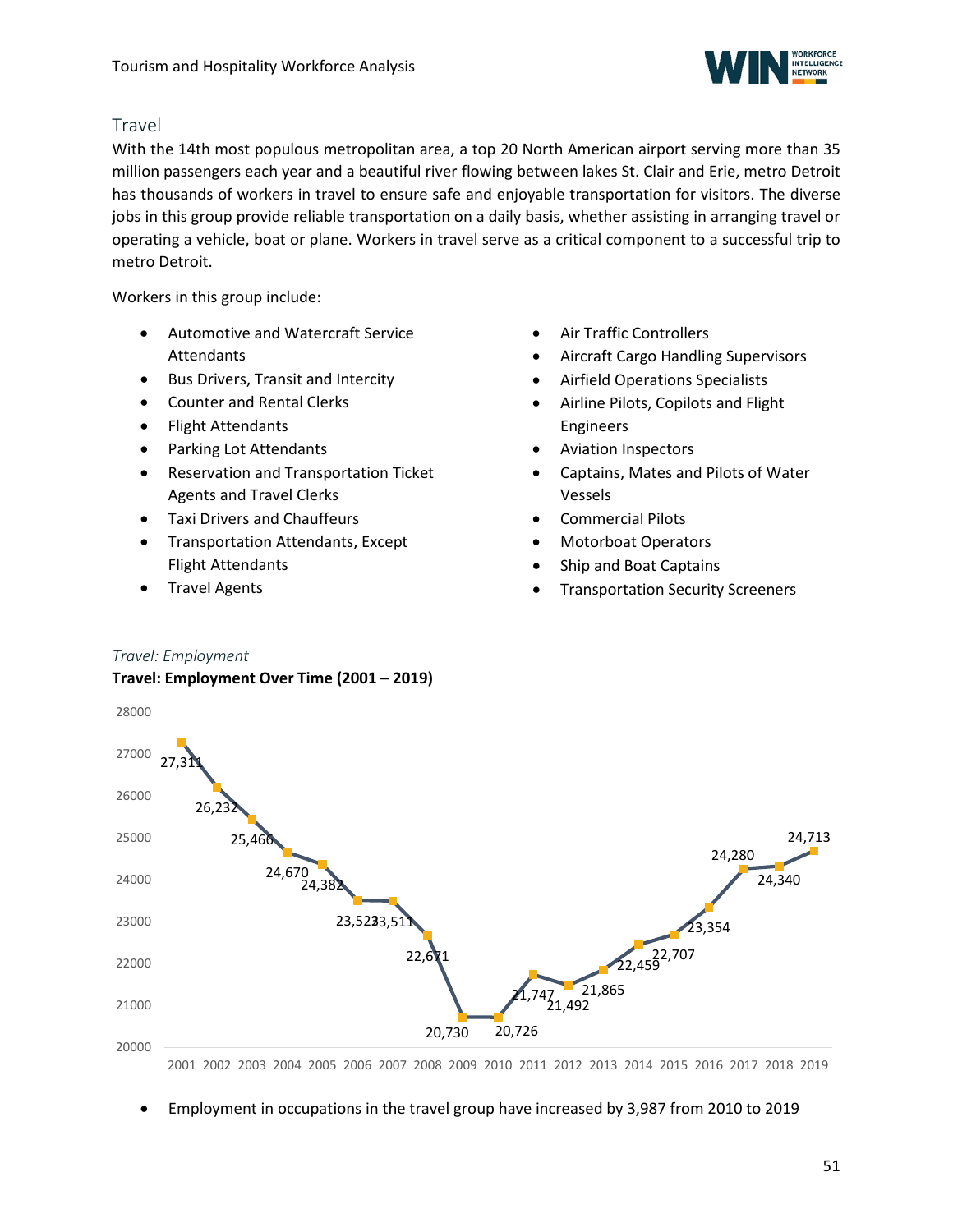

### *Travel: Worker Demographics and Commuting Patterns*

**Travel: Worker Age and Race/Ethnicity Demographics (2019)**



• Just over half (51.5%) of all workers in travel occupations are 45 years of age or older; however, most travel occupations require a great deal of training and experience which poses a barrier to young workers

### **Travel: Worker Commuting Patterns (2017)**

• In 2019, 3,043 (12.31%) of the total 24,713 travel workers were estimated to commute into the region to work, meaning that the Detroit metro region is attracting some talent-related workers from the surrounding areas rather than filling all travel jobs with local talent

### *Travel: Wages*

### **Travel: Wage Distribution by Occupation (2019)**

| <b>Occupation</b><br>Code | <b>Occupation Name</b>                                                   | 10th<br><b>Percentile</b><br><b>Wages</b> | 25th<br><b>Percentile</b><br><b>Wages</b> | <b>Median</b><br><b>Wages</b> | 75th<br><b>Percentile</b><br><b>Wages</b> | 90th<br><b>Percentile</b><br><b>Wages</b> |
|---------------------------|--------------------------------------------------------------------------|-------------------------------------------|-------------------------------------------|-------------------------------|-------------------------------------------|-------------------------------------------|
| 33-9093                   | <b>Transportation Security Screeners</b>                                 | \$17.12                                   | \$19.65                                   | \$19.97                       | \$21.48                                   | \$23.16                                   |
| 41-2021                   | <b>Counter and Rental Clerks</b>                                         | \$9.53                                    | \$10.39                                   | \$12.94                       | \$15.52                                   | \$21.23                                   |
| 41-3041                   | <b>Travel Agents</b>                                                     | \$12.99                                   | \$15.83                                   | \$20.27                       | \$28.41                                   | \$38.18                                   |
| 43-4181                   | Reservation and Transportation<br><b>Ticket Agents and Travel Clerks</b> | \$9.78                                    | \$14.96                                   | \$21.49                       | \$23.88                                   | \$25.38                                   |
| 53-1011                   | Aircraft Cargo Handling Supervisors                                      | \$14.65                                   | \$16.93                                   | \$20.70                       | \$28.09                                   | \$41.03                                   |
| 53-2011                   | Airline Pilots, Copilots, and Flight<br>Engineers                        | \$70.62                                   | \$88.25                                   | \$103.36                      | \$114.38                                  | \$123.12                                  |
| 53-2012                   | <b>Commercial Pilots</b>                                                 | \$19.20                                   | \$23.43                                   | \$34.44                       | \$48.87                                   | \$59.34                                   |
| 53-2021                   | <b>Air Traffic Controllers</b>                                           | \$38.39                                   | \$49.96                                   | \$68.80                       | \$77.73                                   | \$84.93                                   |
| 53-2022                   | <b>Airfield Operations Specialists</b>                                   | \$16.23                                   | \$21.23                                   | \$29.56                       | \$33.80                                   | \$37.13                                   |
| 53-2031                   | <b>Flight Attendants</b>                                                 | \$15.16                                   | \$21.39                                   | \$26.40                       | \$30.72                                   | \$37.22                                   |
| 53-3021                   | Bus Drivers, Transit and Intercity                                       | \$11.45                                   | \$13.23                                   | \$16.03                       | \$19.67                                   | \$24.28                                   |
| 53-3041                   | <b>Taxi Drivers and Chauffeurs</b>                                       | \$9.57                                    | \$9.94                                    | \$11.24                       | \$12.87                                   | \$15.23                                   |
| 53-5021                   | Captains, Mates, and Pilots of Water<br>Vessels                          | \$11.39                                   | \$28.13                                   | \$74.34                       | \$84.22                                   | \$91.11                                   |
| 53-5022                   | <b>Motorboat Operators</b>                                               | \$13.54                                   | \$17.32                                   | \$22.17                       | \$27.75                                   | \$33.09                                   |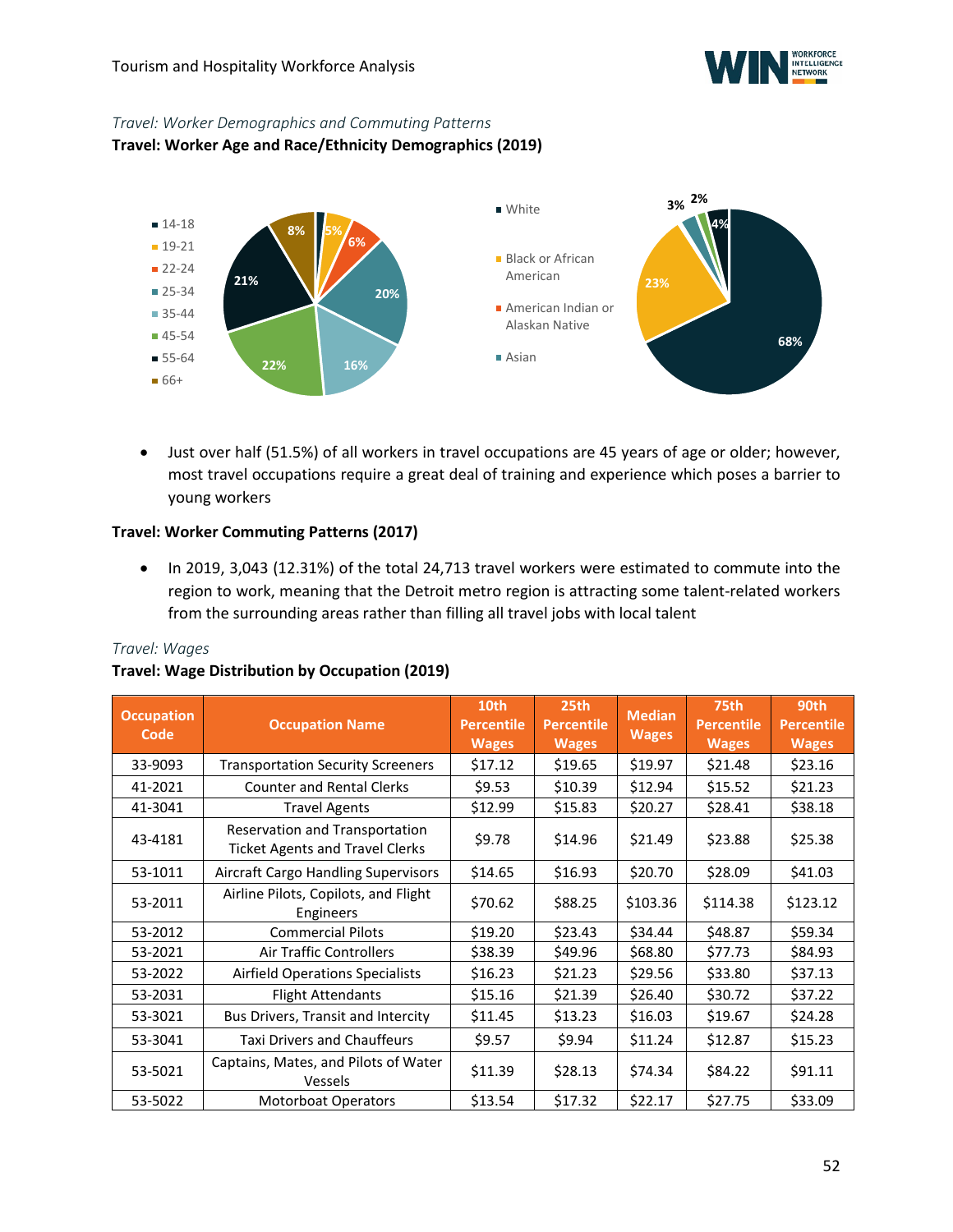

| <b>Occupation</b><br>Code | <b>Occupation Name</b>                                               | 10th<br><b>Percentile</b><br><b>Wages</b> | 25th<br><b>Percentile</b><br><b>Wages</b> | <b>Median</b><br><b>Wages</b> | 75th<br>Percentile<br><b>Wages</b> | 90th<br><b>Percentile</b><br><b>Wages</b> |
|---------------------------|----------------------------------------------------------------------|-------------------------------------------|-------------------------------------------|-------------------------------|------------------------------------|-------------------------------------------|
| 53-6021                   | Parking Lot Attendants                                               | \$9.29                                    | \$9.59                                    | \$10.18                       | \$12.33                            | \$14.77                                   |
| 53-6031                   | Automotive and Watercraft Service<br>Attendants                      | \$9.39                                    | \$9.96                                    | \$11.05                       | \$13.29                            | \$16.49                                   |
| 53-6051                   | <b>Transportation Inspectors</b>                                     | \$16.35                                   | \$22.56                                   | \$45.82                       | \$55.18                            | \$65.13                                   |
| 53-6061                   | <b>Transportation Attendants, Except</b><br><b>Flight Attendants</b> | \$9.26                                    | \$9.95                                    | \$10.85                       | \$11.90                            | \$13.69                                   |

• Many occupations in the travel group offer a very high earning potential, but also require a high level of skill and expertise

### *Travel: Employer Demand*  **Travel: Top Postings by Occupation (2019)**



- 5,629 unique postings for travel jobs were posted in Oakland, Wayne, and Macomb counties in 2019
- In 2019, online job ads for Taxi Drivers and Chauffeurs dominated the in-demand travel occupation list, accounting for nearly 72% of all travel postings (4,045 job ads)
- Tasks typically performed by Automotive and Watercraft Service Attendants have the highest estimated risk of being automated (index of 122.9)
- Posting intensity for the travel occupation group is 4:1, meaning there are five job postings for each individual travel position available
- Travel jobs are posted for a median of 12 days indicating employers are easily filling open positions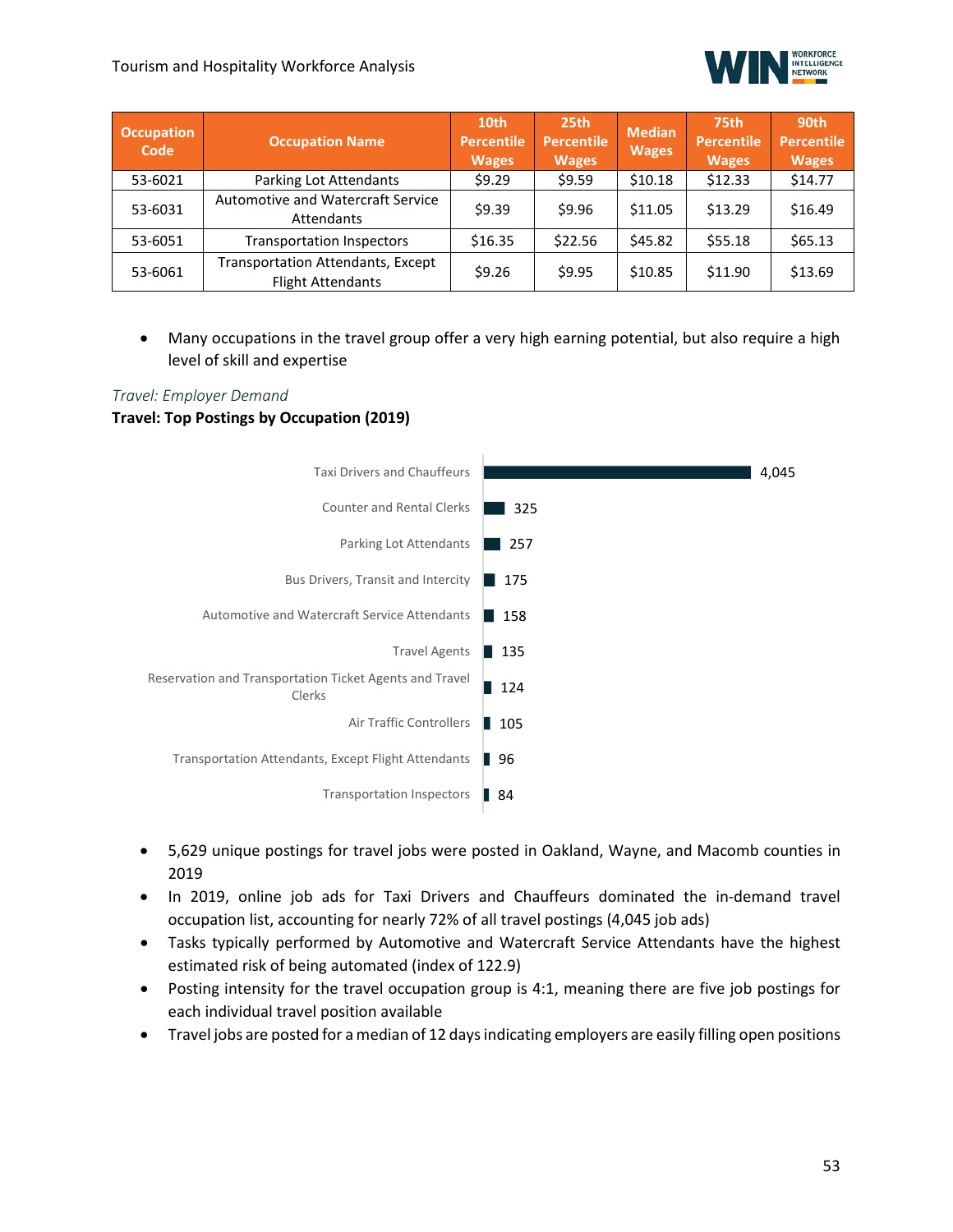

### **Travel: In-Demand Experience and Education (2019)**

In-Demand Experience In-Demand Education

#### **81.5% 16.3% 0.9% Associate's degree 2.9% Bachelor's degree 0.6% 0.1% Ph.D. or… Unspecified High school or GED Master's degree 44.5% 48.5% 4.9% 2 - 3 Years 1.2% 4 - 6 Years 0.5% 0.4% Unspecified 0 - 1 Year 7 - 9 Years 10+ Years**

• The majority of job postings for occupations in the travel group did not specify a minimum level of education and of those that specified a minimum

### **Travel: In-Demand Skills and Qualifications (2019)**

#### Top Posted Technical Skills

- Food Services
- Creative Industries
- Food Preparation
- Office Assistant
- Food Delivery
- Selling Techniques
- Vehicle Inspection
- Accounting
- Warehousing
- Customer **Satisfaction**

### Top Posted Common Skills

- Valid Driver's License
- Customer Service
- Good Driving Record
- Management
- Sales
- Android (Operating System)
- Apple iPhone
- Dishwashers
- **Communications**
- Detail Oriented

### Top Posted Qualifications

- Commercial Driver's License (CDL)
- CDL Class B License
- Drone Pilot Certificate
- CDL Class C License
- Certified Professional Coder
- Airline Transport Pilot License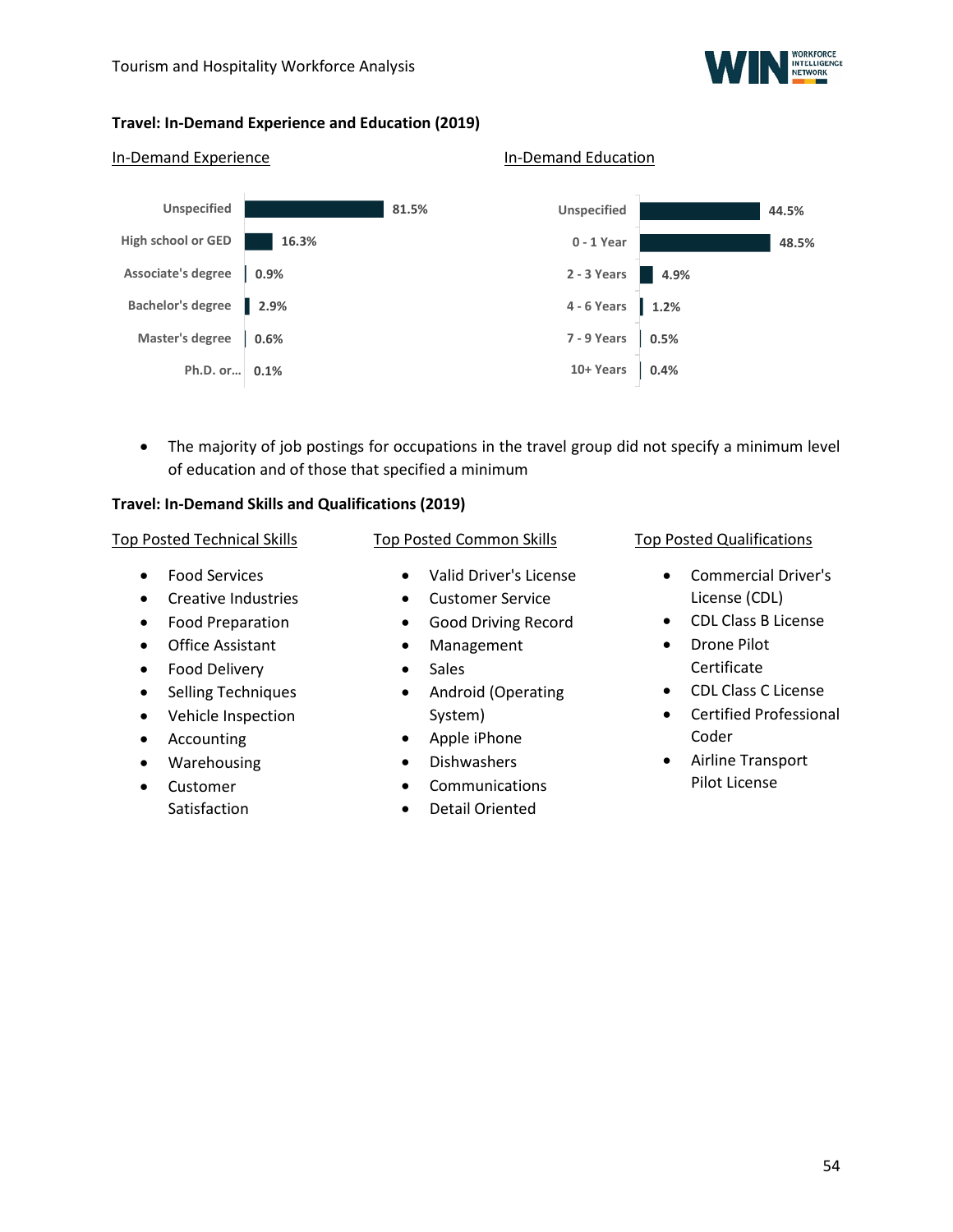# <span id="page-54-0"></span>Appendix A: Occupation Codes by Group

# **Dining and Shopping**

| <b>SOC</b> | <b>Occupation</b>                                                  |
|------------|--------------------------------------------------------------------|
| 11-9051    | <b>Food Service Managers</b>                                       |
| 27-1026    | Merchandise Displayers and Window Trimmers                         |
| 35-1011    | <b>Chefs and Head Cooks</b>                                        |
| 35-1012    | First-Line Supervisors of Food Preparation and Serving Workers     |
| 35-2011    | Cooks, Fast Food                                                   |
| 35-2014    | Cooks, Restaurant                                                  |
| 35-2015    | Cooks, Short Order                                                 |
| 35-2019    | Cooks, All Other                                                   |
| 35-2021    | <b>Food Preparation Workers</b>                                    |
| 35-3011    | <b>Bartenders</b>                                                  |
| 35-3021    | Combined Food Preparation and Serving Workers, Including Fast Food |
| 35-3022    | Counter Attendants, Cafeteria, Food Concession, and Coffee Shop    |
| 35-3031    | <b>Waiters and Waitresses</b>                                      |
| 35-3041    | Food Servers, Nonrestaurant                                        |
| 35-9011    | Dining Room and Cafeteria Attendants and Bartender Helpers         |
| 35-9021    | Dishwashers                                                        |
| 35-9031    | Hosts and Hostesses, Restaurant, Lounge, and Coffee Shop           |
| 35-9099    | Food Preparation and Serving Related Workers, All Other            |
| 41-1011    | First-Line Supervisors of Retail Sales Workers                     |
| 41-2011    | Cashiers                                                           |
| 41-2031    | <b>Retail Salespersons</b>                                         |

# **Travel**

| <b>SOC</b> | Occupation                                                     |
|------------|----------------------------------------------------------------|
| 33-9093    | <b>Transportation Security Screeners</b>                       |
| 41-2021    | <b>Counter and Rental Clerks</b>                               |
| 41-3041    | <b>Travel Agents</b>                                           |
| 43-4181    | Reservation and Transportation Ticket Agents and Travel Clerks |
| 53-1011    | <b>Aircraft Cargo Handling Supervisors</b>                     |
| 53-2011    | Airline Pilots, Copilots, and Flight Engineers                 |
| 53-2012    | <b>Commercial Pilots</b>                                       |
| 53-2021    | Air Traffic Controllers                                        |
| 53-2022    | <b>Airfield Operations Specialists</b>                         |
| 53-2031    | <b>Flight Attendants</b>                                       |
| 53-3021    | Bus Drivers, Transit and Intercity                             |
| 53-3041    | <b>Taxi Drivers and Chauffeurs</b>                             |
| 53-5021    | Captains, Mates, and Pilots of Water Vessels                   |
| 53-5022    | <b>Motorboat Operators</b>                                     |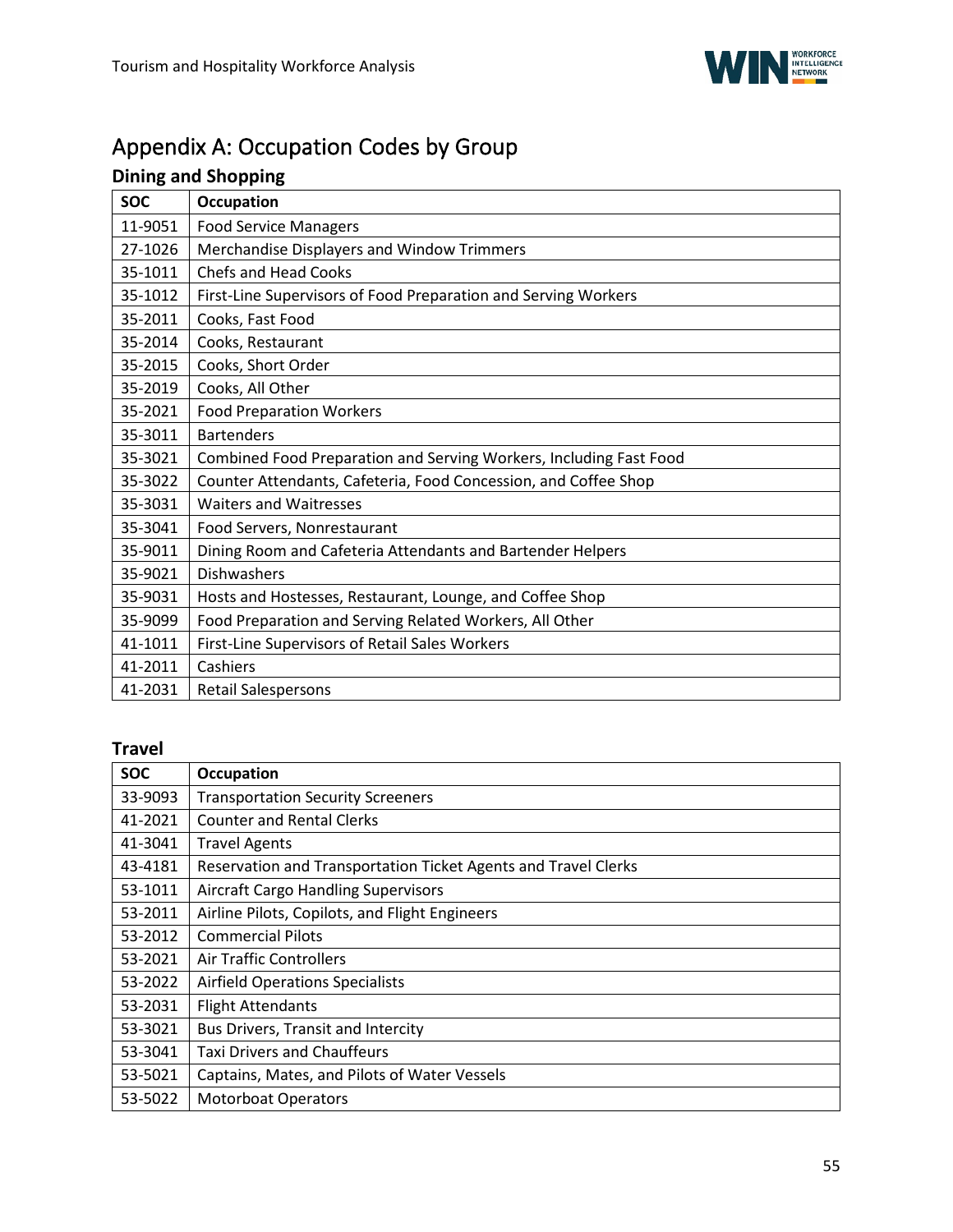

|         | 53-6021   Parking Lot Attendants                           |
|---------|------------------------------------------------------------|
| 53-6031 | Automotive and Watercraft Service Attendants               |
|         | 53-6051   Aviation Inspectors                              |
| 53-6061 | <b>Transportation Attendants, Except Flight Attendants</b> |

# **Hospitality**

| <b>SOC</b> | <b>Occupation</b>                                             |
|------------|---------------------------------------------------------------|
| 11-9081    | <b>Lodging Managers</b>                                       |
| 27-3091    | <b>Interpreters and Translators</b>                           |
| 37-1011    | First-Line Supervisors of Housekeeping and Janitorial Workers |
| 37-2012    | Maids and Housekeeping Cleaners                               |
| 39-1021    | First-Line Supervisors of Personal Service Workers            |
| 39-3093    | Locker Room, Coatroom, and Dressing Room Attendants           |
| 39-6011    | Baggage Porters and Bellhops                                  |
| 39-6012    | Concierges                                                    |
| 39-9099    | Personal Care and Service Workers, All Other                  |
| 43-4051    | <b>Customer Service Representatives</b>                       |
| 43-4081    | Hotel, Motel, and Resort Desk Clerks                          |
| 43-4171    | Receptionists and Information Clerks                          |

### **Entertainment**

| <b>SOC</b> | <b>Occupation</b>                                                  |
|------------|--------------------------------------------------------------------|
| 13-1011    | Agents and Business Managers of Artists, Performers, and Athletes  |
| 27-1011    | <b>Art Directors</b>                                               |
| 27-1019    | Artists and Related Workers, All Other                             |
| 27-2011    | Actors                                                             |
| 27-2012    | <b>Producers and Directors</b>                                     |
| 27-2021    | Athletes and Sports Competitors                                    |
| 27-2023    | Umpires, Referees, and Other Sports Officials                      |
| 27-2031    | Dancers                                                            |
| 27-2032    | Choreographers                                                     |
| 27-2041    | <b>Music Directors and Composers</b>                               |
| 27-2042    | <b>Musicians and Singers</b>                                       |
| 27-2099    | Entertainers and Performers, Sports and Related Workers, All Other |
| 27-4031    | Camera Operators, Television, Video, and Motion Picture            |
| 39-3031    | Ushers, Lobby Attendants, and Ticket Takers                        |
| 39-3092    | <b>Costume Attendants</b>                                          |
| 39-3099    | Entertainment Attendants and Related Workers, All Other            |
| 39-5091    | Makeup Artists, Theatrical and Performance                         |
| 27-2023    | <b>Coaches and Scouts</b>                                          |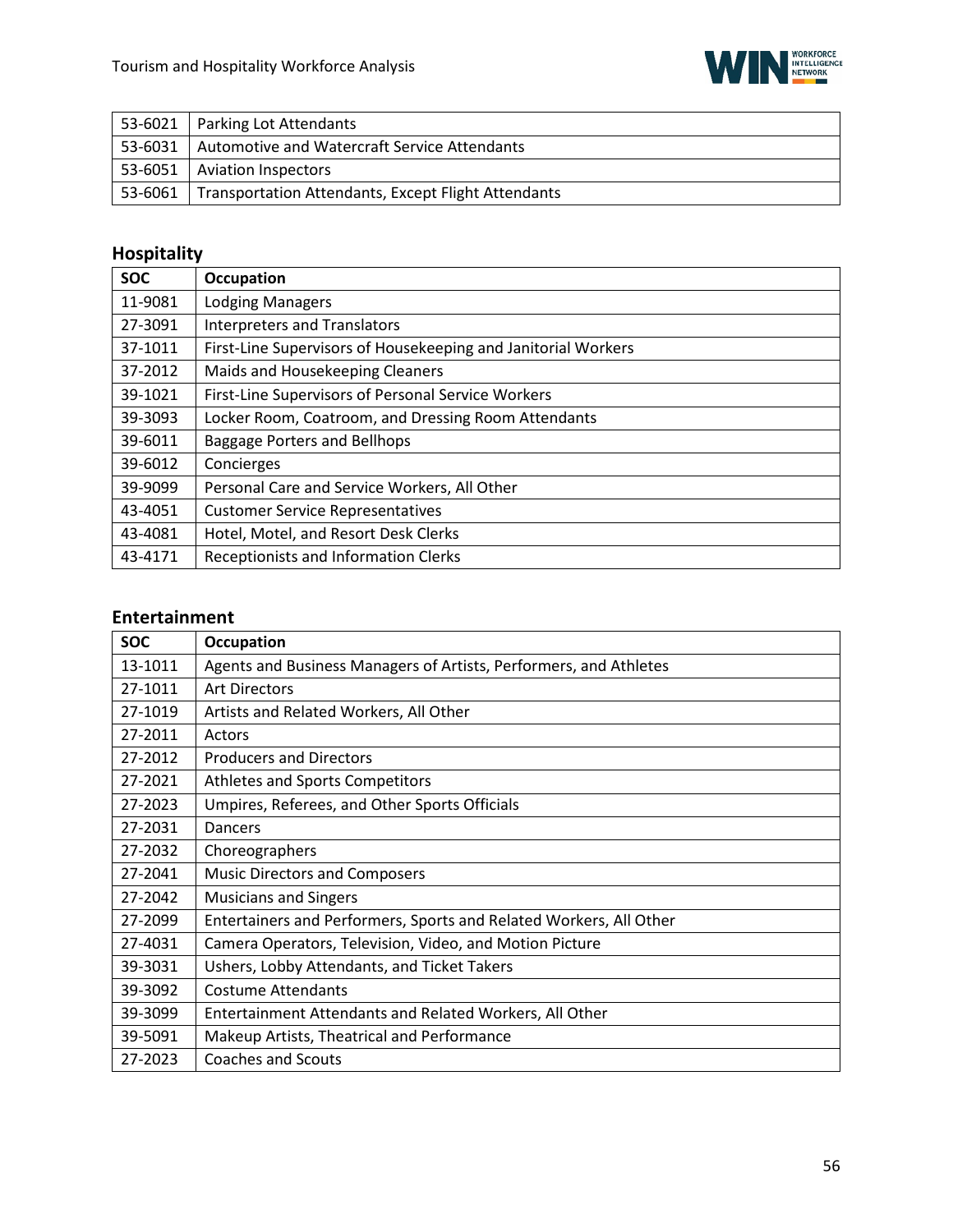

# **Gaming**

| <b>SOC</b> | <b>Occupation</b>                                     |
|------------|-------------------------------------------------------|
| 11-9071    | <b>Gaming Managers</b>                                |
| 33-9031    | Gaming Surveillance Officers and Gaming Investigators |
| 39-1011    | <b>Gaming Supervisors</b>                             |
| 39-3011    | <b>Gaming Dealers</b>                                 |
| 39-3012    | Gaming and Sports Book Writers and Runners            |
| 39-3019    | Gaming Service Workers, All Other                     |
| 41-2012    | Gaming Change Persons and Booth Cashiers              |
| 43-3041    | <b>Gaming Cage Workers</b>                            |
| 39-1018    | First Line Supervisors of Gaming Workers              |

### **Arts and Culture**

| <b>SOC</b> | <b>Occupation</b>                                   |
|------------|-----------------------------------------------------|
| 19-3093    | <b>Historians</b>                                   |
| 25-4012    | Curators                                            |
| 25-4013    | <b>Museum Technicians and Conservators</b>          |
| 25-9011    | Audio-Visual and Multimedia Collections Specialists |
| 27-1012    | <b>Craft Artists</b>                                |
| 27-1027    | Set and Exhibit Designers                           |
| 39-7011    | <b>Tour Guides and Escorts</b>                      |
| 27-1013    | <b>Fine Artists</b>                                 |

# **Tourism Development and Promotion**

| <b>SOC</b> | <b>Occupation</b>                                  |
|------------|----------------------------------------------------|
| 11-2011    | <b>Advertising and Promotions Managers</b>         |
| 13-1161    | Market Research Analysts and Marketing Specialists |
| 15-1134    | <b>Web Developers</b>                              |
| 17-1021    | Cartographers and Photogrammetrists                |
| 27-1024    | <b>Graphic Designers</b>                           |
| 27-3012    | <b>Public Address System and Other Announcers</b>  |
| 27-3031    | <b>Public Relations Specialists</b>                |
| 27-3099    | Media and Communication Workers, All Other         |

## **Conferences and Events**

| <b>SOC</b> | <b>Occupation</b>                       |
|------------|-----------------------------------------|
| 13-1121    | Meeting, Convention, and Event Planners |
| 27-1023    | <b>Floral Designers</b>                 |
| 27-4011    | Audio and Video Equipment Technicians   |
| 27-4014    | <b>Sound Engineering Technicians</b>    |
| 27-4021    | Photographers                           |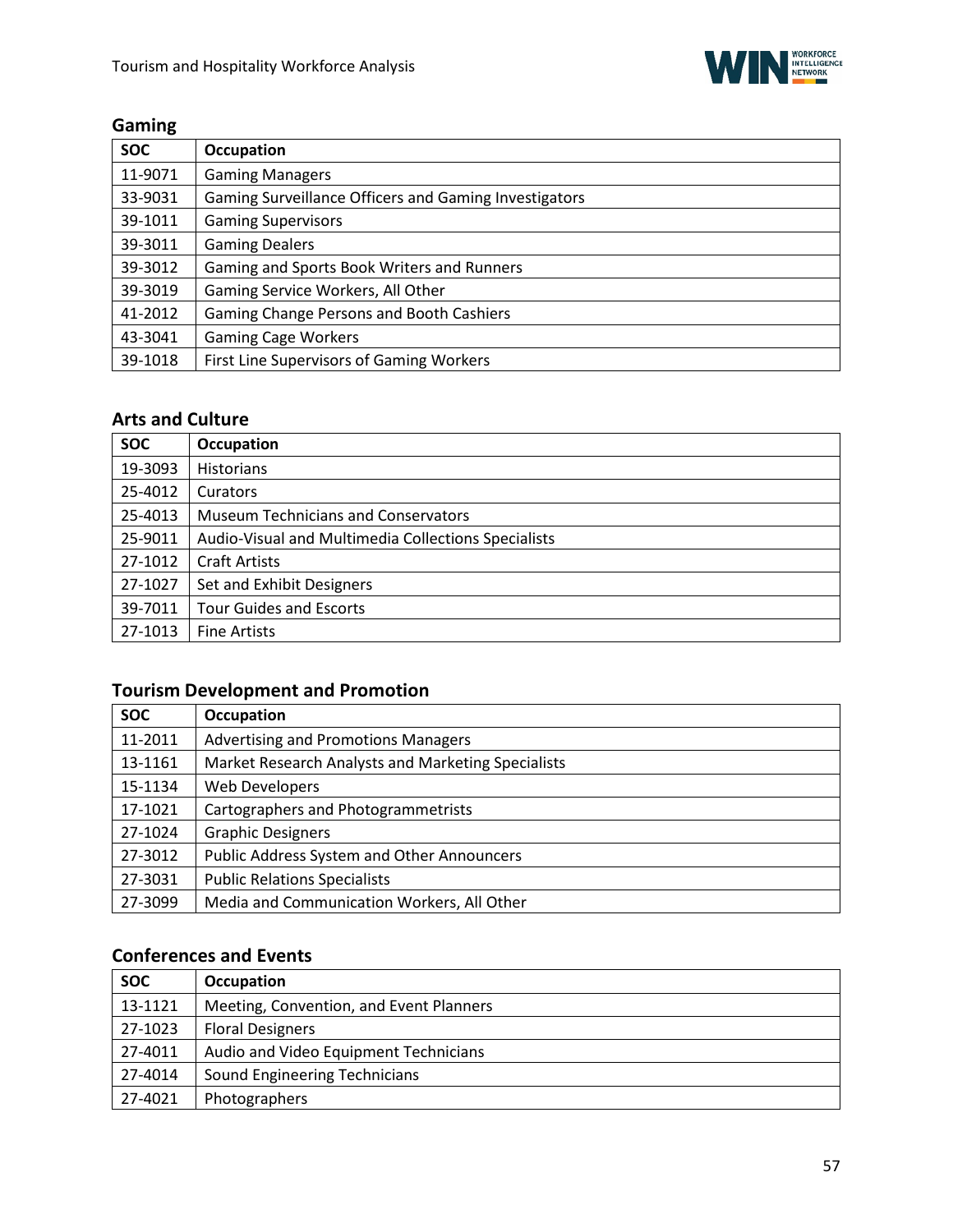

| 27-4099   Media and Communication Equipment Workers, All Other |
|----------------------------------------------------------------|
| 41-3099   Sales Representatives, Services, All Other           |

# **Building and Groundskeeping Maintenance**

| <b>SOC</b> | <b>Occupation</b>                                                               |
|------------|---------------------------------------------------------------------------------|
| 11-9199    | <b>Security Managers</b>                                                        |
| 33-9032    | <b>Security Guards</b>                                                          |
| 37-1012    | First-Line Supervisors of Landscaping, Lawn Service, and Groundskeeping Workers |
| 37-3011    | Landscaping and Groundskeeping Workers                                          |
| 37-3013    | <b>Tree Trimmers and Pruners</b>                                                |
| 37-3019    | Grounds Maintenance Workers, All Other                                          |
| 47-2111    | Electricians                                                                    |
| 47-4021    | <b>Elevator Installers and Repairers</b>                                        |

### **Recreation**

<span id="page-57-0"></span>

| <b>SOC</b> | <b>Occupation</b>                                                         |
|------------|---------------------------------------------------------------------------|
| 19-1023    | Zoologists and Wildlife Biologists                                        |
| 19-1031    | <b>Park Naturalists</b>                                                   |
| 33-3031    | <b>Fish and Game Wardens</b>                                              |
| 33-9092    | Lifeguards, Ski Patrol, and Other Recreational Protective Service Workers |
| 39-2011    | <b>Animal Trainers</b>                                                    |
| 39-2021    | Nonfarm Animal Caretakers                                                 |
| 39-3091    | <b>Amusement and Recreation Attendants</b>                                |
| 39-9032    | <b>Recreation Workers</b>                                                 |
| 49-9091    | Coin, Vending, and Amusement Machine Servicers and Repairers              |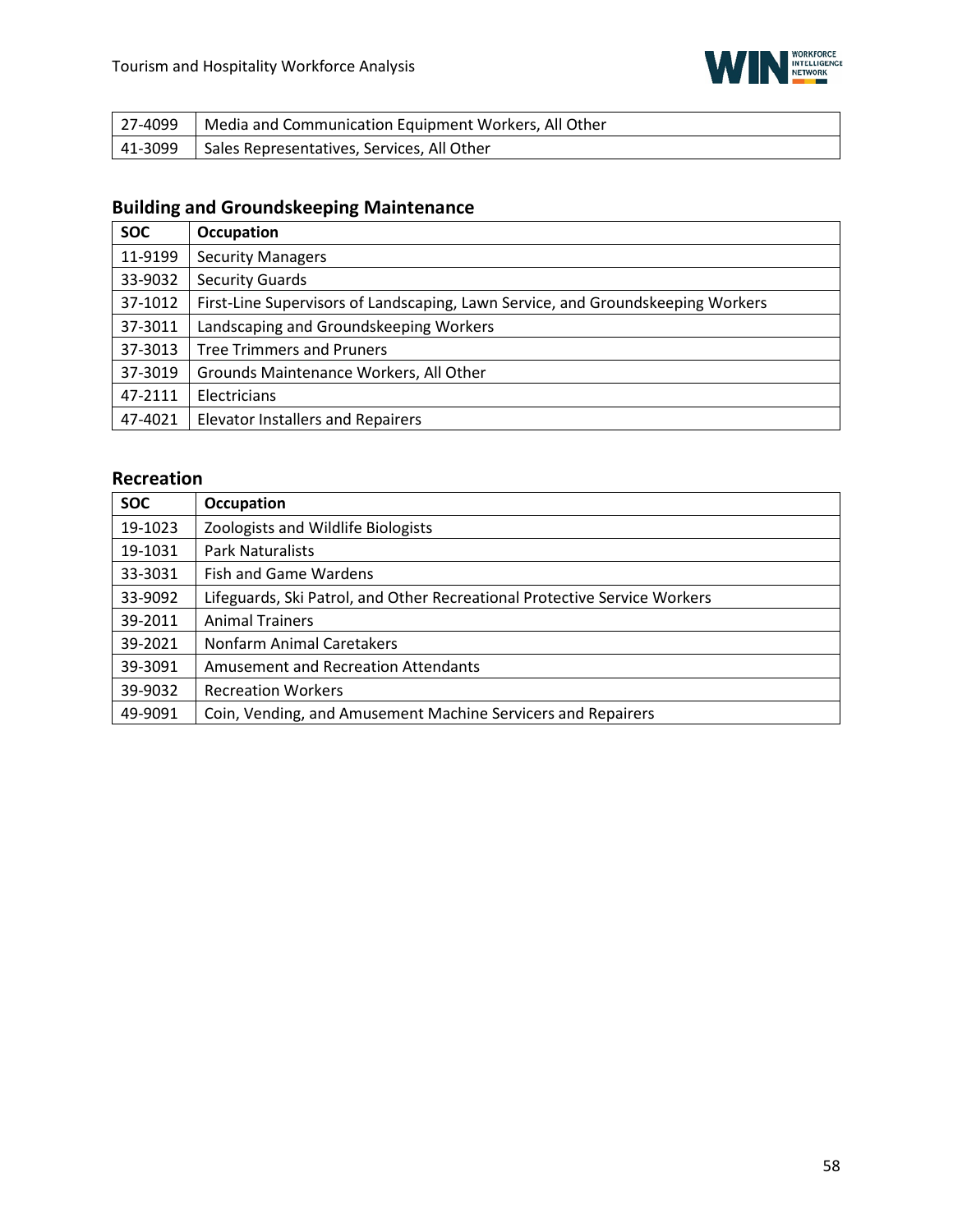

# Appendix B: Keyword and Industry Data Collection Filters

### **3-Digit Industry Filters**

| <b>NAICS</b> | <b>Description</b>                                         |
|--------------|------------------------------------------------------------|
| 443          | <b>Electronics and Appliance Stores</b>                    |
| 445          | Food and Beverage Stores                                   |
| 446          | <b>Health and Personal Care Stores</b>                     |
| 447          | <b>Gasoline Stations</b>                                   |
| 448          | <b>Clothing and Clothing Accessories Stores</b>            |
| 451          | Sporting Goods, Hobby, Musical Instrument, and Book Stores |
| 452          | <b>General Merchandise Stores</b>                          |
| 453          | <b>Miscellaneous Store Retailers</b>                       |
| 454          | <b>Nonstore Retailers</b>                                  |
| 481          | Air Transportation                                         |
| 482          | Rail Transportation                                        |
| 483          | <b>Water Transportation</b>                                |
| 485          | <b>Transit and Ground Passenger Transportation</b>         |
| 487          | Scenic and Sightseeing Transportation                      |
| 488          | <b>Support Activities for Transportation</b>               |
| 711          | Performing Arts, Spectator Sports, and Related Industries  |
| 712          | Museums, Historical Sites, and Similar Institutions        |
| 713          | Amusement, Gambling, and Recreation Industries             |
| 721          | Accommodation                                              |
| 722          | <b>Food Services and Drinking Places</b>                   |

### **Keyword Filters**

- Data in Marketing: "data analysis" OR "data science" OR "big data" OR analytics OR "audience targeting" OR "digital marketing" OR personalized OR psychographics OR SEO OR "Google Ads"
- <span id="page-58-0"></span>• Culinary Arts/ Hospitality Degree: ("culinary arts" OR "hospitality") AND "degree"